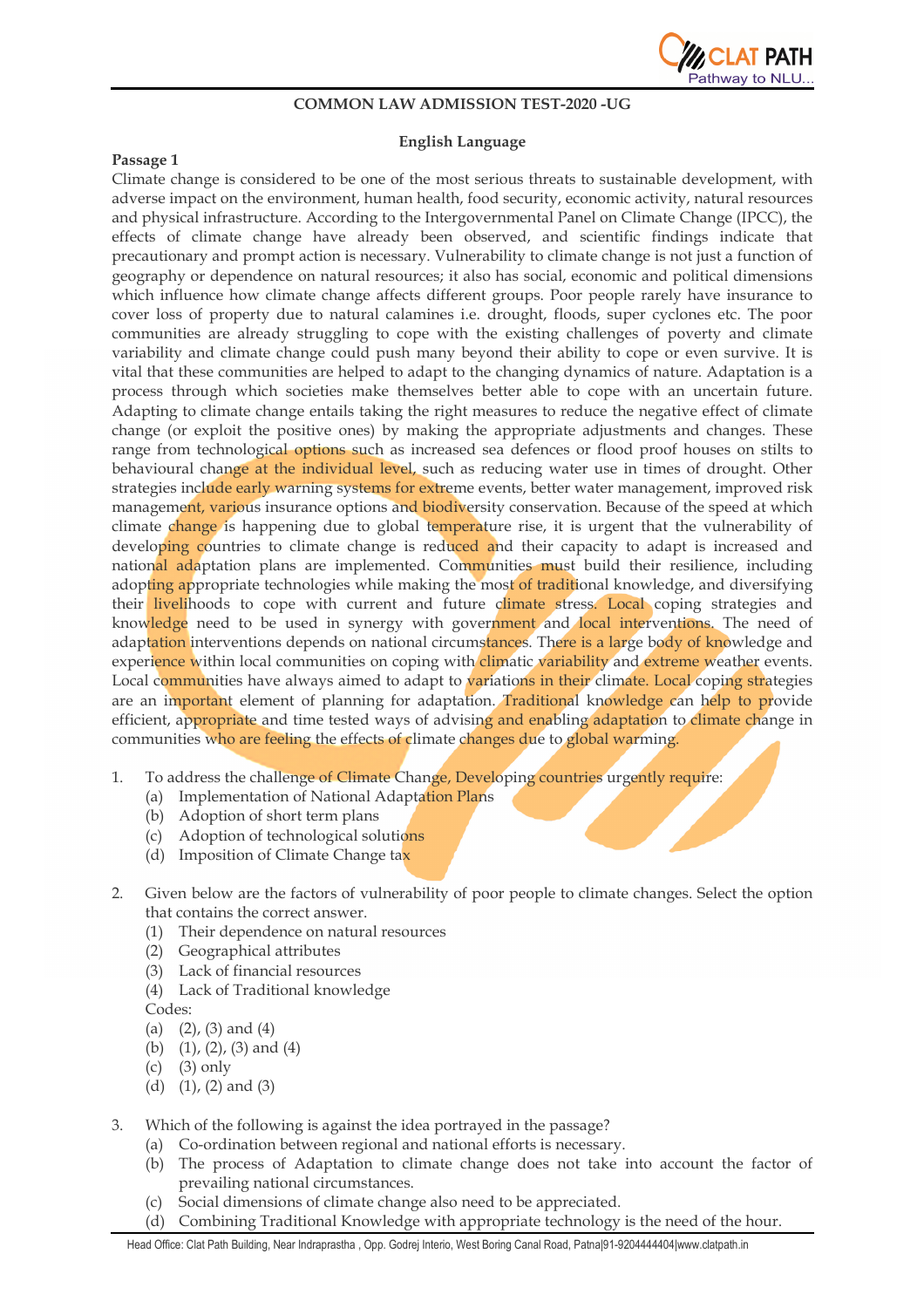

- 4. The Traditional Knowledge should be used through
	- (a) Improvement in national circumstances
	- (b) Synergy between Government and local interventions
	- (c) Imposition of Climate Change Tax.
	- (d) Its dissemination
- 5. What is the meaning of the word 'Resilience' occurring in the passage?
	- (a) Toughness
	- (b) Fragility
	- (c) Flexibility
	- (d) Vulnerability

The uncovering of a private Instagram group styling itself \_Bois Locker Room' featuring students from some prominent South Delhi schools discussing their female classmates in disturbingly violent ways including plans of sexual assault is a wakeup call for parents and authorities. The group formed last month or so kicked up a social media storm when screenshots surfaced. Police have questioned a 15 year old boy to identify other members. Similar incidents involving minors discussing rape/ gang rape of classmates have been reported on other digital platforms like WhatsApp too, across cities. The exchanges in the now deleted group require precise responses from police, parents and school authorities around whom the fates of the juveniles involved now revolve. It is important to recognise where a teenager spouting objectification of his female counterparts is coming from. People of all ages, not just children, are retreating deeper into the recesses of their online avatars during this lockdown. But the heavy technological investment in children's education, including flooding them with personal smartphones, has not been matched by serious conversations centred on responsible internet usage and equality. Young, impressionable minds absorb the normalisation of rape from the adults around them. When what they see, read and hear is toxic masculinity, that is what they perform. That's what peer pressure becomes about. But if this youthful role play of macho dominance receives timely counselling, it can prevent far graver adult offences. Schools and parents have a critical role to play in educating children on gender equality. Digital platforms which claim to have zero tolerance towards content that violates community standards must also explain why such abuses go undetected, despite boasts about Artificial Intelligence-driven technologies to stop them. They should play a more proactive role in stopping the sexual harassment of real people in the guise of virtual sport.

*[Editorial Published in Times of India, dated 6 May, 2020]* 

- 6. What is the Central Idea being conveyed by the Author in the passage above?
	- (a) Modern Social Networking platforms must take the lead in regulating young people from using these platforms for sexual abuse.
	- (b) It is significant to educate children and youngsters about gender equality.
	- (c) Digital Platforms need to have a zero tolerance policy towards content leading to sexual abuse.
	- (d) None of the above.
- 7. As per author, why is this incident a wake-up call for parents?
	- (a) Because even the parents are indulged heavily in social networking platforms.
	- (b) Because parents have failed to stop their children from committing such blunders.
	- (c) Because it is the primary responsibility of parents to control their children.
	- (d) Because the parents have failed in educating their children regarding fair internet usage and have simply invested in the technology driven education of their children.
- 8. According to the author, in order to understand the root cause of such insensitive incidents, it is important to:
	- (a) Understand and examine the kind of socialisation process these children are exposed to.
	- (b) Adopt Artificial Intelligence driven technologies.
	- (c) Strengthen the environment of discipline in schools and colleges.
	- (d) All of the above.

Head Office: Clat Path Building, Near Indraprastha , Opp. Godrej Interio, West Boring Canal Road, Patna|91-9204444404|www.clatpath.in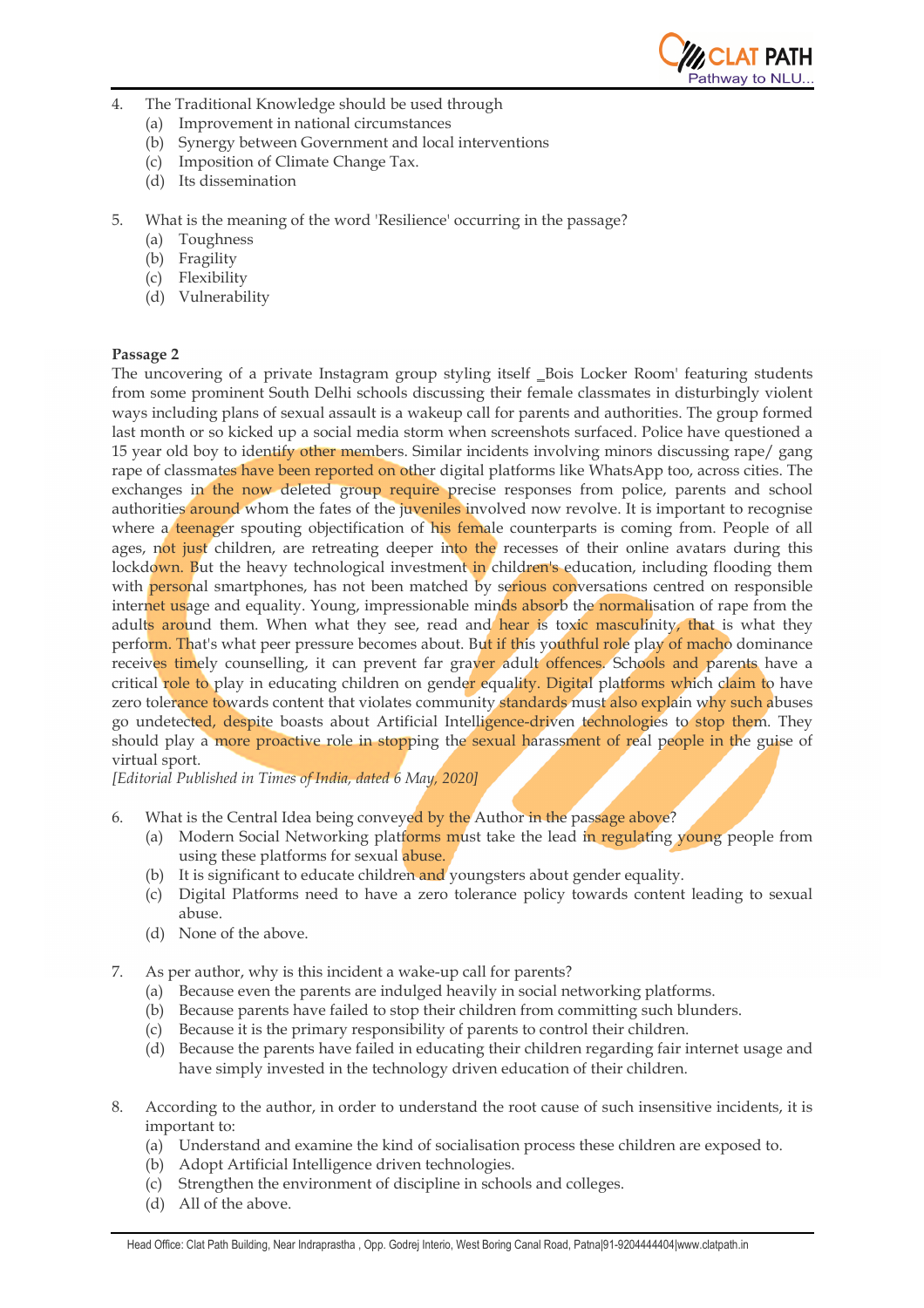

- 9. On the basis of your reading of the passage, which of the following statements can be inferred?
	- (a) Sexual Offenses can be reduced by timely counselling from parental and quasi-parental authorities i.e., parents and teachers respectively.
	- (b) If digital platforms implement a Zero Tolerance Policy towards such a menace, sexual offenses can be completely stopped.
	- (c) Investment in education of children is enough to curb the menace.
	- (d) All of the above.
- 10. Which of the following words are synonymous with the word 'Spouting'?
	- (a) Pouring
	- (b) Streaming
	- (c) Erupting
	- (d) All of the Above.

The snow was falling, and the Cat's fur was stiffly pointed with it, but he was imperturbable. He sat crouched, ready for the death-spring, as he had sat for hours. It was night but that made no difference, all times were as one to the Cat when he was in wait for prey. Then, too, he was under no constraint of human will, for he was living alone that winter. Nowhere in the world was any voice calling him; on no hearth was there a waiting dish. He was quite free except for his own desires, which tyrannized over him when unsatisfied as now. The Cat was very hungry, almost famished, in fact. For days the weather had been very bitter...and the Cat's long hunt had availed him nothing. But he waited with the inconceivable patience and persistency of his race; besides, he was certain. The Cat was a creature of absolute convictions, and his faith in his deductions never wavered. The rabbit had gone in there between those low-hung pine boughs. The Cat had seen her enter...so he sat down and waited, and he waited still in the white night, listening angrily to the north wind starting in the upper heights of the mountains with distant screams, then swelling into an awful crescendo of rage, and swooping down with furious white wings of snow like a flock of fierce eagles into the valleys and ravines. The Cat was on the side of a mountain, on a wooded terrace. Above him, a few feet away towered the rock ascent as steep as the wall of a cathedral. He had often looked with wonder at the rock, and miauled bitterly and resentfully as man does in the face of a forbidding Providence. At his left was the sheer precipice. Behind him...was the frozen perpendicular wall of a mountain stream. Before him was the way to his home. When the rabbit came out she was trapped; her little cloven feet could not scale such unbroken steeps. So the Cat waited. The tangle of trees and bushes clinging to the mountain-side with a stern clutch of roots, the prostrate trunks and branches, the vines embracing everything with strong knots and coils of growth, had a curious effect, as of things which had whirled for ages in a current of raging water, only it was not water, but wind, which had disposed everything in circling lines of yielding to its fiercest points of onset. It was as if ice needles pricked his skin through his beautiful thick fur, but he never faltered and never once cried. He had nothing to gain from crying, and everything to lose; the rabbit would hear him cry and know he was waiting. *[Excerpts from a Short story, "The Cat" by Mary E. Wilkins Freeman]* 

- 11. Which of the following suggests a synonymous meaning to the words 'Providence' and 'Crescendo' respectively?
	- (a) Nemesis, Apex
	- (b) Zenith, Nadir
	- (c) Laxity, Prudence
	- (d) Short-sightedness, Upsurge
- 12. The passage has been adorned with numerous figure of speeches. Which of the following combinations is correct?
	- (a) Irony and Sarcasm
	- (b) Alliteration and Pun
	- (c) Simile and Personification
	- (d) Metaphor and Onomatopoeia
- 13. The passage best demonstrates which one of the following motifs of Cat's Life?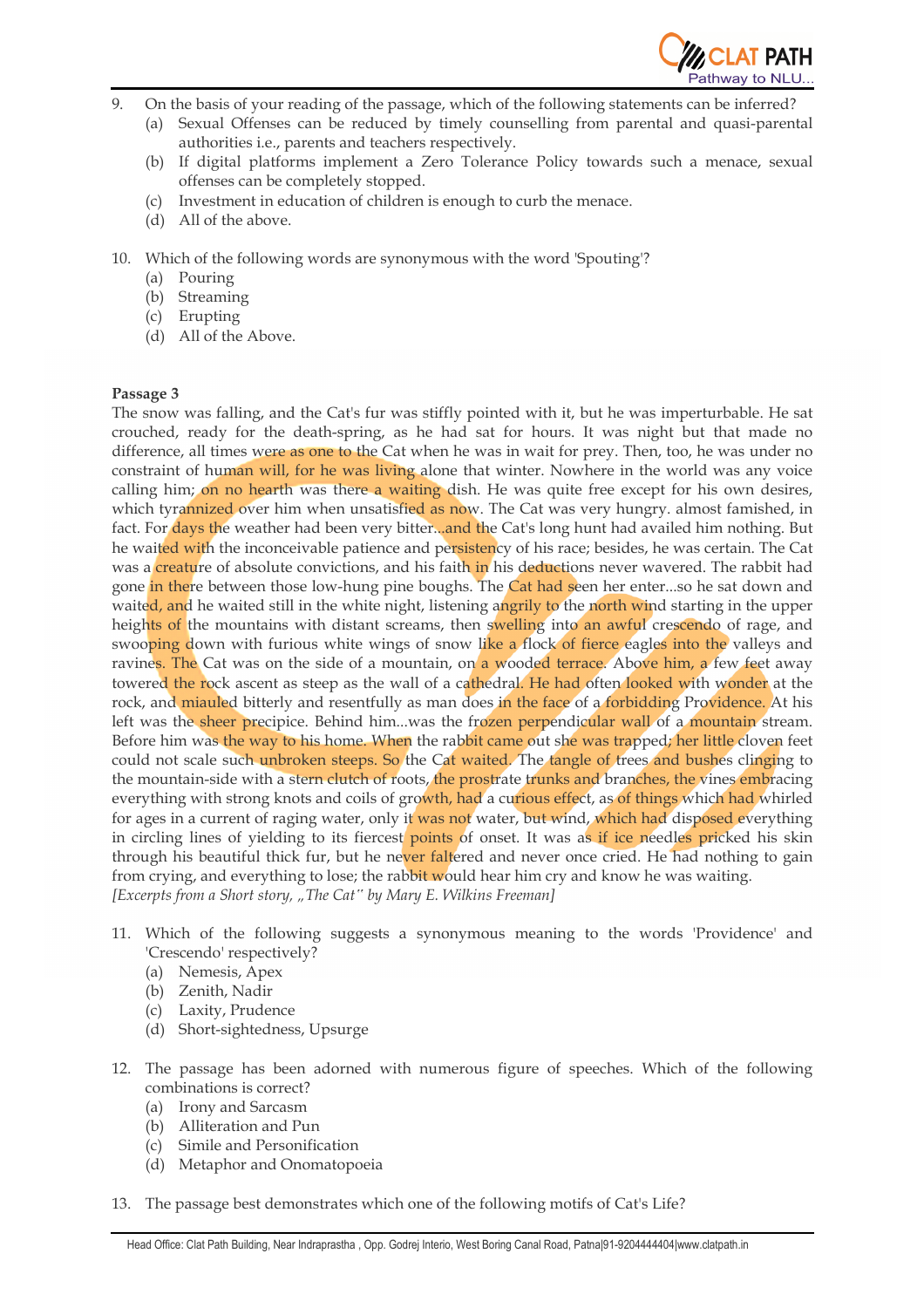

- (a) To satisfy the pangs of hunger
- (b) To survive the harsh winters
- (c) A never ending wait
- (d) To hunt for Rabbit
- 14. The Author's description of "...he was under no constraint of human will, for he was living alone..." implies:
	- (a) Cat's absolute freedom from everything
	- (b) Cat's no association with human beings
	- (c) Cat's loneliness
	- (d) Cat's tyrannical demeanour
- 15. The lines, "...but he never faltered and never once cried. He had nothing to gain from crying, and everything to lose...", suggest that the Cat is:
	- (a) Reflective
	- (b) Apologetic
	- (c) Resilient
	- (d) Frustrated

I am losing my interest in human beings; in the significance of their lives and their actions. Someone has said it is better to study one man than ten books. I want neither books nor men; they make me suffer. Can one of them talk to me like the night - the Summer night? Like the stars or the caressing wind?

The night came slowly, softly, as I lay out there under the maple tree. It came creeping, creeping stealthily out of the valley, thinking I did not notice. And the outlines of trees and foliage nearby blended in one black mass and the night came stealing out from them, too, and from the east and west, until the only light was in the sky, filtering through the maple leaves and a star looking down through every cranny.

The night is solemn and it means mystery.

Human shapes flitted by like intangible things. Some stole up like little mice to peep at me. I did not mind. My whole being was abandoned to the soothing and penetrating charm of the night. The katydids began their slumber song: they are at it yet. How wise they are. They do not chatter like people. They tell me only: —sleep, sleep, sleep. The wind rippled the maple leaves like little warm love thrills. Why do fools cumber the Earth! It was a man's voice that broke the necromancer's spell. A man came today with his -Bible Class. He is detestable with his red cheeks and bold eyes and coarse manner and speech. What does he know of Christ? Shall I ask a young fool who was born yesterday and will die tomorrow to tell me things of Christ? I would rather ask the stars: they have seen him. *[Short Story by Kate Chopin]* 

- 16. Why has the author lost interest in human beings?
	- (a) Because they make the author suffer.
	- (b) Because the human beings do not bring with them the warmth and the comfort which comes naturally with the night, starts and the wind.
	- (c) Because human beings are not mysterious.
	- (d) All of the above.
- 17. The author has compared the night with:
	- (a) The Katydids
	- (b) The Necromancer's spell
	- (c) Stars
	- (d) All of the above.
- 18. Why has the author called the 'katydids' wise?
	- (a) Because they sing a slumber song.
	- (b) Because they tell the author to only 'sleep'.
	- (c) Because they do not indulge in unnecessary and unimportant talks.
	- (d) Because they are not fools.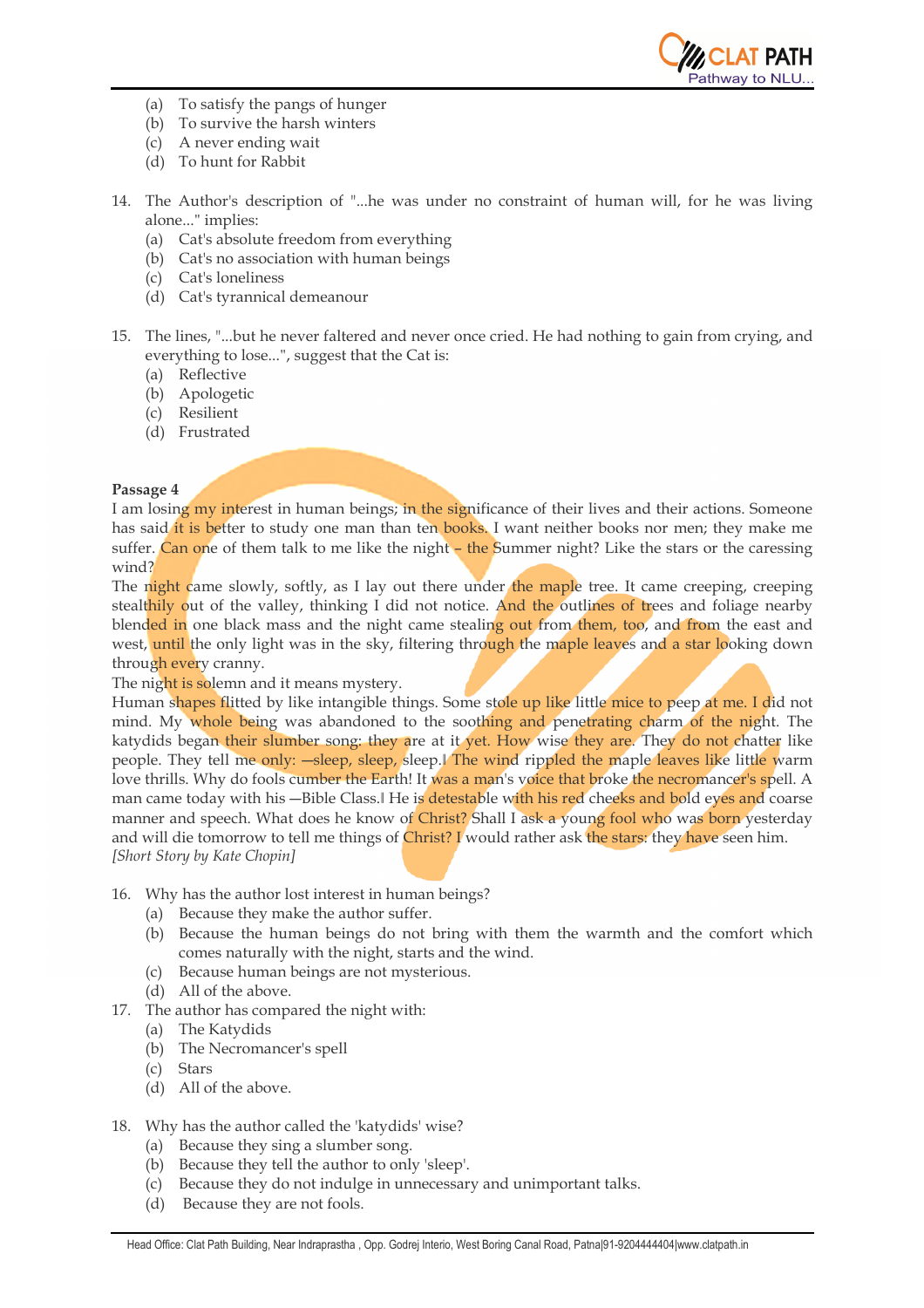

- 19. Which of the following can be inferred from the passage?
	- (a) Being close to nature can bring one closer to God.
	- (b) Nature is just a mystery.
	- (c) Books and Man are both detestable.
	- (d) None of these.
- 20. Which of the following words from the passage mean \_rough'?
	- (a) Solemn
	- (b) Caressing
	- (c) Coarse
	- (d) Slumber

It was the strangest murder trial I ever attended, where the old woman was found battered to death. He was a heavy stout man with bulging bloodshot eyes. All his muscles seemed to be in his thighs. The clock had just struck two in the morning. Mrs Salmon in 15 Northwood Street had been unable to sleep: she heard a door click shut and thought it was her own gate. So she went to the window and saw Adams (that was his name) on the steps of Mrs Parker's house. He had just come out and he was wearing gloves. He had a hammer in his hand and she saw him drop it into the laurel bushes by the front gate. But before he moved away, he had looked up at her window. The fatal instinct that tells a man when he is watched exposed him in the light of a streetlamp to her gaze-his eyes suffused with horrifying and brutal fear, like an animal's when you raise a whip.

Mrs Salmon was called in the Court.

'And do you see the man here in court?'

[She looked straight at the big man in the dock, who stared hard at her with his Pekingese eyes without emotion.]

'Yes,' she said, 'there he is.'

'You are quite certain?'

She said simply, 'I couldn't be mistaken, sir.'

'Thank you, Mrs Salmon.'

[Counsel for the defence rose to cross-examine.]

'Now, Mrs Salmon, you must remember that a man's life may depend on your evidence.'

'I do remember it, sir.'

'Is your eyesight good?'

'I have never had to wear spectacles, sir.

'You are a woman of fifty-five?'

'Fifty-six, sir.'

'And the man you saw was on the other side of the road?'

'Yes, sir.'

'And it was two o'clock in the morning. You must have remarkable eyes, Mrs Salmon?'

'No, sir. There was moonlight, and when the man looked up, he had the lamplight on his face.'

'And you have no doubt whatever that the man you saw is the prisoner?'

'None whatever, sir. It isn't a face one forgets.'

Then he said, 'Do you mind, Mrs Salmon, examining again the people in court?

No, not the prisoner. Stand up, please, Mr Adams!

And there at the back of the court with thick stout body and muscular legs and a pair of bulging eyes, was the exact image of the man in the dock.

'Now think very carefully, Mrs Salmon. Can you still swear that the man you saw drop the hammer in Mrs Parker's garden was the prisoner and not this man, who is his twin brother?' Of course she couldn't.

*[Excerpts from "The Case for the Defence" by Graham Greene]* 

- 21. Why do you think, has the Author called the trial, 'strangest' murder trial he ever attended?
	- (a) Because the accused had a very strange personality.
	- (b) Because, despite having a potential witness and evidence against the accused, his wrong could not be proved.
	- (c) Because, Mrs. Salmon's evidence could not be proved before the Court.
	- (d) None of these.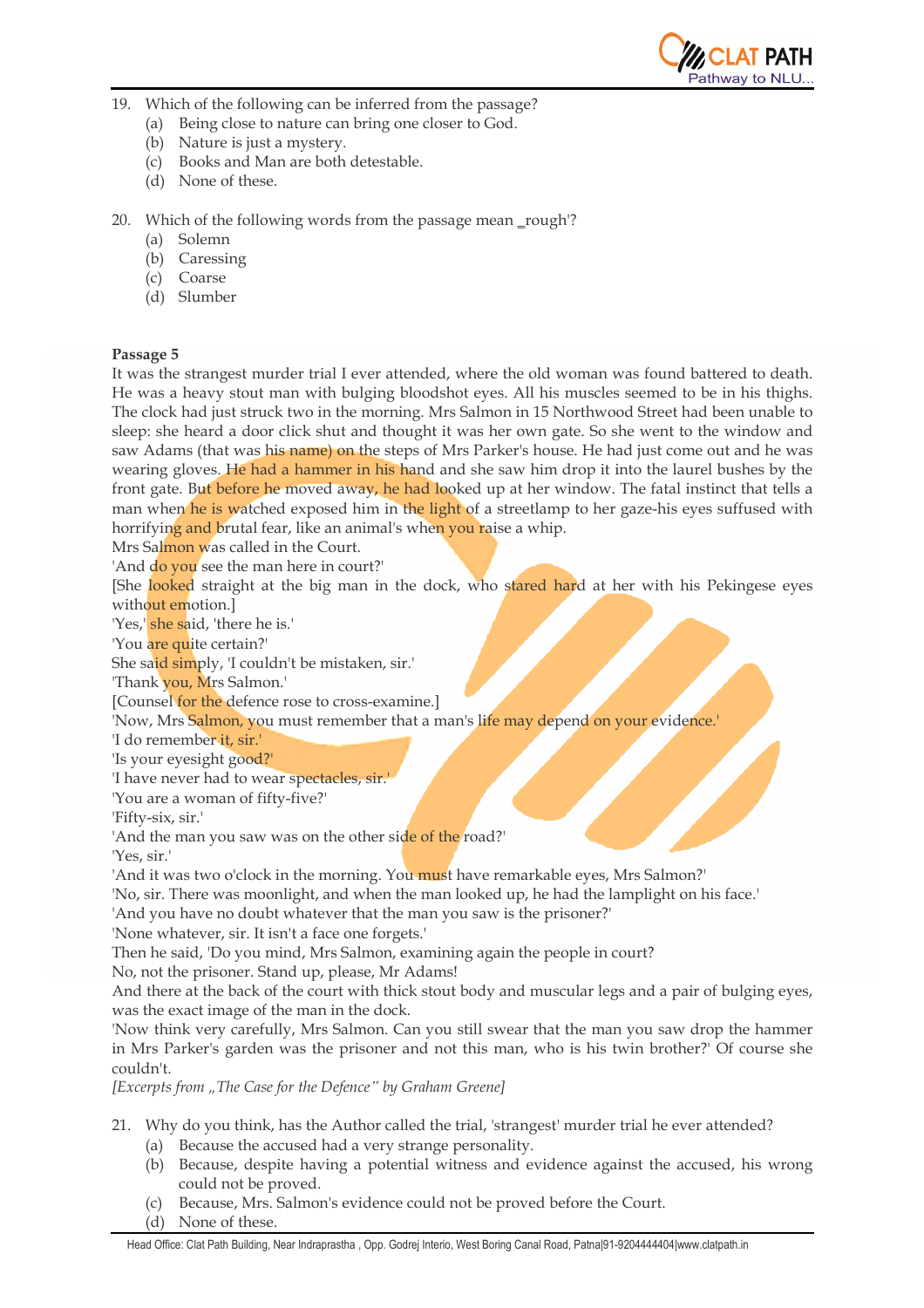

- 22. "…his eyes suffused with horrifying and brutal fear, like an animal's when you raise a whip." can be called as:
	- (a) Personification
	- (b) Simile
	- (c) Onomatopoeia
	- (d) None of the above
- 23. The expression '*Pekingese eyes*' used in the passage refers to which of the following?
	- (a) Bulging eyes
	- (b) Red eyes
	- (c) Small eyes
	- (d) None of them
- 24. Why was Mrs. Salmon convinced that the man she saw had committed the crime?
	- (a) Because she saw the man on the steps of Mrs. Parker's House and he was wearing gloves.
	- (b) Because he had a hammer in his hand and she saw him drop it into the laurel bushes by the front gate.
	- (c) Because when he looked up at her window, his eyes were suffused with horrifying and brutal fear.
	- (d) Because she had seen him clearly in the light of street lamp.
- 25. Who was murdered in the scene described in the passage?
	- (a) Mrs. Wheeler
	- (b) Mrs. Parker
	- (c) Mrs. Salmon
	- (d) It cannot be inferred.

The world has very few devices left to fight COVID-19 with, but technology remains one of them. Whether it is employing the state-of-the-art technology in the discovery of cures or vaccines, or traditional technology services to enhance health care and consultations, or even tools that keep people at home occupied/productive, it is clear that technology will serve humanity at one of its darkest moments. The pandemic has contributed, in no small measure, to the understanding of the myriad ways in which available technologies have not been put to better use, and presented people with multiple opportunities to harness these devices, techniques and methods to get on with life in the time of lockdown. Among the primary uses is telemedicine, rendered inexorable now, by the temporary paralysis brought on by a freeze on movement. The Centre's recent guidelines allowing for widespread use of telemedicine services came as a shot in the arm for telehealth crusaders in the country, among them the Telemedicine Society of India that has long been battling to use the technology in its complete arc to reach remote areas in India. This move finds consonance with the rest of the world where several nations, also deeply impacted by the pandemic, have deployed telemedicine to reach people who have been unable to come to hospital, to reduce footfalls in hospitals, and to even provide medical and mental health counselling to countless people. It was way back in 2000 that telemedicine was first employed in India, but the progress has been excruciatingly slow, until the pandemic. However, it does seem as if the medical community was only held back by the lack of legislation to enable tele consultations. For no sooner was the policy announced, than hospitals and clinicians hurried to jump onto the bandwagon, advertising contact information for patients. The advantages are peculiar in the current context, when putting distance between people is paramount, as tele consultations are not barred even when health care professionals and patients may have to be quarantined. The advancement of telecommunication capabilities over the years has made the transmission of images and sound files (heart and lung sounds, coughs) faster and simpler. Pilot telemedicine experiments in ophthalmology and psychiatry have proven to be of immense benefit to the communities. Telemedicine's time is here, finally. While unleashing the full potential of telemedicine to help people, experts and government agencies must be mindful of the possible inadequacies of the medium, and securing sensitive medical information; such cognisance should guide the use of the technology.

*[From an Editorial published in "The Hindu" on April 17, 2020]* 

Head Office: Clat Path Building, Near Indraprastha , Opp. Godrej Interio, West Boring Canal Road, Patna|91-9204444404|www.clatpath.in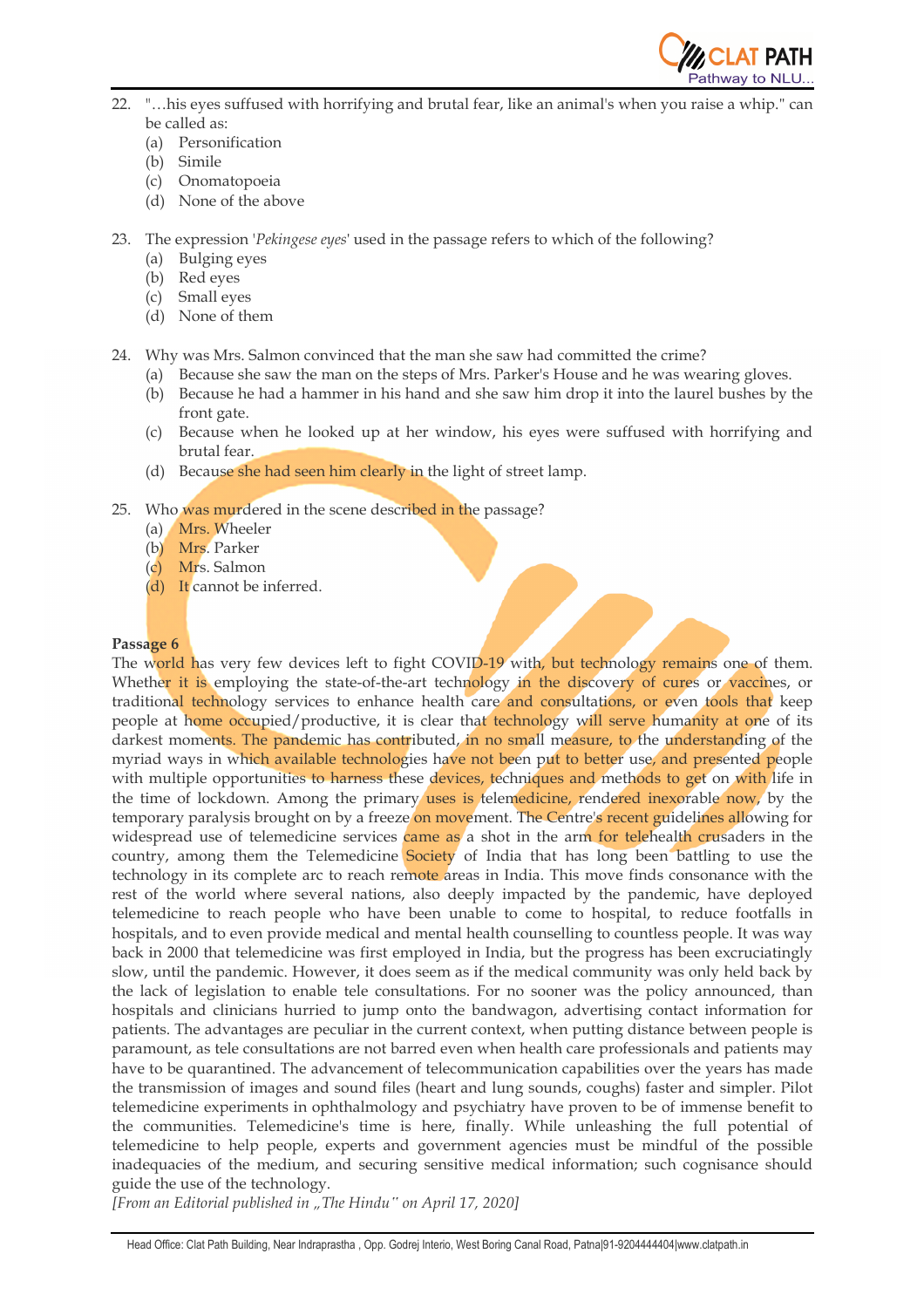

- 26. Which one of the following words from the passage means 'unavoidable'?
	- (a) Inexorable
	- (b) Myriad
	- (c) Excruciatingly
	- (d) Bandwagon
- 27. Which of the following best summarizes the main idea of the passage?
	- (a) It is time to unleash the full potential of Telemedicine.
	- (b) It is time to unleash the full potential of Telemedicine with cognisance of its possible flaws.
	- (c) Technology has not been utilised to its fullest to suit the current needs.
	- (d) People should not be skeptical about the advantages of telemedicine.
- 28. Which of the following is a significant factor contributing in slow employment of Telemedicine in India?
	- (a) Telemedicine was never employed in India.
	- (b) There was an absence of regulations regarding the use of telemedicine consultations and medication systems.
	- (c) Telemedicinal Society of India failed in its efforts to promote the importance of such a system in the country.
	- (d) All of the above.
- 29. Telecommunication based medication has the potential for an easy outreach because:
	- (a) Pilot experiments in telemedicine have been proved to be successful.
	- (b) It helps in easier communication of medical images from one place to another.
	- (c) It helps in securing sensitive medical information.
	- (d) All of the above.
- 30. What is the meaning of the expression 'Shot in the arm' used in the passage?
	- (a) Hitting the nail on its head.
	- (b) Bull's Eye
	- (c) Positive Impact on something
	- (d) All of the above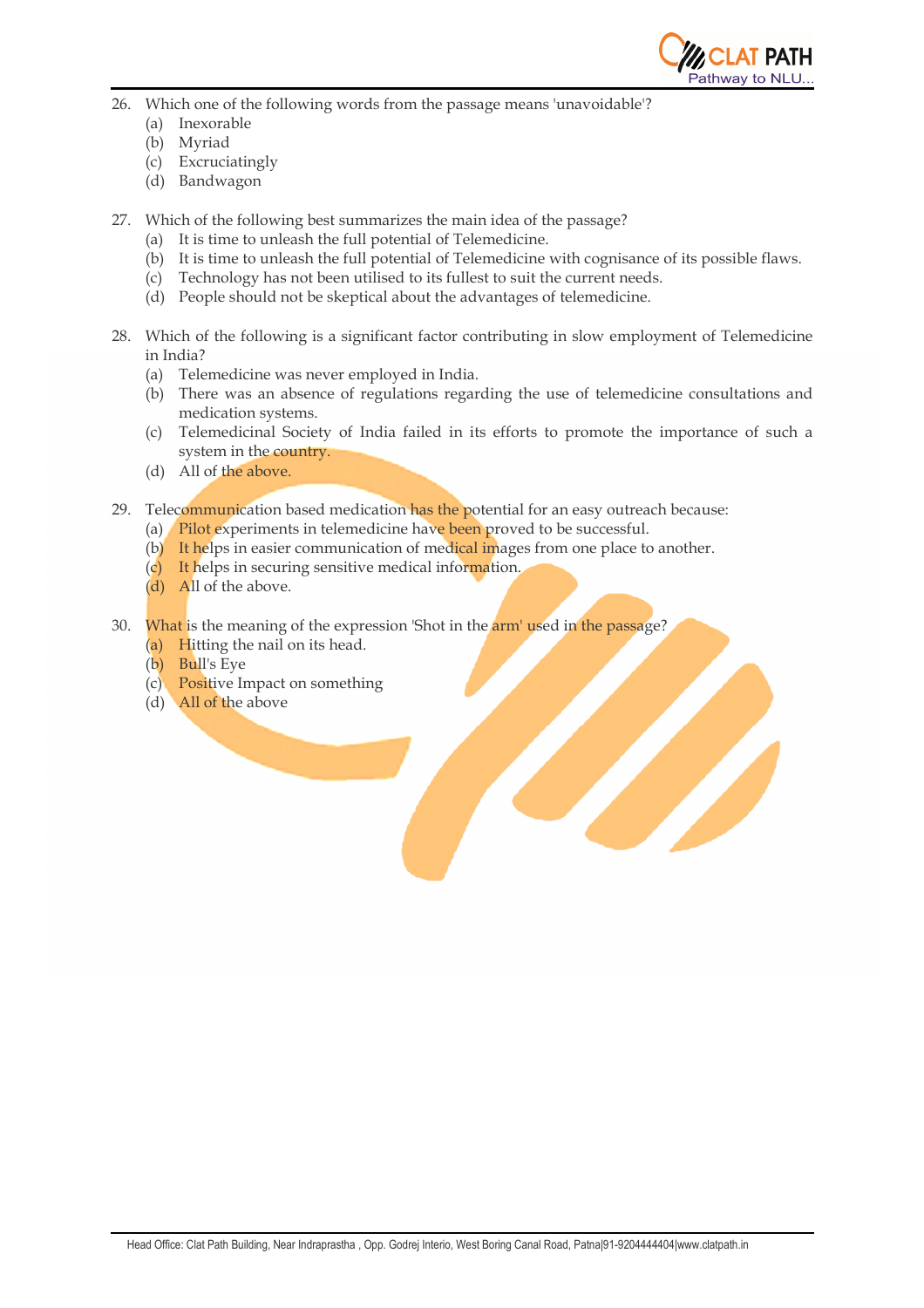# **GENERAL KNOWLEDGE**

Pathway to NLU...

#### **Passage 1**

Prime Minister Narendra Modi on Saturday said major global firms are looking at India as a major investment destination, which is reflected by a robust inflow of Foreign Direct Investment (FDI) last financial year, and through 'Atmanirbhar Bharat Abhiyan' (Self-Reliant India initiative) the country is shifting its focus from 'Make in India' to 'Make for world'. He said Independent India should be "vocal for local" and asked citizens to glorify Indian products to promote 'Atmanirbhar Bharat'. Unveiling his vision of a Self-Reliant India, the Prime Minister said that the government has unveiled over Rs 110 lakh crore National Infrastructure Pipeline (NIP) to boost the economy and create jobs. "In order to rapidly modernise India, there is a need to give a new direction to overall infrastructure development," he said, adding that over 7,000 projects under NIP have been already identified. "This will be, in a way, a new revolution in the field of infrastructure. This is the time to end silos in infrastructure. There is a plan to connect the entire country with multi-model connectivity infrastructure," he said. NIP will play a crucial role in overcoming the adverse impact of Covid-19 on the economy and catapult the economy in a higher growth trajectory, he said. The government on December 31 last year unveiled the NIP with an aim to make India a \$5 trillion economy by 2024-25. The focus of the infrastructure pipeline is to accelerate growth and create employment in both urban and rural areas.

Source: *Excerpt from Hindustan Times, written by Rajeev Jayaswal. (Dated 15th August, 2020)* 

- 31. The Government announced a stimulus package under the Self Reliant India Scheme for the amount of
	- (a) 2 trillion
	- (b) 20 trillion
	- (c) 5 trillion
	- (d) 100 trillion
- 32. Which of the following is not a goal of the stimulus package announced under the "Atmanirbhar" India?
	- (a) It will help in alleviating the distress of migrants when they return to their villages.
	- (b) It will help in achieving the goal of a self-sustainable rural economy.
	- (c) It would boost the One Nation One Market objective and help India to become the food factory of the world.
	- (d) It will help in elevating quality of life in urban areas.
- 33. Which of the following events can be seen as the stepping stone for the growth of the Foreign Direct Investment (FDI) in India?
	- (a) The launch of 'Make in India' initiative in 2014.
	- (b) The Economic liberalisation in the year 1991.
	- (c) The Amendment in the FDI policy to increase the upper cap from 26% to 49%.
	- (d) All of the above.
- 34. Which of the following is not related to the "Vocal for Local" initiative of the Indian Government?
	- (a) Rebooting the MSMEs especially the Khadi and village industries.
	- (b) Generating new opportunities of employment at the local level.
	- (c) Creating new economic hubs through disinvestment and FDIs.
	- (d) Promoting the indigenous manufacture and support through financial aid.
- 35. Under the National Infrastructure Pipeline, the Government plans to invest more than Rs. 102 lakh crore on infrastructure projects by 2024-25, with the Centre, States and the private sector to share the capital expenditure. What is the ratio of such expenditure by each of the stake holders?
	- (a)  $50:25:25$
	- (b)  $40:40:20$
	- (c) 39 : 39 : 22
	- (d) 34 : 33 : 33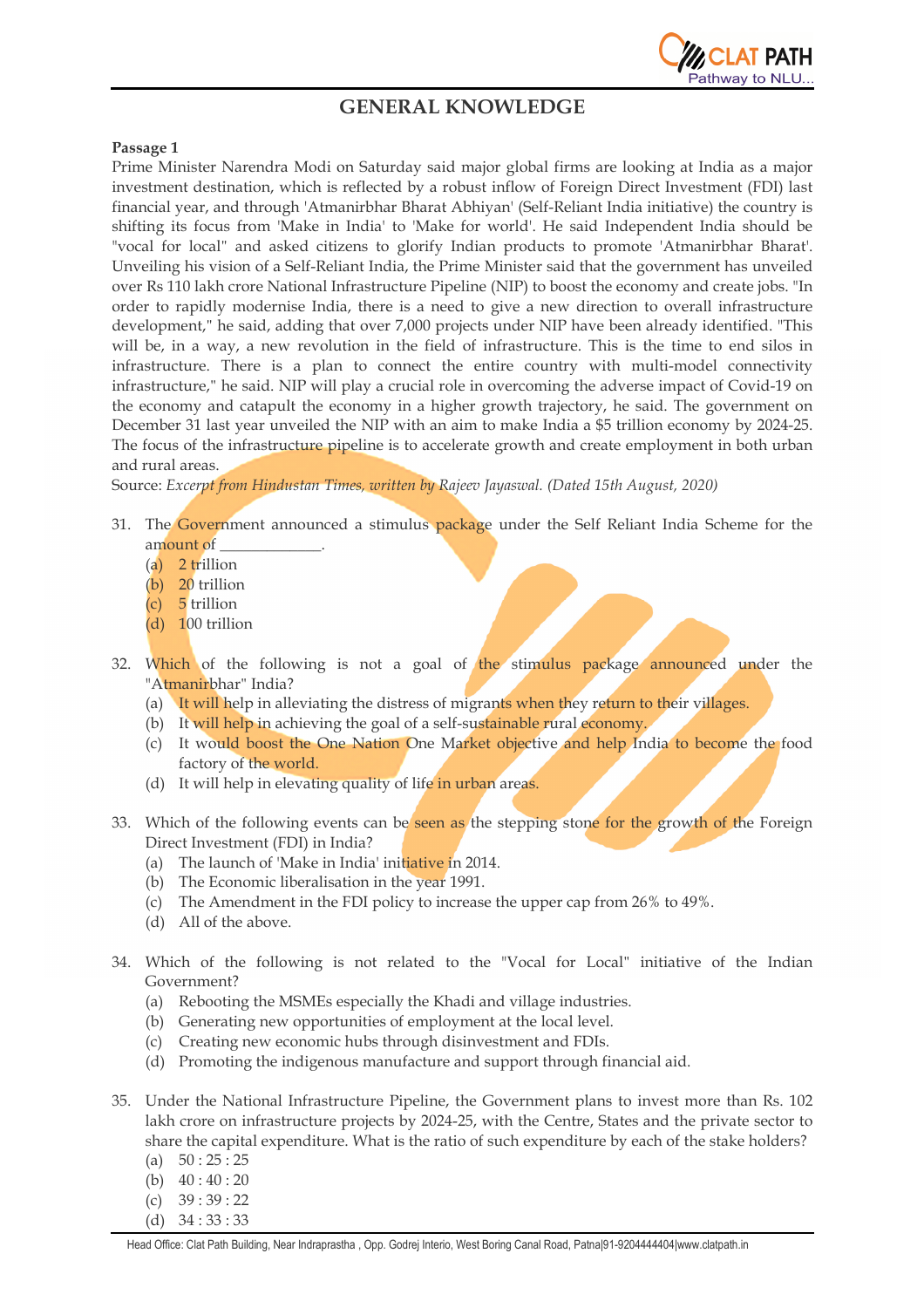

The central bank doesn't disclose its foreign exchange management strategy, but it was evident in the last few years that the rupee was not allowed to appreciate despite healthy inflows, resulting in a rapid build-up of foreign exchange. From a low of \$275 billion in September of 2013, when rupee came under severe pressure due to so-called 'taper tantrums' by the US Federal Reserve, India now has record foreign exchange reserves of [1] billion, as on 21 August — a 95 per cent rise over seven years. Despite the Covid-19 pandemic, the foreign exchange kitty swelled by \$62 billion since March. In this seven-year period, rupee ended the year with an appreciation against the dollar only once in 2017. This year, the rupee is so far down by 2.04 per cent against the dollar. The latest RBI statement suggested that it is not uncomfortable with the appreciation in rupee, confirming the speculation among currency analysts that a departure was made in the exchange management policy. The Reserve Bank of India (RBI) said that it will conduct liquidity operations worth Rs 20,000 crore in two tranches through sale and purchase of government securities (G-Secs). The two open market operations (OMOs) of Rs 10,000 crore each will be conducted on September 10 and 17, the central bank said in an official release. This is now the second such announcement in as many weeks. Last week, RBI had announced sale and purchase of G-Secs worth Rs 20,000 crore, in two tranches, slated to be conducted on August 27 and September 3. In another move, RBI announced the infusion of Rs 1 lakh crore in mid-September through long-term repo operations (LTROs) at floating rates, or the prevailing repo rate. Moreover, the central bank also gave an option to lenders who have earlier availed funds through LTROs, to reverse their transactions before maturity.

Source: *Excerpt taken from the Print.in, written by Manojit Saha. (Dated 2nd September, 2020.)* 

- 36. Which of the following has been replaced by [1] in the above passage?
	- (a)  $$537$
	- (b)  $$498$
	- $(c)$  \$ 502
	- (d) \$ 756
- 37. Which of the following economic policies have been recently used by the RBI to boost the economy during the current Pandemic situation?
	- (a) FOREX SWAP
	- (b) LTROs (Long Term Repo Operations)
	- (c) OMOs (Open Market Operations)
	- (d) All of the above.
- 38. Which of the following statements relate to the Long Term Repo Operations as measure to support the economy in corona pandemic situations?
	- (a) It is a measure that is expected to bring down short-term rates and also boost investment in corporate bonds.
	- (b) It would encourage banks to undertake maturity transformation smoothly and seamlessly so as to augment credit flows to productive sectors.
	- (c) It will enhance liquidity in the banking system by Rs 1 trillion.
	- (d) All of the above.
- 39. Which of the following will be used as a platform for core banking solutions to implement the LTRO?
	- (a) E-cartel
	- (b) E-kuber
	- (c) E-CBS
	- (d) E-RBICBS
- 40. What is the notified amount of sum offered by the RBI under measures of the Foreign Exchange Swap?
	- (a) \$ 5 billion
	- (b) \$ 16.71 billion
	- (c) \$ 16.21 billion
	- (d) \$ 5.02 billion

Head Office: Clat Path Building, Near Indraprastha , Opp. Godrej Interio, West Boring Canal Road, Patna|91-9204444404|www.clatpath.in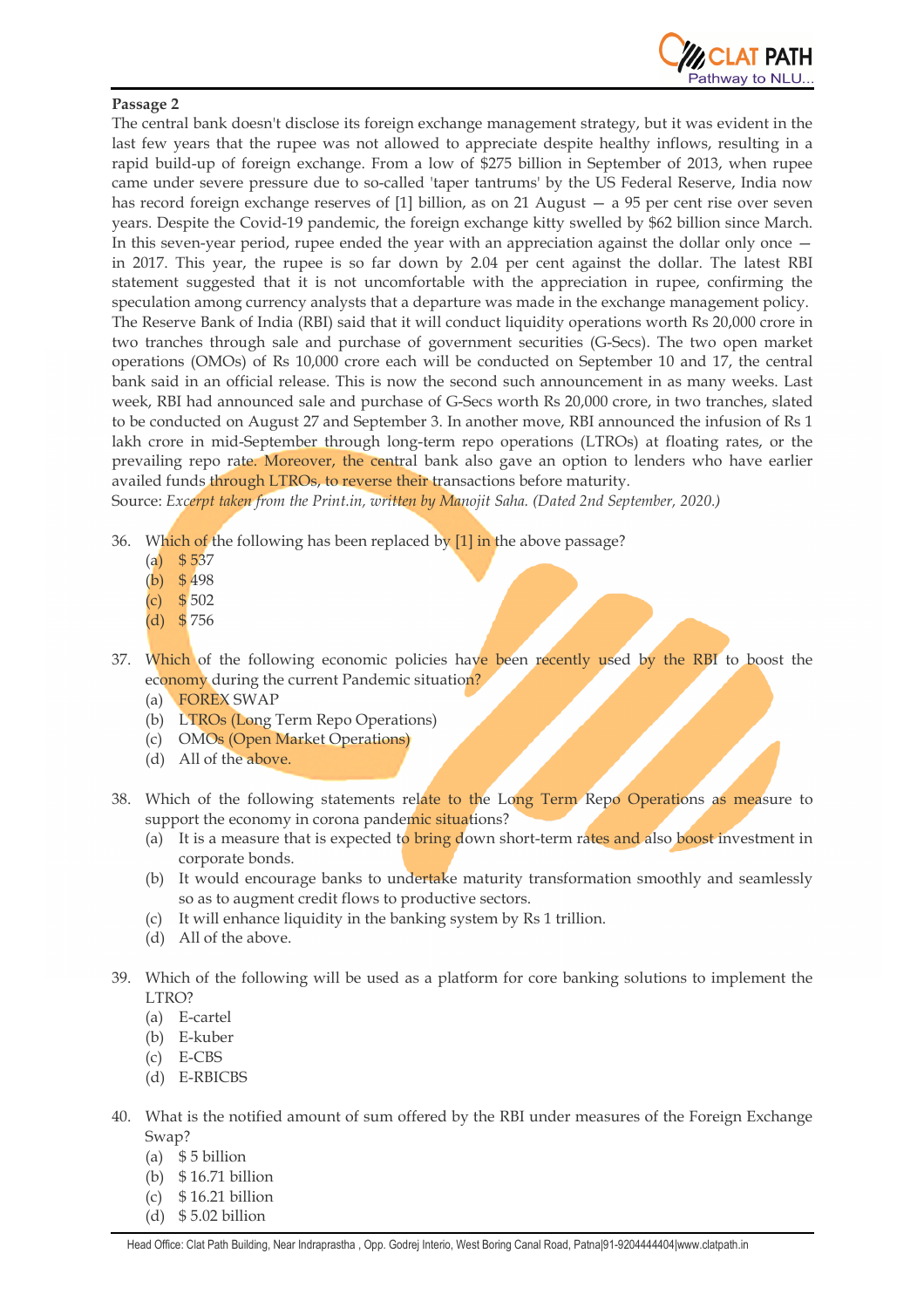The first batch of five Rafale jets flew out of France on July 25 and will arrive in India on Wednesday, July 29, when the fighter jets will officially be inducted and join the Indian Air Force fleet in Haryana's Ambala. The fighter jets, built by French aviation firm [1], took off from the Merignac airbase in southern France's Bordeaux today and landed safely at Al Dhafra airbase in the UAE after a sortie of more than seven hours. The five aircraft will be the first tranche of the 36 planes bought by India from France in a Rs. 59,000-crore inter-governmental deal in 2016. "Delivery of ten aircraft has been completed on schedule. Five will stay back in France for training Mission. The delivery of all thirty six aircraft will be completed on schedule by the end of 2021," the Indian embassy in France said in a statement.

The Rafale fighter jets are capable of carrying a range of highly effective weapons, including the Meteor air-to-air missile and Scalp cruise missile. The Rafale jets will come with various India-specific modifications, including Israeli helmet-mounted displays, radar warning receivers, low-band jammers, 10-hour flight data recording, infra-red search and tracking systems among others. The Air Force has readied the required infrastructure to welcome the jets in its line-up.

*Source: Excerpt taken from the NDTV, Reported by Vishnu Som, Edited by Shylaja Varma. (Dated – 27th July, 2020)* 

- 41. The Rafale deal between India and France is seen to carry great strategic significance. Which of the following is directly impacted by this deal?
	- (a) The Joint Strategic Vision of India-France Cooperation in the Indian Ocean Region.
	- (b) The one belt one road mission of the China.
	- (c) The Chinese initiative to build a new Silk route.
	- (d) The trade route of the Middle East.
- 42. The Indian Air Force is also in the process of procuring a new generation medium-range modular air-to-ground weapon system Hammer to integrate with the Rafale jets. What does the term Hammer stands for?
	- (a) Highly Advanced Modular Mutation Extended Range.
	- (b) Highly Agile Modular Munition Extended Range.
	- (c) Highly Advanced Modular Mitigation Extended Rafale.
	- (d) Highly Agile Modular Munition Extended Rafale.
- 43. Which of the following has been replaced by [1] in the passage?
	- (a) LAMSCO
	- (b) LUAD Defence France
	- (c) DASSAULT
	- (d) BORESCOPE
- 44. Which of the following indigenous organisations is responsible for the design, assembly and fabrication of combat aircrafts in India?
	- (a) DRDO
	- (b) HAL
	- (c) DRAI
	- (d) ISRO
- 45. Which of the following organisations/institutions is a major offset partner of India in the Rafale Deal?
	- (a) Hindustan Aeronautics Limited
	- (b) Reliance Defence Limited
	- (c) Reliance Naval and Engineering Limited
	- (d) Pipavav Defence

### **Passage 4**

On May 8, India's Defence Minister virtually inaugurated a new 80 km-long road in the Himalayas, connecting to the border with China, at the Lipulekh pass. The Nepali government protested immediately, contending that the road crosses territory that it claims and accusing India of changing the status quo without diplomatic consultations. Among the many escalatory moves since then, Nepal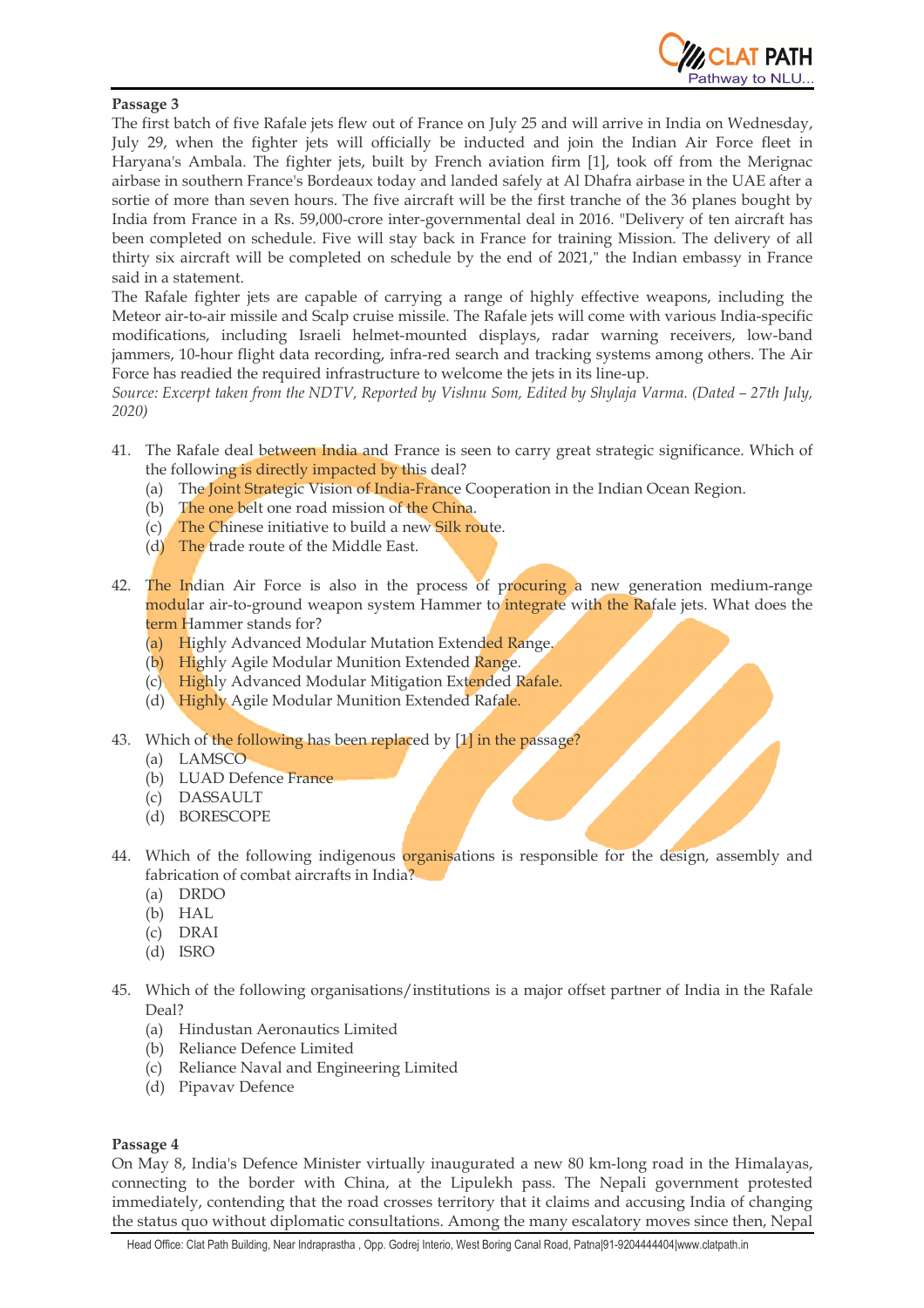

deployed police forces to the region, summoned the Indian ambassador in Kathmandu, and initiated a constitutional amendment to formalise and extend its territorial claims over approximately 400 sq km. India, on the other hand, has conveyed its openness to a dialogue but does not seem to share Nepal's sense of urgency: its initial statement agreed to a dialogue, but only after the COVID-19 crisis. India has been in effective possession of this territory for at least sixty years, although Nepal claims it conducted a census there in the early 1950s and refers to the 1815 Sugauli Treaty as legitimising its claims. But India's new road, up to the Lipulekh pass, is not an unprecedented change in the status quo. India has controlled this territory and built other infrastructure here before, besides conducting its administration and deploying military forces up to the border pass with China. The region is of strategic importance, and the new road is now one of the quickest links between Delhi and the Tibetan plateau. In a 2015 statement, China also recognised India's sovereignty by agreeing to expand trade through the Lipulekh pass.

Source: *Excerpt from the brookings.edu, written by Dr. Constantino Xavier. (Dated- 11th June, 2020)* 

- 46. Which of the following incidents can be seen as the direct cause of the border dispute between India and Nepal?
	- (a) The Defence Minister inaugurated a motor-able link road that connects India and China.
	- (b) The 2015 agreement between India and China for using the Lipulekh pass for trade.
	- (c) India published a new map which showed the region of Kalapani as part of the Indian Territory.
	- (d) All of the above.

47. The confusion between Nepal and India consists of a dispute over a trijunture of

- (a) Kali Susta Ganga.
- (b) Kalapani Saraswati Ganga.
- (c) Kalapani Limpiyadhura Lipulekh.
- (d) Kalapani Limpiyadhura Kali.
- 48. The treaty of Sugauli was signed between which of the following pairs?
	- (a) India and Nepal
	- (b) United kingdom, India and Nepal
	- (c) India, China and Nepal.
	- (d) East India Company and Nepal
- 49. Recently Nepal has issued a map claiming Lipulekh pass as part of its territory included in the district of:
	- (a) Kailali
	- (b) Darchula
	- (c) Dipayal
	- (d) Doti
- 50. Which of the following rivers is called as Narayani River in Nepal?
	- (a) Bramhaputra
	- (b) Gandak
	- (c) Ganga
	- (d) Kali

#### **Passage 5**

One thing struck us as a major difference between the new National Education Policy (NEP) 2020 and its predecessor. The earlier national policies on education (NPE) from 1986 and 1992 presented themselves as attempts to consolidate and build on earlier efforts, particularly the NPE, 1968. The new NEP 2020 policy, on the other hand, is very keen to establish that it is different from everything in the past, including in its name. Nowhere does this attitude come across as starkly as it does in the section on higher education.

It comes across fairly clearly on how the higher education ecosystem will be by 2040. By this time  $-$  if the policy has its way — the Indian higher education ecosystem will be populated with higher education institutions (HEI). These will comprise Universities and Colleges and the public and private sectors, all of which will be 'multi-disciplinary', with each populated by more than 3,000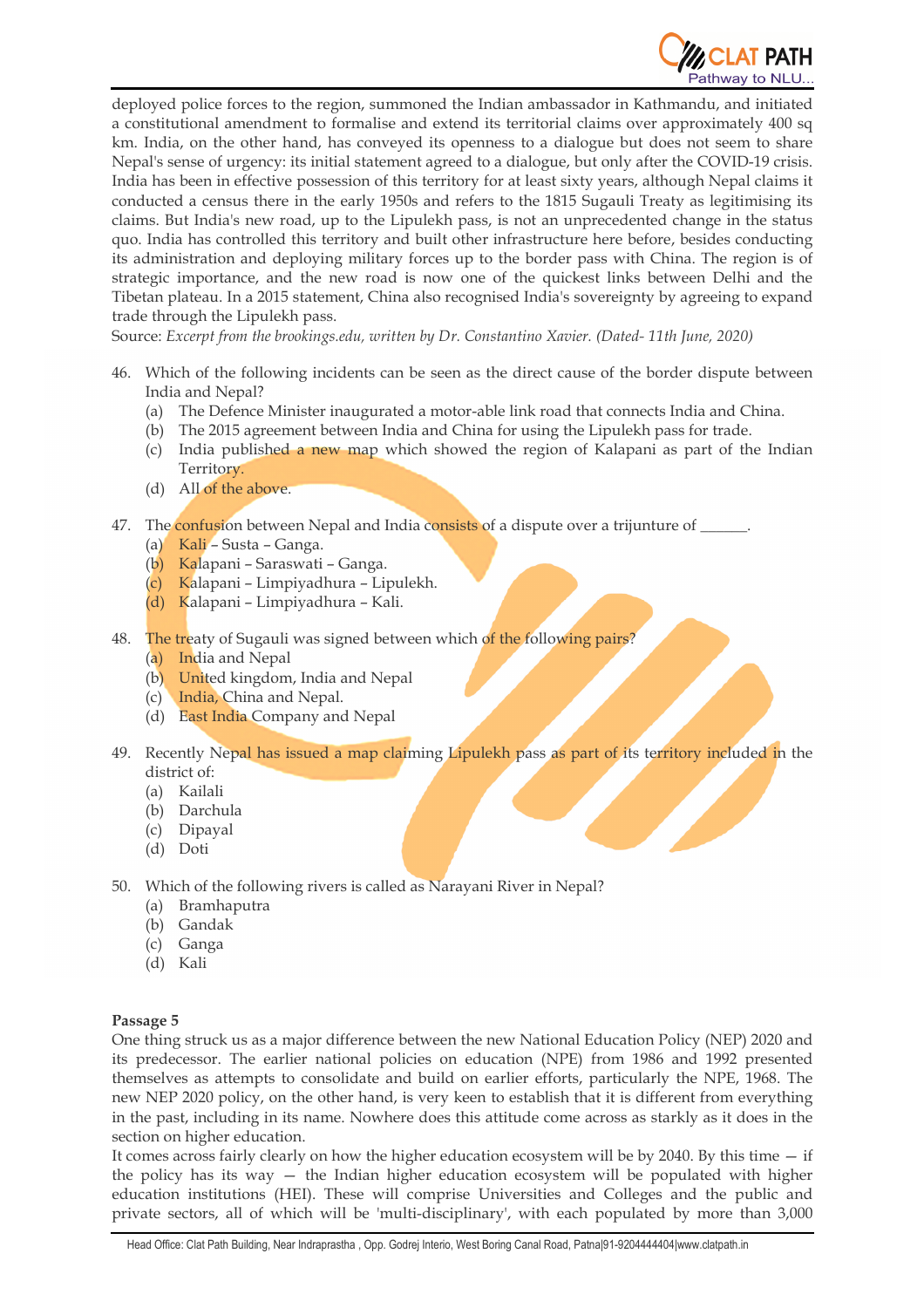

students, with at least one "in or near every district". Universities will conduct research and postgraduate and under-graduate teaching, some research-intensive and others teaching-intensive. Colleges will largely teach at the under-graduate level, with a number of them having their medium of instruction in either bilingual or local / Indian languages. The colleges can manifest in clusters around universities as constituent colleges or may be standalone autonomous ones. Ideally, all HEIs will eventually become "independent self-governing institutions" with considerable "faculty and institutional autonomy". They will have complied with a series of regulatory exercises that are "lightbut-tight" and will be operated by a large number of private accreditors, overseen by a new set of regulatory institutions at the national level.

Source: *Excerpt taken from downtoearth.org.in, written by Nitin Mehta & Gagan Mehta. (Dated 14th August, 2020)* 

- 51. Which of the following statements are not true in relation to the changes envisioned by the NEP 2020?
	- (a) The NEP 2020 aims at making India a global knowledge superpower.
	- (b) The renaming of the Ministry of Human Resource Development to the Ministry of Education.
	- (c) The development of National Course Curriculum to provide new curriculum by 2021.
	- (d) The New Education Policy aims to facilitate an inclusive, participatory and holistic approach
- 52. The NEP 2020 aims to provide a holistic change to the current education system in India. Which of the following is not related to the aim of NEP 2020?
	- (a) Universalization of education from preschool to secondary level with 100% Gross Enrolment Ratio.
	- (b) To bring 20 million out of school children back into the mainstream through an open schooling system.
	- (c) Vocational Education to start from Class 6 with Internships.
	- (d) To achieve 80% Gross Enrolment Ratio at the under graduate level.
- 53. Which of the following is proposed as a change in the structure of institutions responsible for affiliation and accreditation under the NEP 2020?
	- (a) Higher Education Commission of India (HECI) will be set up as a single umbrella body for the entire higher education.
	- (b) University Grant Commission to be renamed as AICTE.
	- (c) National Affiliation and Accreditation Council to be renamed as National Standard Council of India.
	- (d) National Council for Education Research and Teaching to be renamed as BCERT.
- 54. Which of the following is not a vertical under the Higher Education Commission of India (HECI)?
	- (a) National Higher Education Regulatory Council (NHERC)
	- (b) Higher Education Grants Council (HEGC)
	- (c) National Educational Council (NEC)
	- (d) National Accreditation Council (NAC)
- 55. What is the proposed percentage of expenditure for education out of GDP under the NEP 2020?
	- (a) 11 percent
	- (b) 6 percent
	- (c) 4.6 percent
	- (d) 9 percent

### **Passage 6**

Days after India-Pakistan tensions spilled over into a meeting of the Shanghai Cooperation Organisation (SCO), External Affairs Minister S. Jaishankar and Pakistan Foreign Minister Shah Mehmood Qureshi are expected to meet via a video conference at the South Asian Association for Regional Cooperation (SAARC) meeting on September 24. "All member countries have confirmed participation in the meeting, to be chaired by Pradeep Kumar Gyawali, [1] of Nepal. The respective Foreign Ministers will take part," sources familiar with preparations for the meeting told The Hindu,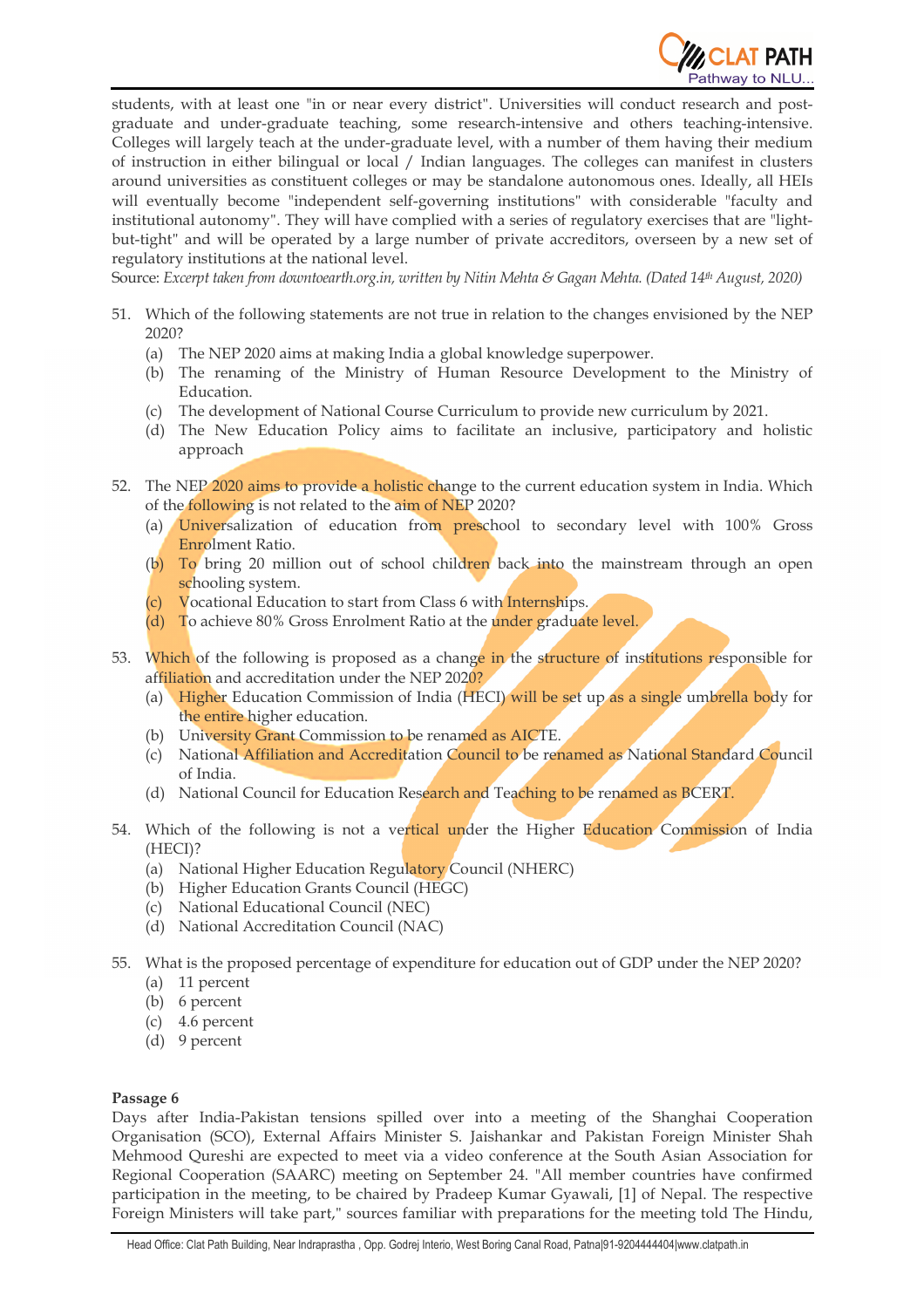

referring to the eight members of SAARC, including [2], Bangladesh, [3], India, [4], Nepal, Pakistan and Sri Lanka. A senior Indian official also confirmed that Mr. Jaishankar will attend despite the incident at the SCO virtual meeting of National Security Advisors on Tuesday. During that meeting, National Security Advisor Ajit Doval stormed out after he saw that the Pakistan Special Advisor on National Security Moeed Yusuf had used a map of Pakistan that claimed Indian Territory.

"This was in blatant disregard to the advisory by the host [5] against it and in violation of the norms of the meeting. After consultation with the host, the Indian side left the meeting in protest at that juncture," the MEA had said about the incident. When asked, the sources said that no specific guidelines on background or maps have been issued by the SAARC Secretariat in Kathmandu that is also the Chair of the SAARC at present, but they hope it would go "smoothly". A meeting of SAARC Finance Ministers, where an Additional Secretary represented India instead of Finance Minister Nirmala Sitharaman, and Pakistan was represented by its Special Advisor on Finance, took place on Wednesday without incident.

Source: *Excerpt taken from The Hindu, written by Suhasini Haider. (Dated 17th September, 2020.)* 

- 56. Which of the following has been replaced by [1] in the passage?
	- (a) Prime Minister
	- (b) Minister of Finance
	- (c) Minister of External Affairs
	- (d) Minister of Home Affairs
- 57. Which of the following Nations is part of the South Asian Association for Regional Cooperation?
	- (a) Indonesia
	- (b) Thailand (c) Myanmar
	- (d) Maldives
	-

58. Which of the following has been replaced by [5] in the passage?

- (a) Russia (b) China
- (c) Japan (d) Pakistan
- 59. India had not agreed to attend a summit hosted in Pakistan, but it remains an important promoter of the SAARC process. In which of the following years the SAARC leaders' summit was held lately?
	- (a) 2018 (b) 2014
	- (c) 2016 (d) 2019
- 60. The above passage mentions about Pakistan's Special Advisor on National Security Moeed Yusuf using a map of Pakistan claiming Indian Territory. Which of the following territory is in context here?
	- (a) Junagadh
	- (b) Aksai Chin
	- (c) Pangong Tso
	- (d) Limpiyadhura

### **Passage 7**

In the middle of a pandemic, the geopolitics of the world's most troubled region took a historic turn this week, when the UAE and Israel, under the benevolent gaze of US President Donald Trump, signed an agreement to "normalize" relations. The deal opens up new opportunities for India to play a much larger role in the regional security and stability in the Gulf, where New Delhi enjoys special relations with both Abu Dhabi and Jerusalem. The barebones of the deal envisages establishing regular diplomatic relations between the UAE, the rising influential power in the Gulf, and Israel, the "Incredible Hulk" of the region, but a country officially not on speaking terms with most of its Arab neighbours. In his first tweet, Crown Prince Mohammed bin Zayed said: "During a call with President Trump and Prime Minister Netanyahu, an agreement was reached to stop further Israeli annexation of Palestinian territories. The UAE and Israel also agreed to cooperation and setting a roadmap towards establishing a bilateral relationship." In return, Israel agreed to "suspend" its annexation plans for West Bank that would have been deeply destabilising. Benjamin Netanyahu gets a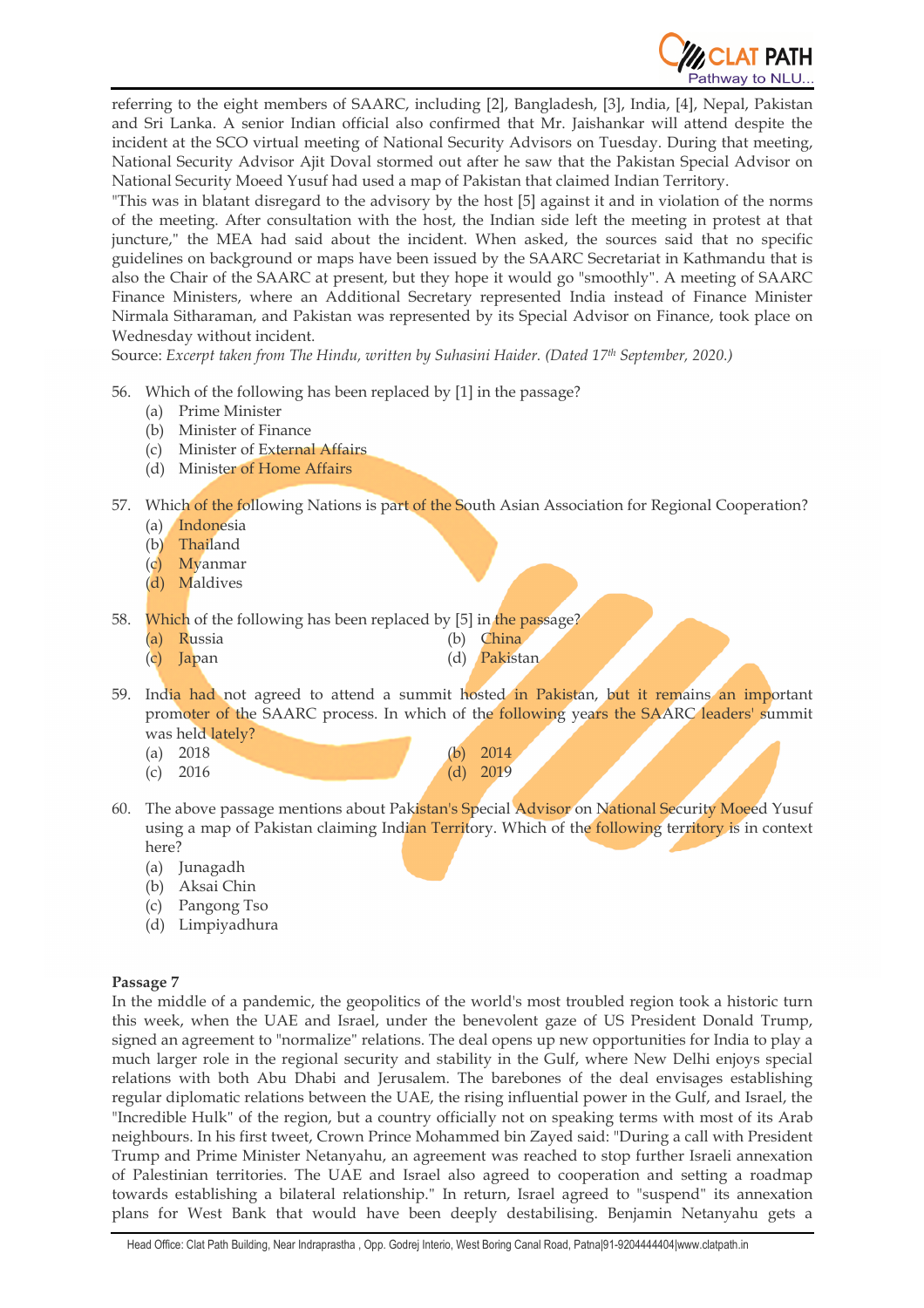

diplomatic victory, which may be short-lived, given the nature of Israeli politics. But Israel gets a diplomatic and economic opening with the big power in the Gulf that could open other doors, give its security interests legitimacy and, perhaps, open the door to Middle East peace.

Many of the other Arab powers, such as Oman, Bahrain, Egypt and Jordan, apart from the big global powers, and India, have welcomed the deal. Iran has slammed it, as have Turkey and Syria. Saudi Arabia has been very quiet. Given the close ties between Mohammed bin Zayed and Mohammed bin Salman, it is unthinkable that KSA was not consulted, particularly when the US is the third pole in this agreement. The deal gives UAE pole position as the premier Gulf Arab power, with diplomatic leverage with Israel and the US. "This deal is about positioning in Washington, DC," said James Dorsey, Gulf and Middle East expert.

Source*: Excerpt from the Economic Times, written by Indrani Bagchi. (Dated – 16th August, 2020)*

- 61. The US is seen as a major role player in the peace deal between Israel and UAE. Which of the following is not a reason for the involvement of US in the deal?
	- (a) The deal grants a diplomatic win to the US President Donald Trump ahead of the Presidential election.
	- (b) The efforts of the USA to bring the war in Afghanistan to an end have not been a success yet.
	- (c) The efforts of USA to bring peace between Israel and the Palestinians have not been successful yet.
	- (d) The deal gives a central strategic rule to USA in the Middle East.
- 62. Which of the following is true in relation to the stake of Palestine in the peace deal between UAE and Israel?
	- (a) Israel has recognised Palestine as an Independent Nation.
	- (b) This can be an opportunity for the Palestine to establish diplomatic relations with Israel.
	- (c) The deal marks both a win and setback to the Israel-Palestine relations.
	- (d) A peace treaty would also be signed between Israel and Palestine.
- 63. Which of the following is not a direct impact of the peace deal in the Middle East region?
	- (a) The deal smoothens the UAE's international campaign to be seen as a beacon of tolerance in the Middle East.
	- (b) It puts the UAE as leader in a regional power dynamics among neighbouring Gulf Arab states.
	- (c) The deal gives Netanyahu a domestic boost at a time when Israel's coalition government is in crisis due to coalition compulsions.
	- (d) The deal marks a historic day and a significant step towards peace in the Middle East.
- 64. The peace deal between Israel and  $UAE$  can also be seen as a great opportunity for India in the Middle East region. Which of the following is not related to strategic goals of India in the Middle East?
	- (a) India should revamp its defence and security relations with the UAE.
	- (b) India should move fast to capture the extended neighbourhood market before it comes under the influence of China.
	- (c) India should ensure space for Iran in any future security deal in the region.
	- (d) None of the above.
- 65. Which of the following is correct?
	- (a) Israel does not have a Constitution.
	- (b) Israeli Constitution is like ordinary law.
	- (c) There is no Constitution but a Basic Law of 1950.
	- (d) Israel has a Constitution of 1967.
- 66. Israel is a theocratic Jewish state but it follows legal pluralism. Accordingly it has:
	- (a) Jewish Courts to decide cases of all religious communities.
	- (b) Secular Courts will apply Uniform Civil Code in respect of all communities.
	- (c) Each religious community has its own Religious Court to deal with Personal law disputes.
	- (d) No distinction between Personal law and Public law.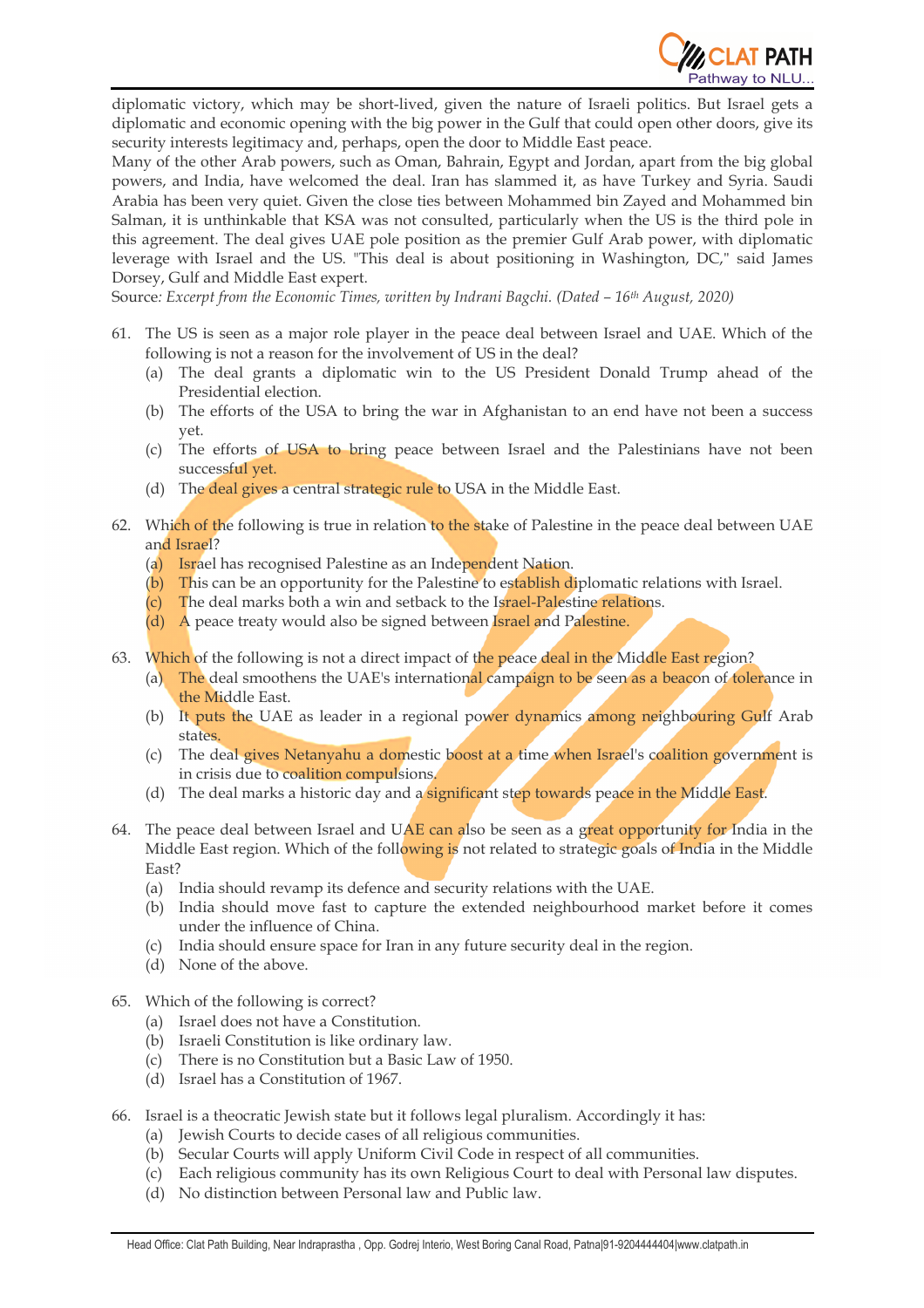## **LEGAL REASONING**



#### **Passage 1**

The COVID-19 pandemic has taken the entire world hostage in less than four months, and the global economy has been hit the hardest with governments across the globe implementing stringent policies including lockdown to control the coronavirus outbreak. The pandemic today presents unprecedented challenges and impediments to businesses in conducting their normal operations. The lockdown across the world has caused delays in the performance of contracts and transactions. Now, the question that arises is whether the current situation can enable parties to a contract to alter their obligations with non-compliance of terms neither being regarded as a "default committed by any party" nor a "breach of contract"? There are certain well-accepted practices for dealing with such extraordinary situations in commercial transactions by the inclusion of force majeure & material adverse effect (MAE) clauses. Determination of the types of circumstances so covered by the force majeure clause contained in a contract is essential. Provisions of force majeure often cover natural disasters like hurricanes, floods, and earthquakes as "acts of God." Other covered events may include war, terrorism, civil disorder, fire, disease medical epidemics or by reasons of applicable laws or regulations. Broadly, the Courts have interpreted the term "Force Majeure" as an event that can neither be anticipated nor controlled by either of the contracting parties. A force majeure clause applies in the context of ongoing contractual arrangements, whereas, an MAE or material adverse change (MAC) clause applies to the allocation of risk in transactions before their closure or completion. Pandemic and related consequences such as government action is a type of event covered by a force majeure clause, however, its impact on the affected party's ability to perform its contractual obligations may vary depending upon contractual terms. It is common for force majeure clauses to specify the impact that the event or circumstances in question must have, in order for the clause to be triggered. References may be made, for example, to the event or circumstances having "prevented", "hindered" or "delayed" performance. These terms require different levels of impact on performance before a party can claim recourse to these clauses. In other words, the force majeure and MAC clauses act as an exception to what would otherwise be treated as a breach of contract. Certain contracts may state that, if a force majeure clause is applied, the contract may automatically be terminated. On the other hand, some contracts may even state that the duty to fulfil the contractual obligation may be suspended for a certain period of time and if the force majeure event is not curbed or treated even after such time, then eventually the contract may be terminated. Though there cannot be a one-sizefits-all solution to this question, and it depends upon how the force majeure clause is worded in a specific contract; and in the absence of the same, applicable laws related to the same will be required to be taken into consideration.

*[Excerpt from Business Today, by Ranjana Roy Gawai, April 17, 2020]* 

- 67. Based on the Author's argument in passage above, which of the following is correct?
	- (a) Force Majeure Clauses, generally have a uniform impact on the performance of Contracts in all the cases.
	- (b) The Impact on the performance of Contracts by the usage of Force Majeure Clauses is dependent upon the way such clauses have been constructed in a particular Contract.
	- (c) Both Force Majeure and Material Adverse Change Clauses have similar impact on the performance of Contracts.
	- (d) All of the above.
- 68. Imagine, there is a domestic commercial Contract for supply of certain goods for certain price between A and B. However, in pursuance of the same, both A and B forget to negotiate and agree on the terms of a Force Majeure event and the Contractual document does not contain the Force Majeure clause. In such a situation, what would be the fate of the Contract in the event like that of COVID 19?
	- (a) As the parties did not negotiate on the Force Majeure Clause, either of them cannot take an exception to the Breach of Contract.
	- (b) The parties can invoke the Material Adverse Change Clause.
	- (c) In absence of such clauses in the Contract, the Courts may resort to the applicable law, i.e., the Indian Contract Act, 1872 to give relief to the parties.
	- (d) None of the above.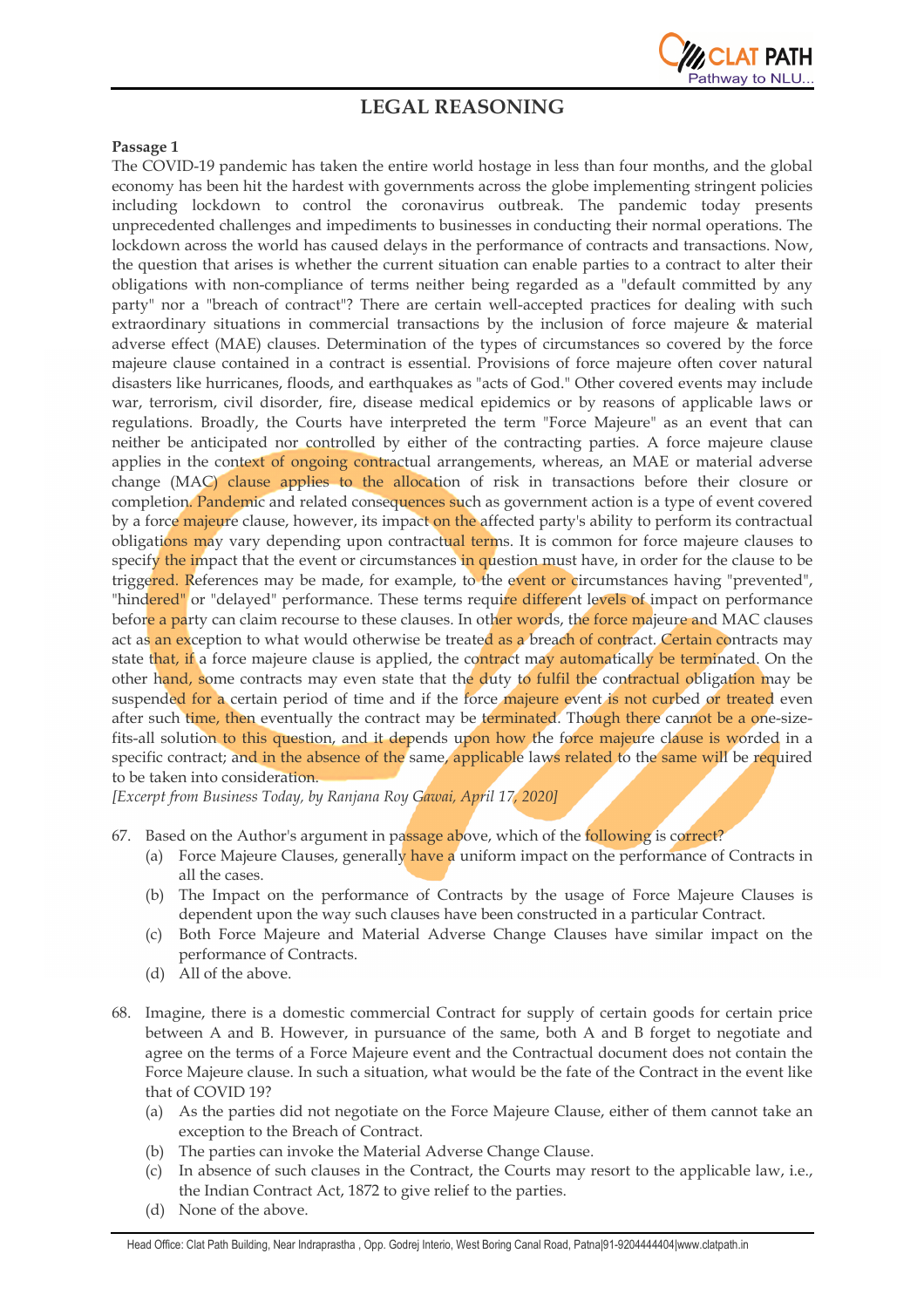

- 69. In the same fact situation as mentioned above with a modification that there is a Force Majeure Clause in the Contract between A and B, let us suppose, that B, who was to supply goods to A on certain date and time, faced issues in relation to procurement of goods due to mill strike and also because of rise in prices of goods. In this case, can B claim the suspension of performance of Contract on the basis of the Force Majeure Clause?
	- (a) Yes, B can, depending upon the way, the Force Majeure Clause is worded.
	- (b) Such situation cannot be covered under Force Majeure as it is just a case of disappointed expectations and hence B cannot invoke the clause. It is merely a case of commercial hardship.
	- (c) B can invoke the Force Majeure clause as the clause is too broad to cover such situations.
	- (d) None of the above.
- 70. Typically, the MAE (Material Adverse Change) provision in an agreement contemplates events which if they occur, or are likely occur, would have a "materially adverse change or effect on the assets, business, property, liabilities, financial condition, results, operations of the target" or that "affects the ability of the transacting parties to consummate the transaction" or the "validity or enforceability of the transacting parties to its rights and remedies under the transaction documents". Which of the following sample clauses in a contract resembles an MAE clause?
	- (a) "In the event either party is unable to perform its obligations under the terms of this agreement because of Act of God, strikes, equipment of transmission failure or damage reasonably beyond its control, such party shall not be liable for damages to the other for any damages resulting from such failure to perform…"
	- (b) "Except with respect to payment obligations under this agreement, no party shall be liable for, nor such party shall be considered in breach of this agreement due to, any failure to perform its obligations under this agreement as a result of cause beyond its control, including any earthquake, labour problem, unavailability of supplies..."
	- (c) Both of the above.
	- (d) None of the above.

The issue of Obscenity has vexed the Courts in India and abroad for a long time now. The intriguing question has always been the same, i.e., what should be the standards to qualify something as obscene in the eyes of law? In the United Kingdom, way back in 1868, the Court laid down the Hicklin test in Regina v. Hicklin (1868 L.R. 2 Q.B. 360), and held that: "*The test of Obscenity is whether the tendency of the matter charged as Obscenity is to deprave and corrupt those whose minds are open to such*  immoral influences and into whose hands a publication of this sort may fall." Hicklin test postulated that a publication has to be judged for obscenity based on isolated passages of a work considered out of context and judged by their apparent influence on most susceptible readers, such as children or weakminded adults. However, this test was later rejected by most of the jurisdictions. There were many judgments where it was stipulated by the Indian Courts that, Obscenity has to be judged in the context of contemporary social mores, current socio-moral attitude of the community and the prevalent norms of acceptability/ susceptibility of the community, in relation to matters in issue. [For example, in Ranjit D. Udeshi v. State of Maharashtra AIR 1965 SC 881; Chandrakant Kalyandas Kakodar v. State of Maharashtra 1969 (2) SCC 687 etc.] These judgements indicated that the concept of Obscenity would change with the passage of time and what might have been "obscene" at one point of time would not be considered as obscene at a later period. This came to be known as "Community Standards Test". In Bobby Art International & Ors. v. Om Pal Singh Hoon (1996) 4 SCC 1, the Court, upholding the Community standards test held that, complete message and context of the objectionable scene/firm/picture etc., needs to be examined in order to find out whether the alleged material is obscene or not.

71. A, daily local newspaper called 'Ramanand Bazar Patrika' having wide circulation in Anandnagar published, on 1st July, 2019, an article with a picture of Boris Becker, a world renowned Tennis player, posing nude with his dark-skinned fiancée by name Barbara Feltus, a film actress, which was photographed by none other than her father. The article states that, in an interview, both Boris Becker and Barbara Feltus spoke freely about their engagement, their lives and future plans and the message they wanted to convey to the people at large, for posing to such a photograph. Article picturises Boris Becker as a strident protester of the pernicious

Head Office: Clat Path Building, Near Indraprastha , Opp. Godrej Interio, West Boring Canal Road, Patna|91-9204444404|www.clatpath.in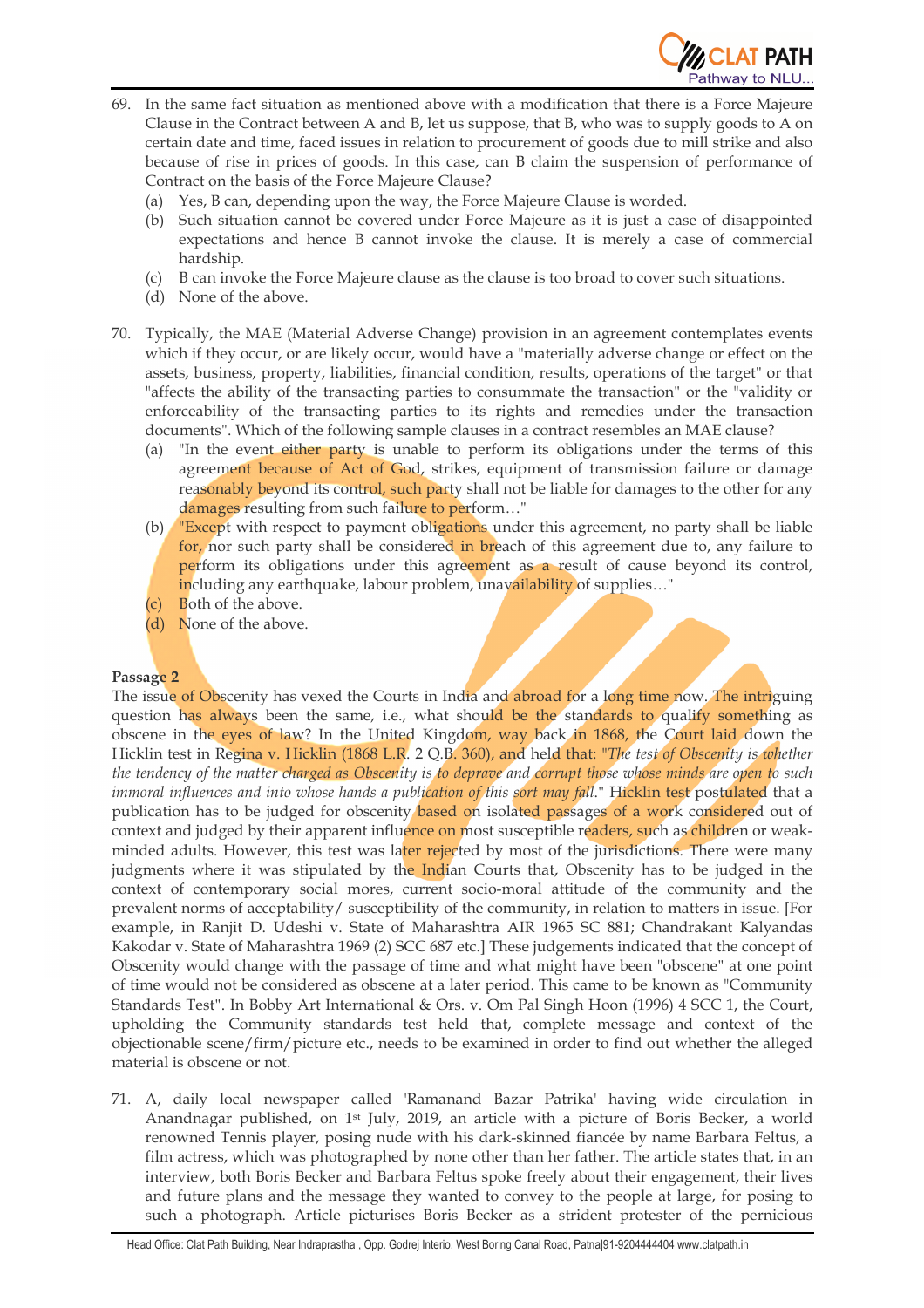

practice of "Apartheid". Further, it was stated that the purpose of the photograph was also to signify that love champions over hatred. Will the alleged picture classify as an Obscene Material in India?

- (a) No, according to the Hicklin Test, it will not classify as Obscene.
- (b) Yes, according to the Community Standards Test, the picture will classify as Obscene.
- (c) No, according to the Community Standards Test, the picture will not classify as Obscene.
- (d) Both (a) and (c).
- 72. The difference between Hicklin Test and Community Standards Test is:
	- (a) The former focuses on the susceptibility of the minds of individuals to get corrupted while the later hinges upon the context, intended meaning and contemporaneous socio-cultural environment of the society.
	- (b) As per Hicklin Test, a nude picture of a women *per se* can be obscene while as per the later, the picture should be suggestive of deprave mind and designed to excite sexual passion in persons who are likely to see it.
	- (c) The former considers Obscenity as a changing concept with changing times while the later does not.
	- (d) All of the above.
- 73. The issue of 'Obscenity' is fundamentally related with which of the following?
	- (a) Freedom of Religion of an individual.
	- (b) Freedom of Speech and Expression of an individual.
	- (c) Right to Privacy of an individual.
	- (d) All of the above.
- 74. Consider the following situations. Choose the correct option as per the Hicklin's Test.
	- 1. A Movie scene where there are rows of Jewish naked men and women, shown frontally, being led into the Gas Chambers of Nazi Concentration Camp. Not only they are about to die but they are stripped off their basic dignity in the last moments of their life.
	- 2. The controversial movie scene of Phoolan Devi, the Bandit queen where she is paraded naked and made to draw water from the well within the circle of a hundred men.
	- (a) 1 is Obscene but 2 is not.
	- (b) 2 is Obscene but 1 is not.
	- (c) Both 1 and 2 are Obscene.
	- (d) Neither 1 and 2 are Obscene.
- 75. An activist, while being semi-nude, allowed her body to be used as a canvas to paint on by her two minor children who were properly clothed. She uploaded this video of hers on an online platform with a message that she intended to normalise the female form for her children and not allow distorted ideas about sexuality to pervade their mind. An advocate who sees the video, registers a case of Obscenity against her. Is it a case of Obscenity as per the Community Standards Test?
	- (a) This is a pure case of Obscenity and she is spreading it.
	- (b) This is a pure case of Obscenity as well as Child Pornography as her children were exposed to her nudity.
	- (c) This is not a case of Obscenity because as per the Community Standards Test the video must not be seen in isolation but in the contextual set up of the message that the activist has put on normalisation of a female's sexuality.
	- (d) This is a case of Obscenity as per the Community Standards Test as the video was blatantly obscene.

### **Passage 3**

On 7th May 2020, a major leakage of Styrene gas was reported from the plastics-manufacturing plant 'LG Polymers' located on the outskirts of the Visakhapatnam city. The accident took place when the cooling system of a polymers plant got clogged due to the mismanagement of factory workers and resulted in turning the city into a gas chamber. The gas which leaked was styrene gas, which is a 'hazardous chemical' under Rule 2(e) plus Entry 583 of Schedule I of the Manufacture, Storage and Import of Hazardous Chemical Rules 1989.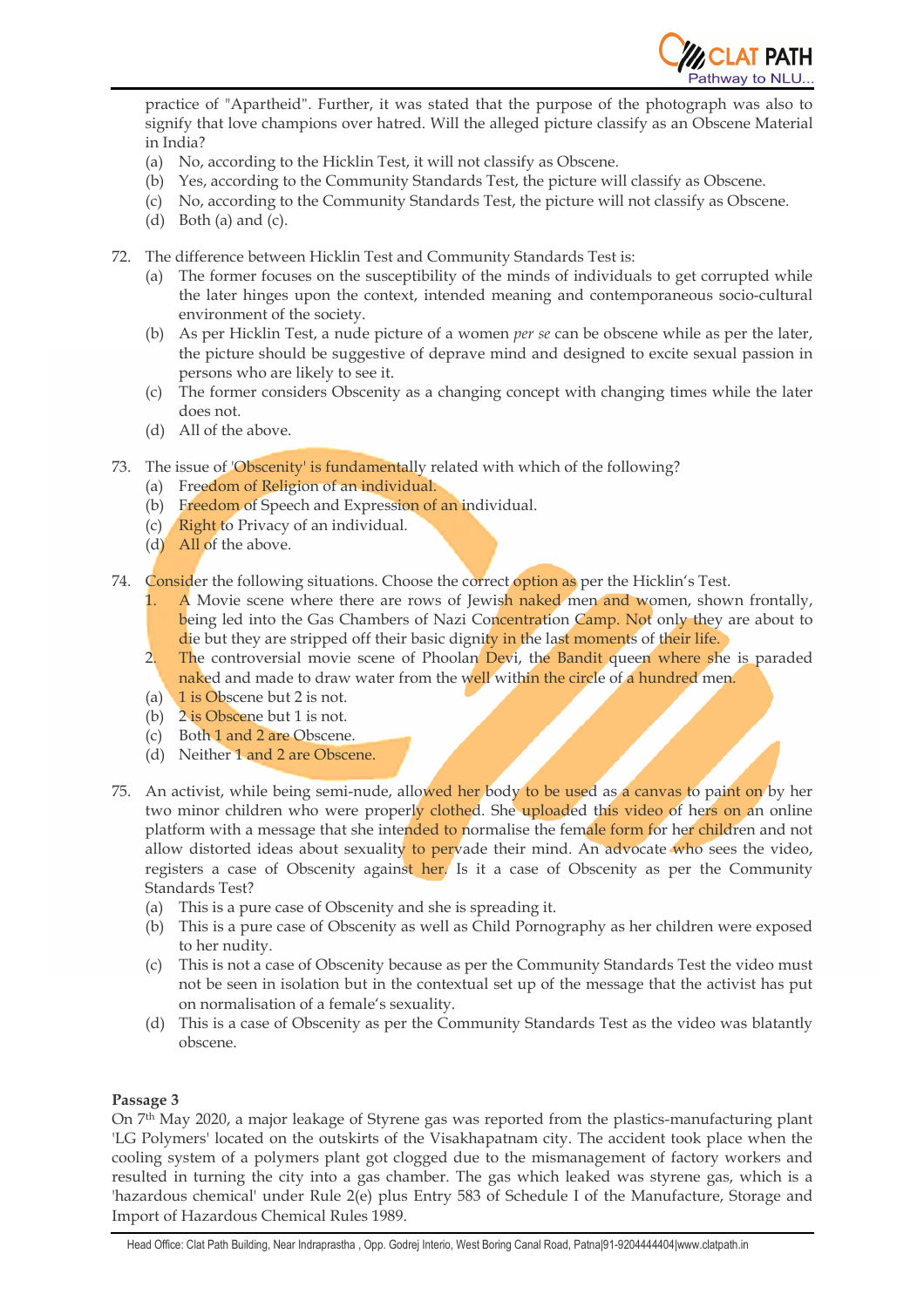#### Principle 1: Polluter Pays Principle

The 'Doctrine of Polluter Pays' is a well-established principle of environmental law, which places an obligation of compensating the damage to the people who ought to reimburse it and also have the capacity to disburse it. The principle explicitly affirms that the person who damages or destructs the environment has the absolute obligation to bear the cost of ameliorating the environment. In *Enviro Legal Action v. Union of India* case, the Apex Court of India held that the polluter is legally responsible to reimburse the individual sufferers as well as pay for the revitalization of the damaged environment.

Principle 2: Principle of Strict Liability

The principle of Strict Liability was established in the year 1868 in the case of *Rylands v. Fletcher*, where the Court held that any person who uses his/her land in an 'unnatural manner' and who keeps any 'hazardous substance' on such premises would be held liable under the principle of strict liability for any 'damage' occurred on the 'escape' of such perilous substance. However, the person is liable only when there is non-natural use of land; the principle also restricts liability when the escape is due to an act of strangers, Act of God, for example a natural calamity; due to the person injured or when it happens with the consent of the person injured or with statutory authority.

Principle 3: Principle of Absolute Liability

The absolute liability is a stringent form of Strict Liability as it is devoid of any exceptions that were mentioned under the earlier principle. for the first time in the case of *M.C. Mehta v. Union of India*. This principle implies that whenever an enterprise is engaged in any dangerous or hazardous activity that threatens the people working in the enterprise and those living nearby, it owes an absolute and nondelegable duty to the community that no harm will be caused. If harm is indeed caused, the enterprise will have to compensate for damages, and can't use exceptions provided in the case of strict liability. The enterprise can't claim that the harm has not been caused due to negligence (absence of due care) or that it had taken all reasonable precautions.

76. Under which of the following principles, will the company LG Polymers be liable?

- (a) Polluter Pays Principle
- (b) Strict Liability
- (c) Absolute Liability
- (d) All of the above

77. As per the Polluter Pays Principle, LG Polymers will be liable to pay:

- (a) Amount of Money for restoration of environment only.
- (b) Amount of Money for restoration of environment and compensation to Individuals who suffered the loss.
- (c) Compensation to the victims.
- (d) None of the above.
- 78. A company ABC limited operates an industrial chemical plant in the city of Azadnagar. Due to an earthquake on July 22, 2020, the valves of the reactors in the plant get damaged due to which the operators could not properly transport the hazardous gas for chemical vaporisation, resulting in the gas leakage. The gas leakage resulted in the death of 12 workers of the plant and also some people living nearby the Plant. In this situation, in order to decipher the liability of ABC Limited, choose the best option:
	- (a) ABC Limited can be held liable under the principles of Strict and Absolute Liability and Polluter pays principle as well.
	- (b) ABC Limited can be held liable under the Polluter Pays Principle and the Principle of Absolute Liability, but can be exempted under the rule of Strict Liability.
	- (c) ABC Limited will not be held liable under any of the Principles.
	- (d) ABC Limited will be held liable under Strict and Absolute Liability principles but the Principle of "Polluter Pays" will not be applicable to this situation.
- 79. The argument of LG Polymers that, they did not know that the Styrene Gas could leak:
	- (a) is a strong argument and can reduce their liability under the Polluter Pays Principle.
	- (b) is a strong argument and can reduce their liability under the Strict Liability Principle.
	- (c) is a weak argument and will not help in reducing the liability of LG Polymers under any of the principles.
	- (d) is a weak argument but may help in reducing their liability under the Strict Liability Principle.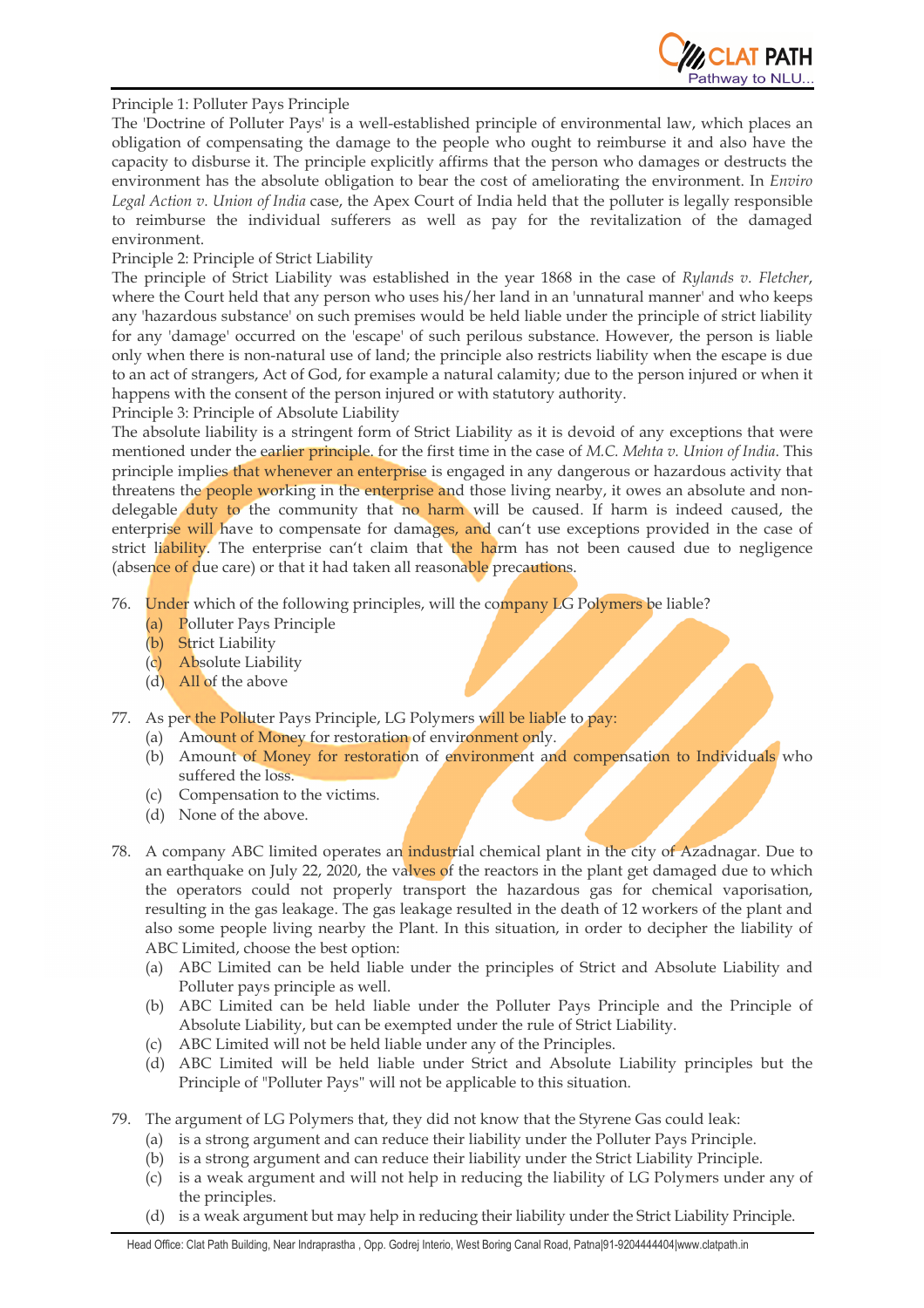

- 80. XYZ is a company operating a Pesticide Factory in the city of Rampur. On one day, due to the negligence of Factory staff, there is a leakage of the Pesticide gas as a result of which, many pests and insects which feed on the plantation crops in the nearby farm are killed. There is no harm caused to the people living nearby or the workers of the Pesticide Factory. However, the leakage was so humungous that it reduced the quality of air in the city causing breathing problems for the people living around in the area. In this case,
	- (a) XYZ will be absolutely liable but not strictly liable.
	- (b) XYZ will not be liable under the Strict and Absolute liability principles because the leakage only killed the pests and insects.
	- (c) XYZ's liability under the Strict and Absolute liability principles will depend upon the inquiry as to whether the leaked pesticide gas was a hazardous substance/activity or chemical or not and; XYZ will be liable under the Polluter Pays Principle.
	- (d) XYZ will not be liable under the Polluter Pays Principle.

Principle of Natural Justice is derived from the word *"Jus Natural"* of the Roman law and it is closely related to Common law and moral principles but is not codified. It is a law of nature which is not derived from any statute or constitution. The principle of Natural Justice is adhered to by all the citizens of civilised State with Supreme importance. Natural justice simply means to make a sensible and reasonable decision making procedure on a particular issue. Sometimes, it doesn't matter what is the reasonable decision but in the end, what matters is the procedure and who all are engaged in taking the reasonable decision. It is not restricted within the concept of fairness' it has different colours and shades which vary from the context. Basically, natural justice consists of 3 rules.

The first one is *"Hearing rule"* which states that the person or party who is affected by the decision made by the Panel of expert members should be given a fair opportunity to express his point of view to defend himself. Secondly, *"Bias rule*‖ generally expresses that Panel of expert should be free from bias while taking the decision. The decision should be given in a free and fair manner which can fulfil the rule of natural justice. And thirdly, *"Reasoned Decision"* which states that order, decision or judgement of the Court given by the Presiding authorities with a valid and reasonable ground. The principles of Natural Justice have been adopted and followed by the judiciary to protect public rights against the arbitrary decision by the administrative authority. One can easily see that the rule of natural justice include the concept of fairness: they stay alive and support to safeguard the fair dealing.

*Source: Excerpt taken from blog.ipleaders.in (Dated - 12th June, 2019)* 

- 81. "*Nemo Judex in causa sua*" or the principle that '*No one can be a judge in his own case*', relates to which of the following rule of the Natural Justice?
	- (a) Bias rule
	- (b) Reasoned decision rule
	- (c) Hearing rule
	- (d) All of the above.
- 82. Mr. X is a Public Servant, employed in a PSU and Mrs Y who is the wife of Mr. X is also an employee of the same PSU. Ms A files a complaint against Mr. X for sexual harassment at workplace before the ICC (Internal Complaints Committee), which is headed by Mrs Y. After completing her inquiry she held that Mr. X is guilty and recommended disciplinary proceedings against him. Now, on what grounds Mr. X may challenge her findings?
	- (a) Mrs Y is an employee of the same institution and the inquiry should have been conducted by a person outside the institution.
	- (b) The complaint was filed by a female employee, so the inquiry must have been conducted by a male employee.
	- (c) Mrs Y is the wife of Mr. X and she holds a personal bias in the case, so the inquiry should not have been conducted by her.
	- (d) Mr. X being the accused should have conducted the inquiry himself.
- 83. Mr. A is a judge and he is also the landlord of Mr. B, who resides in an apartment owned by Mr. A. Due to non-payment of rent for 3 consecutive months, Mr. A served an eviction notice to Mr. B. Now, choose the most appropriate option amongst the following.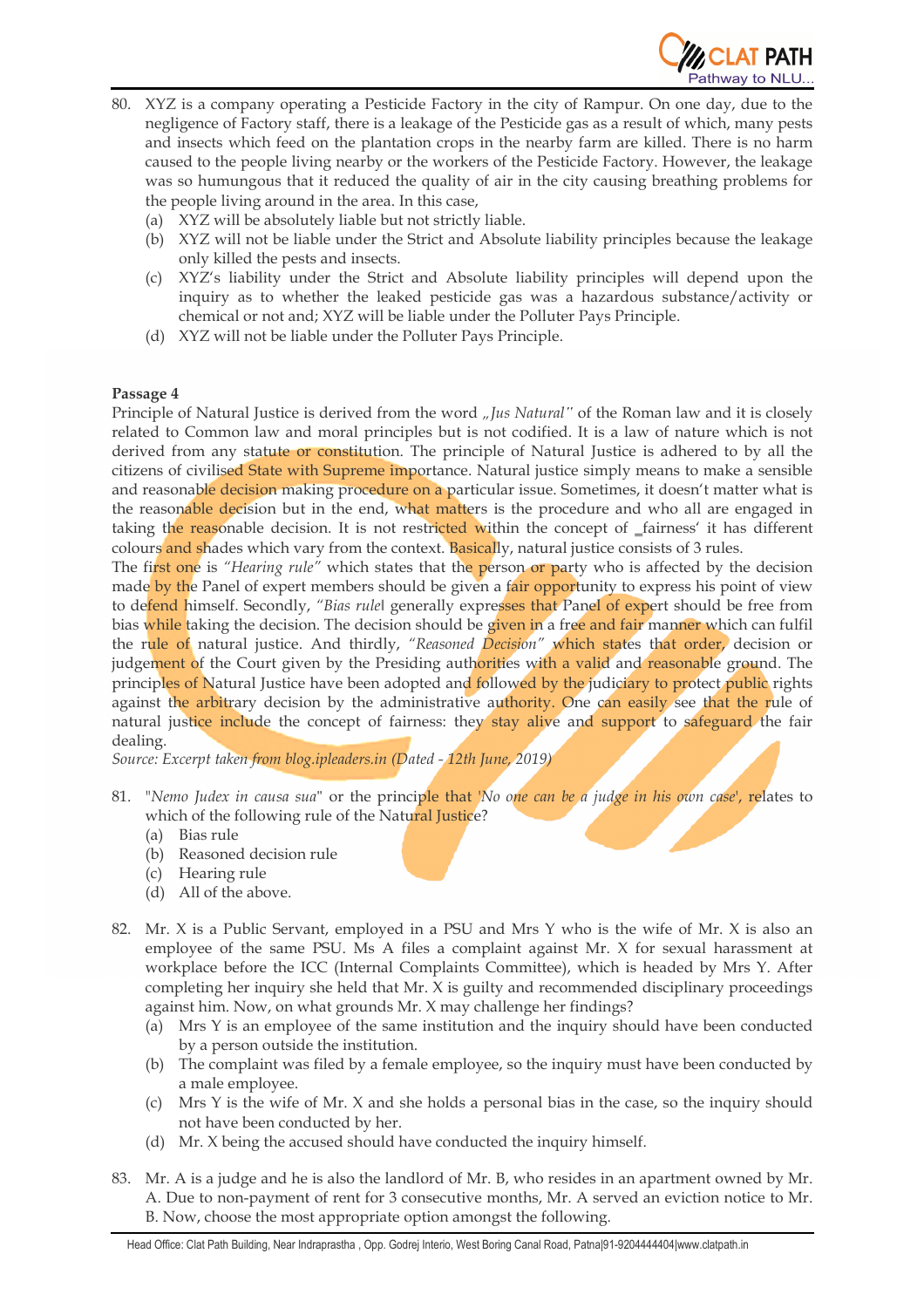

- (a) Being a judge himself, Mr. A cannot issue such notice of eviction.
- (b) Mr. A can issue such notice because it is his duty as a Judge, apart from being a landlord.
- (c) Such notice is illegal as Mr. B was not given an opportunity to present his case.
- (d) Mr. A issued such notice in his personal capacity as a landlord and not being a judge.
- 84. Which of the following is not in violation of the principles of Natural justice?
	- (a) Withholding of an increment of a public servant without giving him an opportunity to defend.
	- (b) Non-renewal of a contract of employment of an employee after the period of contract is over.
	- (c) Initiating a departmental inquiry against a public servant, without giving him an opportunity to submit representation during such inquiry.
	- (d) All of the above.
- 85. On the basis of your understanding about Natural Justice in the passage above, state which of the following is true:
	- (a) Adherence to the reasoned decision rule is not required if other two rules are complied with.
	- (b) Compliance of bias rule itself rejects the need of the hearing and the reasoned decision rule.
	- (c) Principle of Natural Justice is incomplete without the compliance of any of its rules.
	- (d) The Reasoned Decision rule is a substitute for the bias rule.

Tension **prevailed** in the Jawahar area in Palghar district after three Mumbai residents, travelling in a Ford Ecosport to Silvassa, were allegedly lynched late on Thursday night. The Kasa police said the incident occurred near Gadakchinchale village under their jurisdiction. "Information received by us indicates that the three occupants of the SUV hailed form Kandivali in Mumbai and were going to attend a funeral in Silvassa," Superintendent of Police Gaurav Singh, Palghar police said. A large mob of villagers surrounded the car within a matter of minutes and started attacking it with sticks, irons rods and their bare hands, leading to the death of all three occupants. "One of our patrolling vehicles later spotted the severely injured trio lying on the road and stopped to find out the matter. However, our team was also attacked by the mob and the vehicle pelted with stones. Our personnel had to flee and were unable to rescue to the victims," an officer with the Kasa police said. A wireless alert was sent out later apprising all police stations and units of the incident following which reinforcements were sent to the village and a combing operation was undertaken. "Prima facie information indicates that the trio were mistaken for thieves and attacked. The villagers were on edge due to the ongoing lockdown and unavailability of essential supplies. For the past few days, several rumours have been doing the rounds on social media about thieves and dacoits targetting villages on the highway. As a result, villagers have been patrolling the highway and stopping late night travellers on suspicion, the officer said.

*Source: Excerpt from The Hindu, written by Alok Deshpande (22/04/2020)* 

86. Which of the following statements given below justifies criminalisation of Mob Lynching?

- (a) In a democracy the actual power rests with the people and their actions cannot be penalised by the state.
- (b) There is no law in India which specifically prohibits mob lynching and therefore it is a justified act of the people.
- (c) It is impossible to punish the wrongdoer in case of Mob Lynching.
- (d) Violence cannot be a tool to implement the will of the majority and such actions are failure of the state.
- 87. Which of the following statement justifies the criminalisation of mob lynching as a distinct offence apart from 'Murder'?
	- (a) The offence of Murder is committed by a single individual or a group but mob lynching involves a large group of individuals.
	- (b) When violence is committed by a mob it creates a situation of terror and anarchy having potential to disturb the public peace for a longer period.
	- (c) Mob lynching is an offence which supports the idea of 'might is right', and cannot be accepted in a democratic society.
	- (d) All of the above.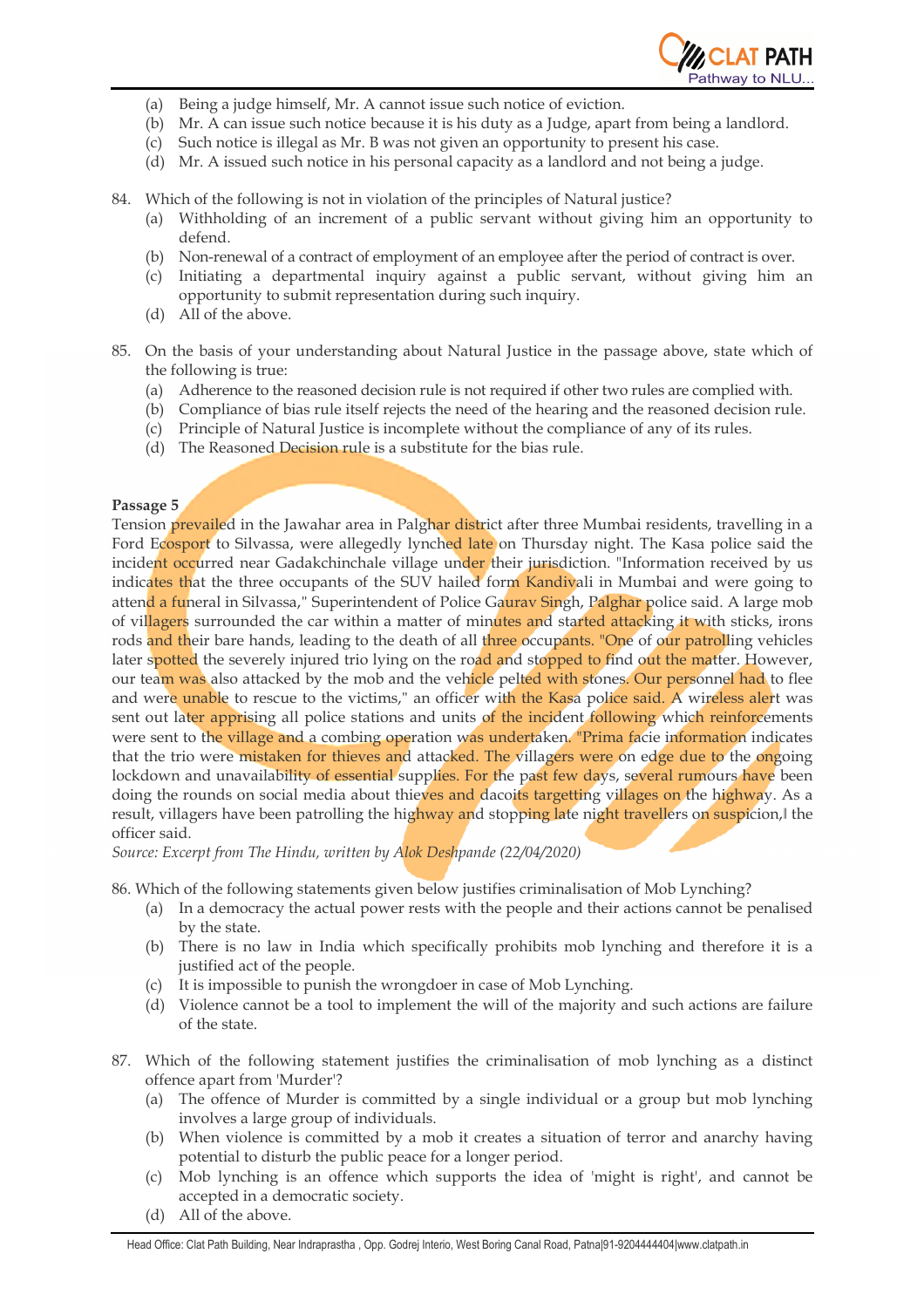

- 88. The above passage states about the existence of rumours in the area regarding the thieves and dacoits robbing the villagers or committing child lifting. In the light of this proposition which if the following statement is correct?
	- (a) The villagers should not be punished as there was a genuine mistake on their part.
	- (b) The villagers should be punished as they do not have any right to punish any person unless he is an offender.
	- (c) The villagers should be punished as no individual in the country is entitled to take law in his own hand and punish the wrongdoer.
	- (d) The villagers should not be punished as they have the right of private defence against such incidents under which they can even kill a person.
- 89. In the light of the above passage which of the following incidents of mob violence would be justified?
	- (a) A group of people committing violence against people who are selling meat of an animal considered to be sacred under their religious beliefs.
	- (b) The residents of a boy's hostel caught a drug paddler selling drugs in their hostel and killed him by beating.
	- (c) The villagers injured a woman by pelting stone on her considering her to be witch.
	- (d) None of the above.
- 90. Assertion (A): Mob Lynching can be justified only in circumstances where the religious sentiments or feelings of a large group of people is associated.

Reason  $(R)$ : Religious sentiments and feelings are of paramount consideration for the state and should not be interfered with.

- (a) Both  $(A)$  and  $(R)$  are correct
- (b)  $(A)$  is correct but  $(R)$  is incorrect
- (c) Both  $(A)$  and  $(R)$  are incorrect
- (d)  $(A)$  is incorrect but  $(R)$  is correct.

### **Passage 6**

The bench of Dr DY Chandrachud and MR Shah, II has refused to transfer to CBI the criminal cases lodged against Republic TV Editor in-Chief Arnab Goswami for alleged defamatory news show telecast on April 21 in connection with the Palghar mob-lynching case. It also quashed all FIRs against Arnab Goswami except one which was filed in Nagpur and which has been transferred to Mumbai via order dated 24.04.2020.

[Excerpt from SCC Online Blog, May 19, 2020]

Delivering the verdict, Justice Chandrachud said, "*Article 32 of the Constitution constitutes recognition of the constitutional duty entrusted to this Court to protect the fundamental rights of citizens. The exercise of journalistic freedom lies at the core of speech and expression protected by Article 19(1)(a). The petitioner is a media journalist. The airing of views on television shows which he hosts is in the exercise of his fundamental right to speech and expression under Article 19(1)(a). India"s freedoms will rest safe as long as journalists can speak truth to power without being chilled by a threat of reprisal…Free citizens cannot exist when the news media is chained to adhere to one position. Yuval Noah Harari has put it succinctly in his recent book titled "21 Lessons for the 21st Century": "Questions you cannot answer are usually far better for you than answers you cannot question.*"

*[Excerpt from Arnab Ranjan Goswami vs Union Of India on 19 May, 2020]* 

- 91. The above passage mentions about the Journalist's request to transfer the case to the CBI (Central Bureau of Investigation) for investigation. What could be the appropriate reason for such request?
	- (a) The CBI is a central investigating agency and conducts more scientific investigation.
	- (b) Where State government is an interested party, the investigation conducted by the state police, may be biased.
	- (c) The FIRs relate to an offence of defamation of the President of a national party, so the matter should be investigated by the CBI.
	- (d) None of the above.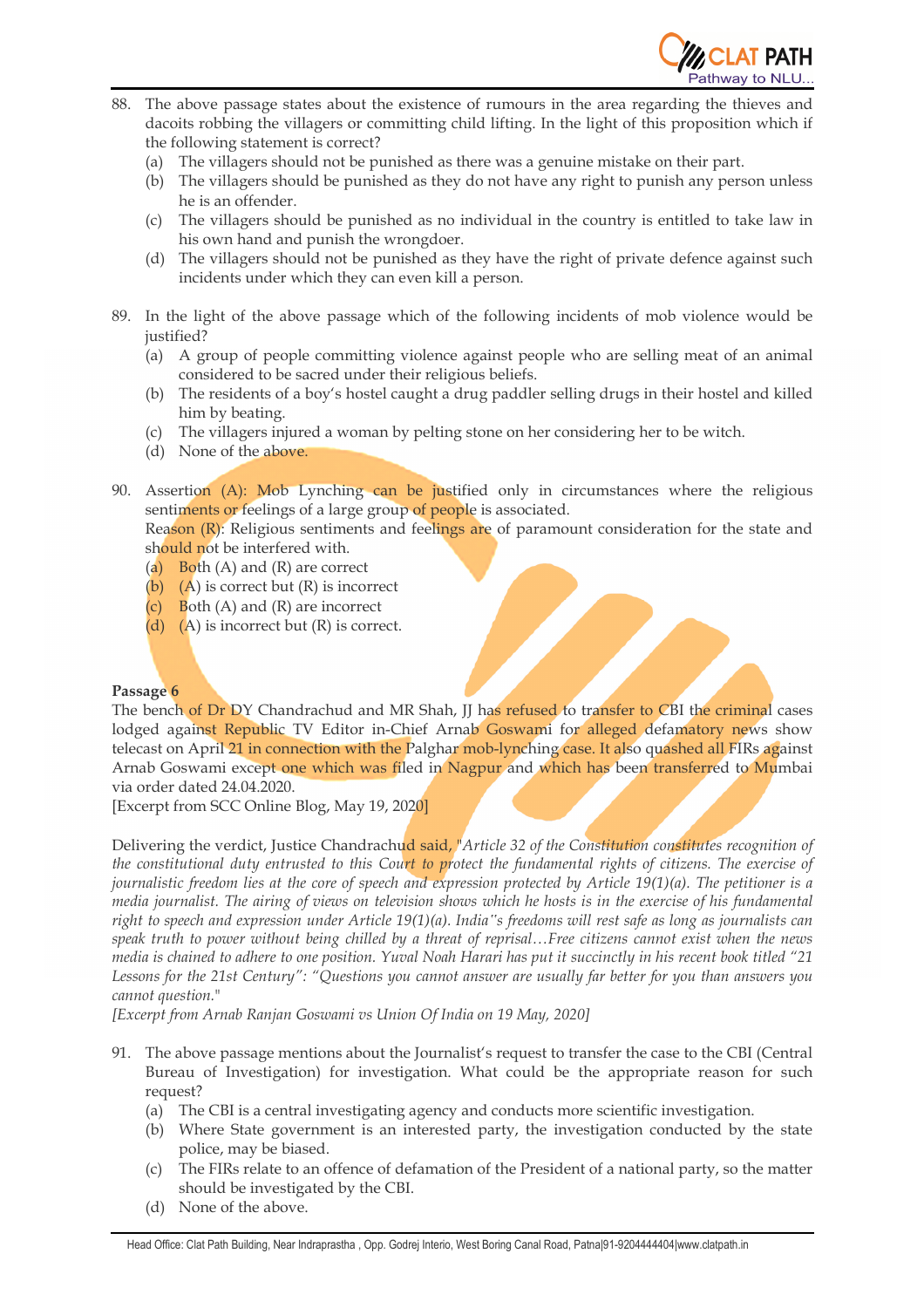

- 92. The above passage quotes the observation of the Court in relation to freedom of speech and expression as, "Questions you cannot answer are better than questions you cannot question." Now, based on such observation, chose the most appropriate option which describes the scope of such questions.
	- (a) The term "questions" mentioned are not subject to limitations imposed upon the Freedom of Speech and Expression.
	- (b) Those question are limited to the information warranted by the person.
	- (c) The court is referring to the right to information through the above quote.
	- (d) The questions are also subject to limitations imposed upon the Freedom of Speech and Expression.
- 93. It is an established principle of law that the offence of defamation (harming the reputation) has many exceptions and the imputation of truth is one of those, but the accused must prove that such imputation was true and also for the public good. In the light of this statement which of the following questions/statements are not defamatory?
	- (a) An article published in a newspaper about the unaccounted property of a public servant in the form of a questionnaire.
	- (b) A question to a female actress about her sexual relationship with a married man.
	- (c) A question to a public servant about his extramarital relationship with a colleague.
	- (d) An Article published in a magazine stating a female politician as 'B grade' actress.
- 94. In the above passage, the Court ordered for the merging of different FIRs into one and the investigation to be conducted at Mumbai. What is the reason behind such order?
	- (a) Multiple FIRs mean multiple investigations and the same might cause hardships to the accused.
	- (b) The first FIR was registered at Mumbai and the investigation should be conducted at Mumbai.
	- (c) The accused resides at Mumbai and the investigation should be conducted only at Mumbai.
	- (d) Multiple FIRs are frivolous and there is only one cause of action.
- 95. Defamation is punishable:
	- (a) Both as a Civil wrong as well as a Crime.
	- (b) Only as a Civil wrong.
	- (c) Only as a Criminal wrong.
	- (d) None of the above.

Common intention implies a pre-arranged plan and acting in concert pursuant to the plan. Common intention comes into being prior to the commission of the act, which need not be a long gap. To bring common intention into effect a pre-concert is not necessarily be proved, but it may well develop on the spot as between a number of persons and could be inferred from facts and circumstances of each case. For example A and B caught hold of C where only B stabbed C with a knife but A is also liable for murder as there was a pre concerted action. In the case Pandurang v. State of Hyderabad, Supreme court emphasized on this point that prior concert need not be something always very much prior to the incident, but could well be something that may develop on the spot, on the spur of the moment.

Common Intention and Similar Intention

Common intention does not mean similar intention of several persons. To constitute common intention it is necessary that the intention of each one of them be known to the rest of them and shared by them. In the case of Dukhmochan Pandey v. State of Bihar, the Supreme Court, held that*: "Common intention which developed at the spur of the moment is different from the similar intention actuated a number of person at the same time….the distinction between a common intention and similar intention may be fine, but is nonetheless a real one and if overlooked, may lead to miscarriage of justice....*" The mere presence of accused together is not sufficient to hold that they shared the common intention to commit the offence in question. It is necessary that the intention of each one of \_several persons' be known to each other for constituting common intention.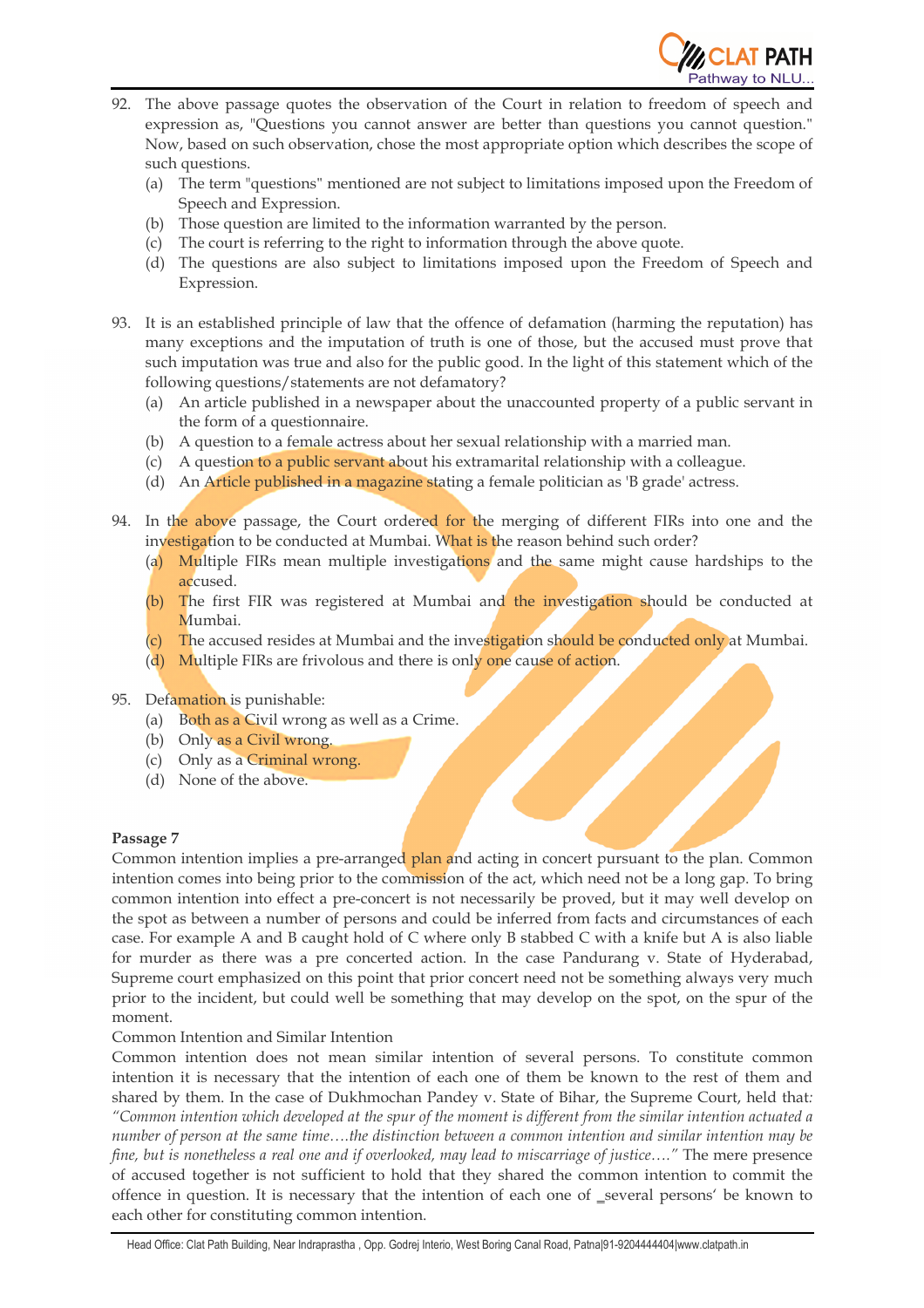

- 96. A gang of six members went to a bank, armed with weapons to commit a heist. While five of the gang members went inside the bank, Mr. A (the sixth member) waited outside the bank to alert them on any threat. During the heist one of the gang members fired a gun at the branch manager, as a result he died. All five escaped but Mr. A was caught and arrested. Now, choose the most appropriate option as per the principle stated in the above passage.
	- (a) Mr. A is not liable for murder as he was outside the bank and there was no common intention.
	- (b) Mr. A along with all other members of the gang are liable for murder as there was common intention.
	- (c) Only that person is liable for murder who actually fired the gun.
	- (d) Mr. A is liable only for the heist and no other offence.
- 97. Raman and Raghav were riding on a motorcycle on a busy street, suddenly Aman (another biker) bumped into their bike. A heated argument started between the three of them. While Raghav started abusing Aman, Raman hit Aman with an iron rod lying on the road and as a consequence he died. Now, chose the correct option.
	- (a) Both Raman and Raghav are liable for murder as there was a common intention developed on the spot.
	- (b) Raghav is not liable for murder as there was no common intention to kill Aman.
	- (c) No one is liable as Aman was a wrongdoer himself and he started the fight.
	- (d) Only Raghav is liable for murder as he started abusing Aman.
- 98. After reading the passage which of the following is not correct in relation to the difference between Common and Similar intention?
	- (a) Similar intention is developed prior to the commission of offence but the common intention is developed only at the time of commission of offence.
	- (b) Under Common intention each of the offender is equally liable for the offence but under similar intention each of the offender is differently liable.
	- (c) In order to determine the existence of Similar or Common intention, one must analyse the fact and circumstances of each case.
	- (d) The boundary between Similar and Common intention is very fine and it may sometime overlap.
- 99. Mr. X and Mr. Y entered into a house at night to commit theft, while committing theft Mr. Y committed sexual assault on a minor girl of aged 11 years. Identify for which of the following offences Mr. X is liable for.
	- (a) Both Theft and Sexual Assault as there was a Common intention.
	- (b) Only Theft as there was a Similar intention.
	- (c) Only Theft as Mr. X had a different intention from Y.
	- (d) He would not be liable for any offence.
- 100. Which of the following statements is correct in relation to the difference between common intention and similar intention?
	- (a) The intention of the accused and co-accused can be inferred from the facts and circumstances of each case.
	- (b) Under common intention, it is considered that all the accused have jointly committed the offence themselves and are jointly liable.
	- (c) Each accused is liable for the offence he has actually committed, if the common intention cannot be proved.
	- (d) All of the above.

Article 20(1) of the Indian Constitution prohibits Ex Post Facto laws. The expression Ex Post Facto Law means a law, which imposes penalties or convictions on the acts already done and increases the penalty for such acts. In other words, Ex Post Facto Law, imposes penalties retrospectively. For example, The Dowry Prohibition Act, 1961 came into force from 20.5.1961. A person guilty of accepting dowry is punishable under the Act after 20.5.1961 and not before 20.5.1961.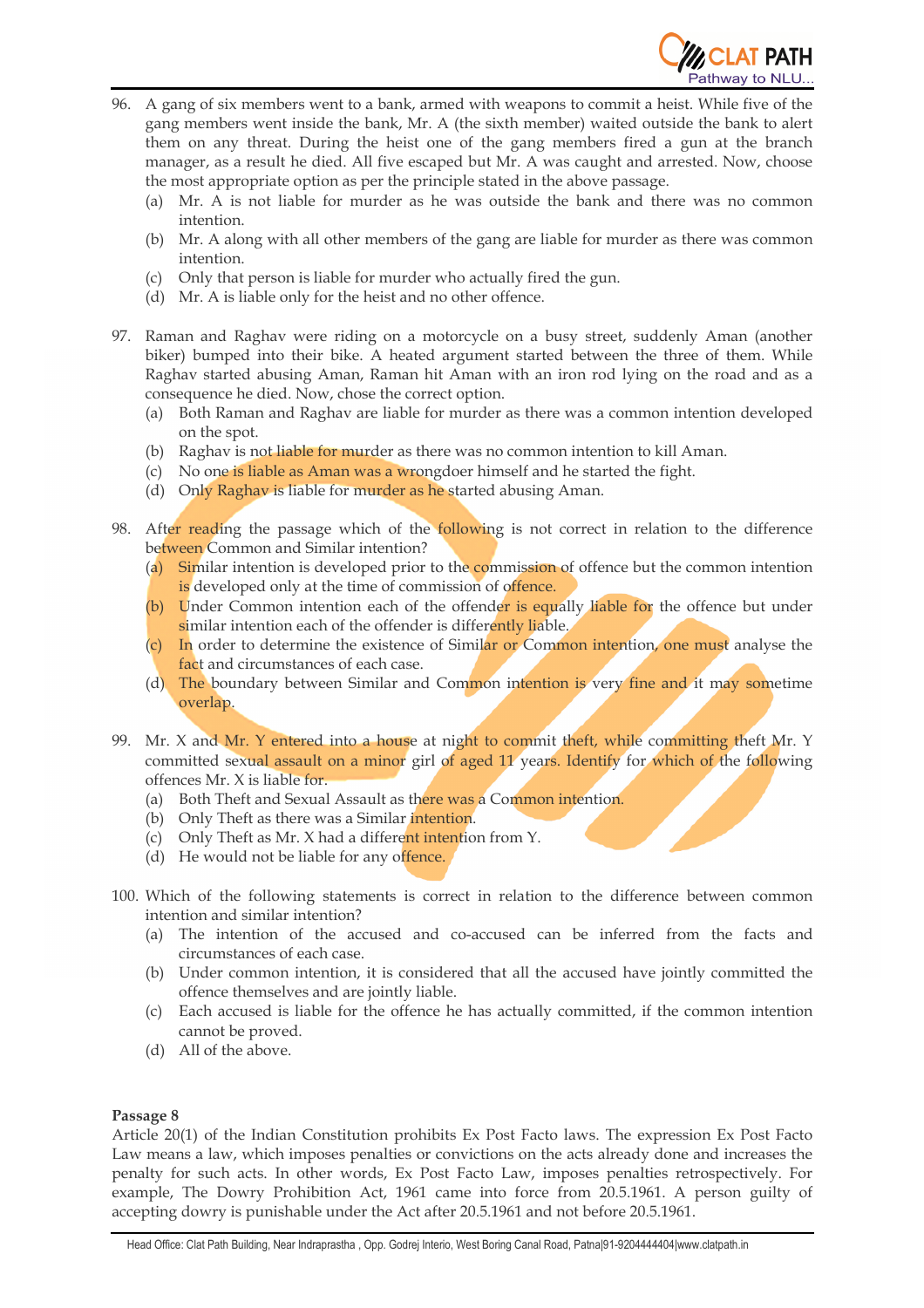

Ex post facto laws are of three kinds as follows:(a) A law which declared some act or omission as an offence for the first time after the completion of that act or omission. (b) A law which enhances the punishment or penalty for an offence subsequent to the commission of that offence. (c) A law which prescribes a new and different procedure for the prosecution of an offence subsequent to the commission of that offence.

Clause (1) of Art. 20 provides protection only in respect of the above first two categories of expost facto laws i.e. laws which declare acts as offences subsequent to the commission to those acts and laws which enhance the penalty subsequently.

Article 20(1) provides: *No person shall be convicted of any offence except for violation of a law in force at the time of the commission of the act charged as an offence, nor be subjected to a penalty greater than that which might have been inflicted under the law in force at the time of the commission of the offence*. The first part of clause (1) provides that no person shall be convicted of any offence except for violation of law in force at the time of the commission of the act charged as an offence. The second part of clause (1) protects a person form a penalty greater than that which he might have been subjected to at the time of the commission of the offence.

- 101. The Parliament of India legislated the Sexual Harassment at Workplace Act, in the year 2013 and simultaneously some new offences were also added to the Indian Penal Code, 1860. Mr. A is an employee of an institution, against whom departmental enquiry has been initiated for committing sexual harassment of a female colleague in the year 2012. Now, choose the correct option.
	- (a) Such inquiry is valid as per Article 20 (1) of the Constitution as the complaint was made after the act came into force.
	- (b) Article 20 (1) will not be applicable as the matter does not relate to an offence.
	- (c) As the Act was passed in the year 2013, any inquiry under such Act is invalid.
	- (d) Only inquiry may be conducted but no penal action can be taken against him after such inquiry.
- 102. Article 20 (1) would not affect which of the following acts of the legislature?
	- (a) Act of the legislature enhancing the term of imprisonment.
	- (b) Act of the legislature enhancing the amount of fine.
	- (c) Act of the legislature changing the punishment of death to life imprisonment.
	- (d) Act of legislature changing the nature of imprisonment from simple to rigorous.
- 103. Mr. A is a student of Law, aged 19 years. He is socially active and expresses his opinion on every social and political event of the nation through social media platforms. In one of his blog, he severely criticised the policy of a state government of changing names of cities and towns. He also stated that the government is biased towards a particular religion. The said blog was posted on 19<sup>th</sup> April, 2020 and subsequently, an amendment was made to Indian Penal Code whereby 'Hate Speech' was made a distinct offence and punishment was prescribed. An action was brought against him under the said provision for the blog. Now, choose the most appropriate option amongst the following
	- (a) Mr. A may be liable for the offence of Hate speech as the blog was not removed even after the amendment.
	- (b) Mr. A may be liable for the offence of Hate speech as Article 20 (1) does not cover such areas.
	- (c) Mr. A may not be liable for the offence because the act was done before the amendment.
	- (d) Mr. A may not be liable for the offence as his blog was innocent and a fair criticism.
- 104. Considering the fact situations given in the above question, the Parliament passes a legislation in September 2020, whereby an amendment is made to the Juvenile Act and now a person below the age of 20 would be a Juvenile and special procedure would be followed for his trial. Choose the most appropriate option amongst the following
	- (a) Mr. A would not be considered as juvenile as it is prohibited under the scheme of Article 20 (1).
	- (b) Mr. A would not be considered as juvenile because the amendment came after he committed the offence.
	- (c) Mr. A would be considered a Juvenile and tried under the new procedure.
	- (d) None of the above.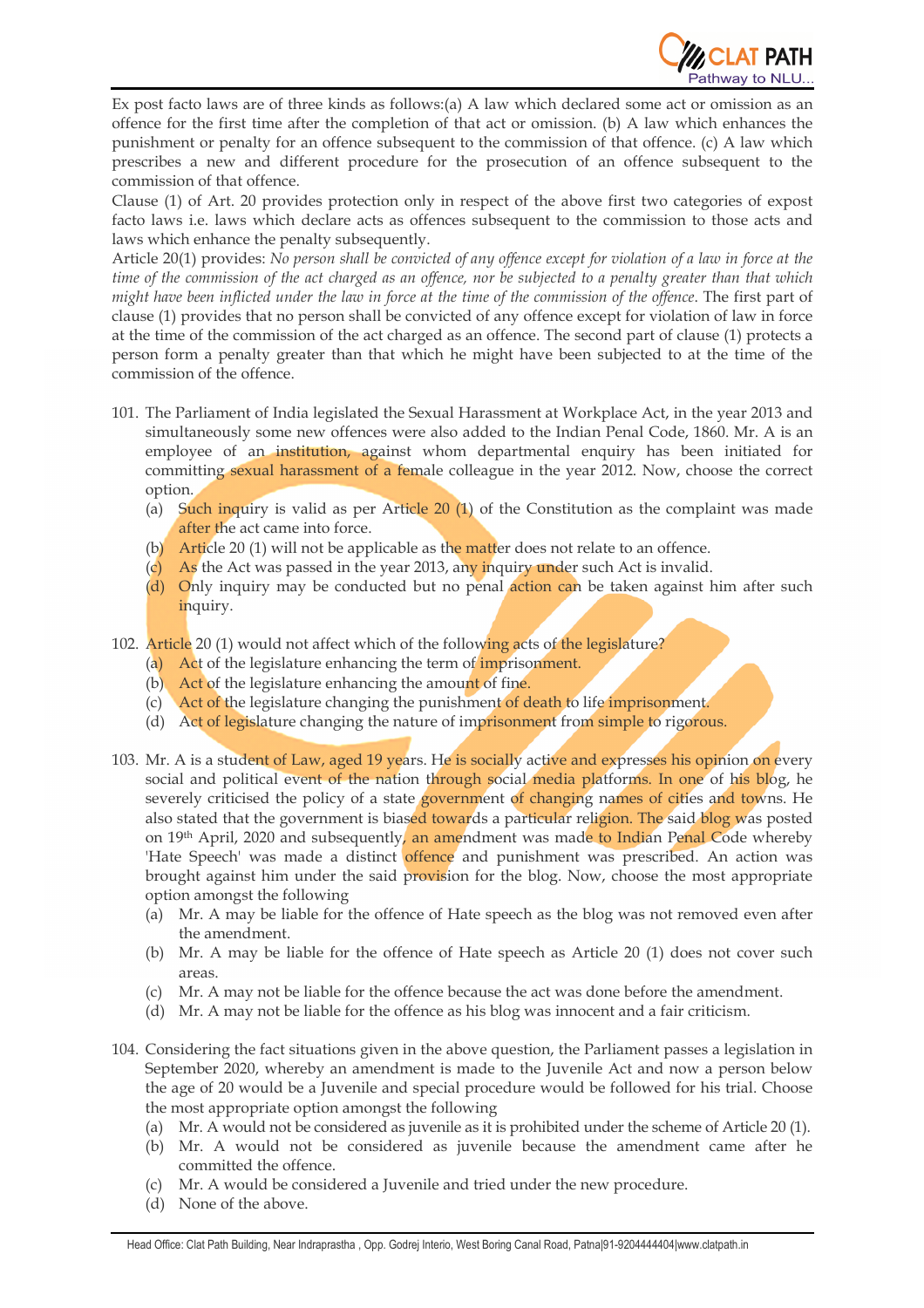

- 105. Considering the fact situation in the third question to this passage, the Parliament passes a legislation for the Probation of Offenders, under which any offender below the age of 21 will not serve the sentence of imprisonment in a prison, instead he will serve the sentence in a probation house. Now, choose the most appropriate option.
	- (a) Mr. A will get the benefit of Probation of Offenders Act.
	- (b) Mr. A will not get the benefit of Probation of Offenders act as it is prohibited by Article 20 (1) of the Constitution.
	- (c) It is discretion of Mr. A to decide whether he wants such benefit or not.
	- (d) None of the above.

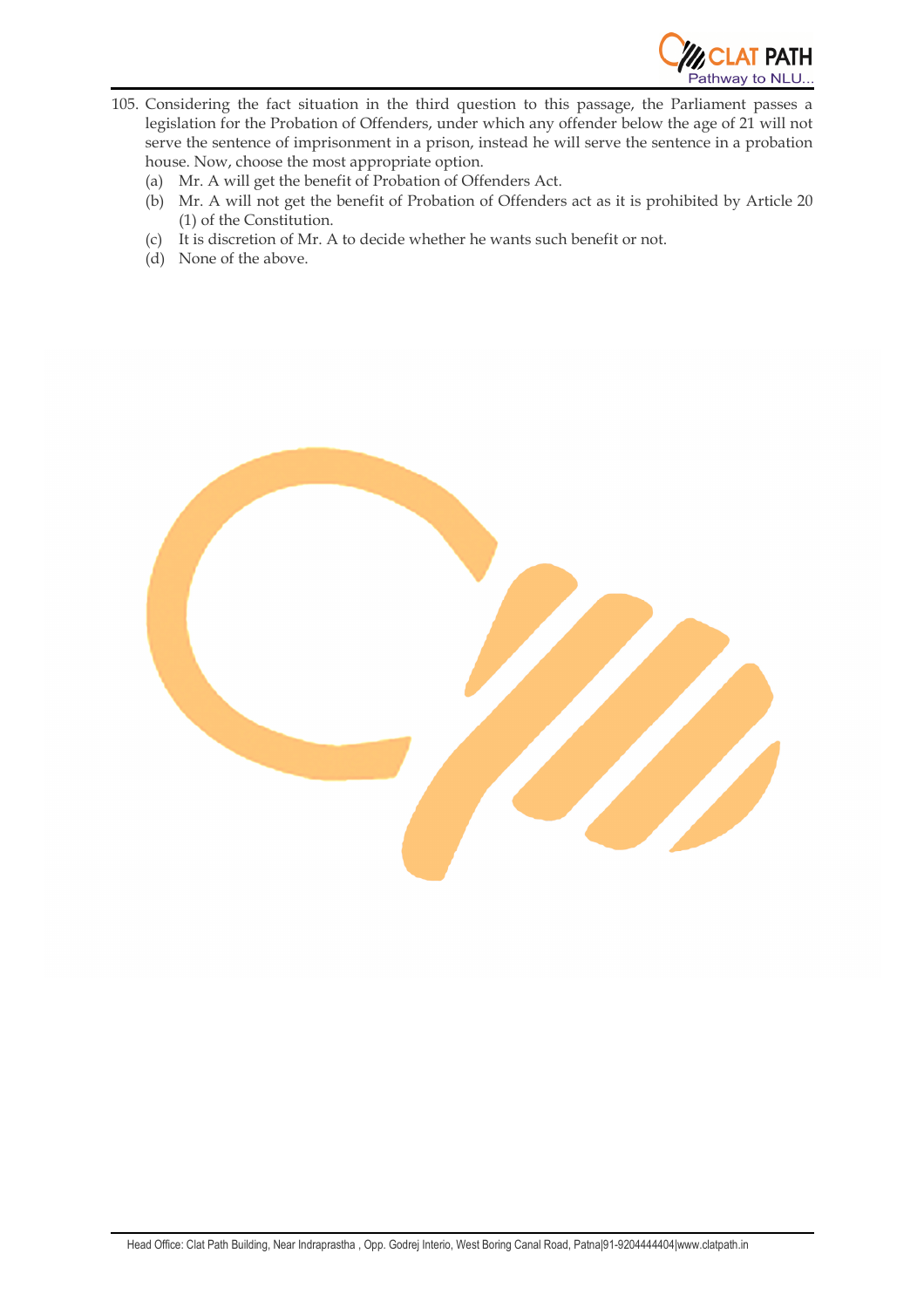# **Logical Reasoning**

### **Passage 1**

Some readers wondered whether my reading of the crisis in the news media is about journalism or about the news industry. Though the fortunes of the news industry have a bearing on journalism, there is, indeed, a difference between looking at issues that govern journalism and the factors that contribute to the financial stress of the media industry. Over the last few years, I have been discussing the impact of digitalisation on journalism. The pandemic has accelerated the process of digital transformation of the news media. Therefore, these issues need close scrutiny. One of the defining elements of analog journalism was the way two crucial functions of journalism — bearing witness and making sense — complemented each other and helped people make informed choices. When I talk about the strength of analog, I am neither romanticising the past nor am I a Luddite. Most importantly, I do not believe in nostalgia. Many scholars have established "how rose-coloured glasses always leads to an unfair distortion — looking back on the best of the past while comparing it to the worst of the present." Hence, when I talk about the digital information news environment, I am talking about how there needs to be a conducive atmosphere for credible information to resonate with the people. Literature on misinformation, disinformation and malinformation reveals a new distinction in the minds of the citizens. Editors and journalists have to contend with a new breed of sceptics. These are the people who trust social media forwards more than evidence-based, datadriven journalism. Their confirmation bias flows from encrypted social media platforms that are full of conspiracy theories.

*[Excerpt from an Article by A.S. Panneerselvan, The Hindu, dated August 10, 2020]* 

106. Which of the following conveys the main idea expressed in the passage?

- (a) Those who subscribe to newspapers are sceptics.
- (b) Those who subscribe to newspapers and news channels often contribute in distortion of the truth.
- (c) Social media journalism distorts the truth.
- (d) All of the above.
- 107. In this line, "*Hence, when I talk about the digital information news environment, I am talking about how there needs to be a conducive atmosphere for credible information to resonate with the people*" the Author assumes that:
	- (a) The Digital news is neither evidence based nor data driven.
	- (b) The Digital journalism does not help people in making informed choices.
	- $(c)$  Both  $(a)$  and  $(b)$
	- (d) The impact of Digital journalism has created an informed platform of journalism.
- 108. Which of the following strengthens the Author's argument?
	- (a) Conspiracy theories have become an alternative truth.
		- (b) The Pandemic is the only reason behind the dependence of people on Social media journalism.
		- (c) The News industry is witnessing a tremendous change.
		- (d) None of the above.
- 109. What does the Author indicate when he quotes that "*Rose coloured glasses always lead to unfair distortion*"?
	- (a) Digital Journalism is twisted.
	- (b) Author means to say that he does not have any disproportionate bias for analog journalism.
	- (c) Rosy picture of every news cannot be created.
	- (d) All of the above.
- 110. The Author has severely targeted and criticized which one of the following factors of Digital Journalism?
	- (a) Social Outreach
	- (b) Credibility of Information
	- (c) Lack of Information
	- (d) None of the above.

Head Office: Clat Path Building, Near Indraprastha , Opp. Godrej Interio, West Boring Canal Road, Patna|91-9204444404|www.clatpath.in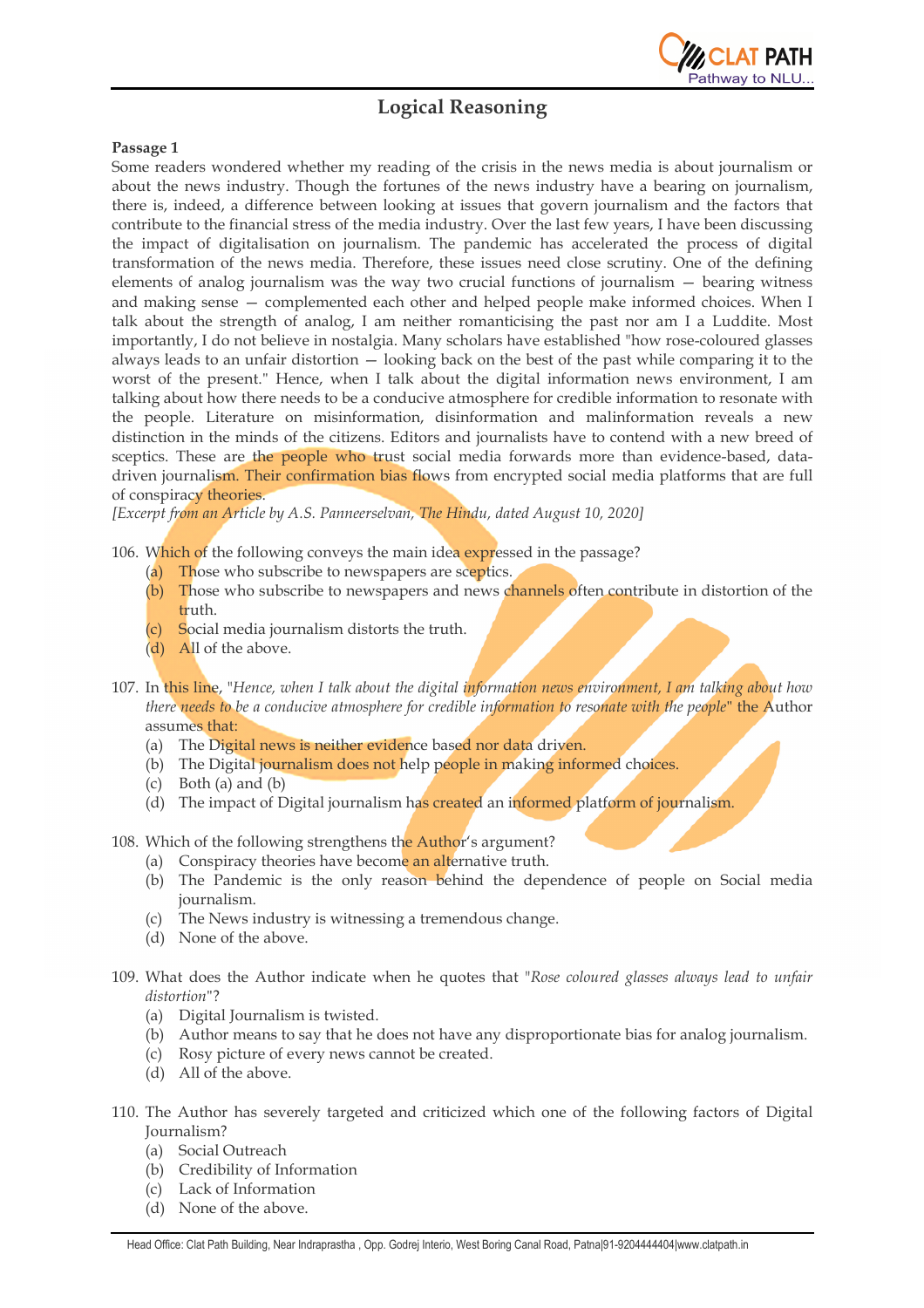

In 1985, Mikhail Gorbachev, launched an ill-fated anti-alcohol campaign in the then Soviet Union. The anti-alcohol campaign had some beneficial public health consequences: Crime fell and life expectancy rose. But the campaign was a political and economic disaster. Gorbachev forgot that the addiction of the state to alcohol revenue was even more incurable than the addiction of some citizens to alcohol itself. The budgetary losses created an economic crisis. Historians suspect that more than the loss of the Soviet Empire, it was this campaign that delegitimised Gorbachev. An old Soviet joke went like this: A disaffected and angry citizen, fed up of standing in lines for vodka, decided to go assassinate Gorbachev. He soon came back and ruefully reported that the lines to assassinate Gorbachev were even longer than the lines for Vodka. As the lockdown eased in India, and social distancing went for a toss at alcohol outlets, we were reminded of how difficult an issue alcohol is to rationally discuss in India. The stampede was caused by the ineptness with which the opening was handled in most cities. Alcohol has also migrated from being a question of personal freedom and choice to an issue in broader cultural wars, an odd site on which we measure progressivism in India. It is also a window on how liberalism has been misunderstood. Liberals should, rightly, be suspicious of prohibition on moral and practical grounds. Government grossly exceeds its legitimate power when it interferes with the rights of individuals to lead their lives as they please, and fashion their selves after their own ideals, interests and preferences. And certainly, moralism or puritanism on alcohol cannot be the basis of state policy. That moralism has no basis, and it violates the dignity and freedom of individuals.

*[Excerpt from an Opinion by Bhanu Pratap Mehta, The Indian Express, May 7, 2020]* 

- 111. In the above passage, the author uses  $a/an$  to strengthen his argument.
	- (a) Metaphor
	- (b) Analogy
	- (c) Personification
	- (d) None of the above
- 112. Which of the following can be inferred from the passage above?
	- (a) State must not interfere at all with the individual's right to drink.
	- (b) Liberalism has always been misunderstood.
	- (c) It is very difficult to discuss any issue relating to personal freedom of individuals with rationality in India.
	- (d) None of the above.
- 113. Which of the following statements weakens the argument that Moralism on Alcohol cannot be the basis of State Policy?
	- (a) The State should not interfere with people's right to drink; but there will be a backlash if drinking takes forms that inflict great social harms.
	- (b) Freedom should not be divorced from Moderation.
	- (c) The State should not interfere in matters of sexuality or intimacy. But norms of freedom will impose serious costs and will not survive if the expressions of sexuality are consistently degrading or violent, as we have seen in the locker room scandals.
	- (d) All of the above.
- 114. Which of the following is true as per the passage above?
	- (a) Liberals should not be concerned about prohibition on Alcohol at all.
	- (b) Moralism should be based on justified ideals.
	- (c) Moralism must not be the basis of any State action.
	- (d) All of the above.
- 115. According to the passage, which of the following could be part of State's policy to regulate Alcohol use in India?
	- I. Ban on Alcohol shops.
	- II. Education on Intelligent Drinking.
	- III. Regulating Outlet density of Alcohol shops
	- IV. Community Intervention Policy
	- (a) I, II and III (b) II and IV
	- (c) II, III and IV  $(d)$  I, II, III and IV.

Head Office: Clat Path Building, Near Indraprastha , Opp. Godrej Interio, West Boring Canal Road, Patna|91-9204444404|www.clatpath.in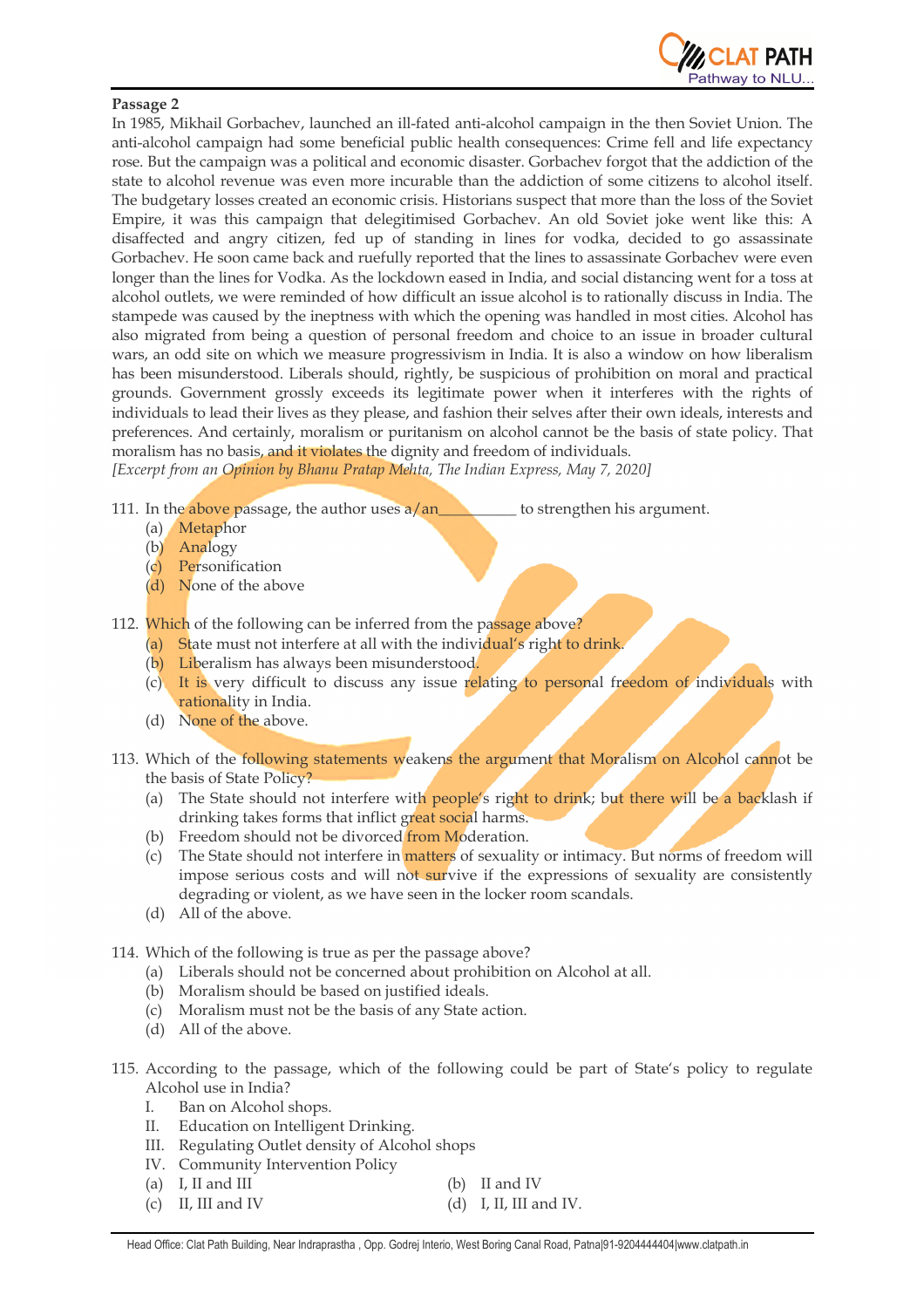

Don't miss the cloud behind the silver lining. The Class XII CBSE pass result has soared to an all-time high of 88.8%. The number of students scoring 95% and above has more than doubled. If only these higher marks were a reflection of students getting more skilled and more competitive. Instead, the odds are they simply mirror an assessment scheme relaxed to compensate students for the many disruptions originating in the pandemic. The goal of reducing student stress levels during this turbulent time is excellent and laudable. But it is a fallacy that high marks can accomplish this by themselves. The real stressor, after all, is shortage of opportunities. When every bout of grade inflation raises cut-offs for higher education even higher, it is no succour. That India's Gross Enrolment Ratio is only 27% compared to Indonesia's 36%, Thailand's 49% and the US's 88% is just one measure of the toll taken by our failure to build adequate colleges and universities. Licence raj continues to suppress autonomy and expansion in this sector. For example, a new national education policy is reportedly mulling at least 20% of students being able to attend private higher educational institutions through freeships and another 30% through scholarships, besides fee caps. On top of the stasis already wreaked by reservations, this would be disastrous. Browbeating the private sector to make up for public sector deficiencies is counterproductive. As the pandemic has underlined the key role of good government services in healthcare, so too is raising the standard of publicly funded schools and universities essential. What the students need is an ecosystem where government institutions deliver quality education and private options are plentiful. It is better prospects alone that will best alleviate students' stress. Meanwhile, crudely chopping syllabi will only worsen their disorientation and should be reconsidered.

*[TOI Edit, Times of India Editorials, Dated July 15, 2020].* 

- 116. What is the 'cloud behind the silver lining' in the passage above?
	- (a) The Pandemic which is impacting the current education system.
	- (b) That, the Governmental educational institutions are not able to deliver quality education.
	- (c) Scoring Higher marks or percentage in school education does not guarantee skilled and competitive candidature of the student.
	- (d) License Raj has negatively impacted Higher education.
- 117. Which of the following statements weakens the argument that chopping the syllabi in the times of Pandemic will only worsen a student's disorientation and hence should be reconsidered?
	- (a) It does not matter even if syllabi is chopped. The students who don't want to study will even not study in the minimal syllabi structure even during the pandemic.
	- (b) Students don't care about syllabi. They study only for marks and grades.
	- (c) Reduced syllabi will help in achieving the teaching-learning targets in due time and hence won't put pressure on students.
	- (d) All of the above.
- 118. The number of students scoring 95% and above in XII class board exams has more than doubled. Which of the following statements serves as a plausible explanation for the same?
	- (a) Students have started studying with sincerity and concentration.
	- (b) Evaluation of answer scripts has become liberal.
	- (c) Question papers these days are easier to solve.
	- (d) All of the above.
- 119. For developing a student friendly ecosystem of education, which of the following serve as need of the hour, as per the Author?
	- I. Increasing the Syllabi in School education.
	- II. Building adequate number of public colleges and universities.
	- III. Eliminating Reservation in admissions to Higher education system.
	- IV. Creating a quality based education system
	- (a) Only I and II. (b) Only I, II and IV.
	-
- 
- (c) Only III. (d) Only II and IV.
- 120. Which of the following can be inferred from the passage above?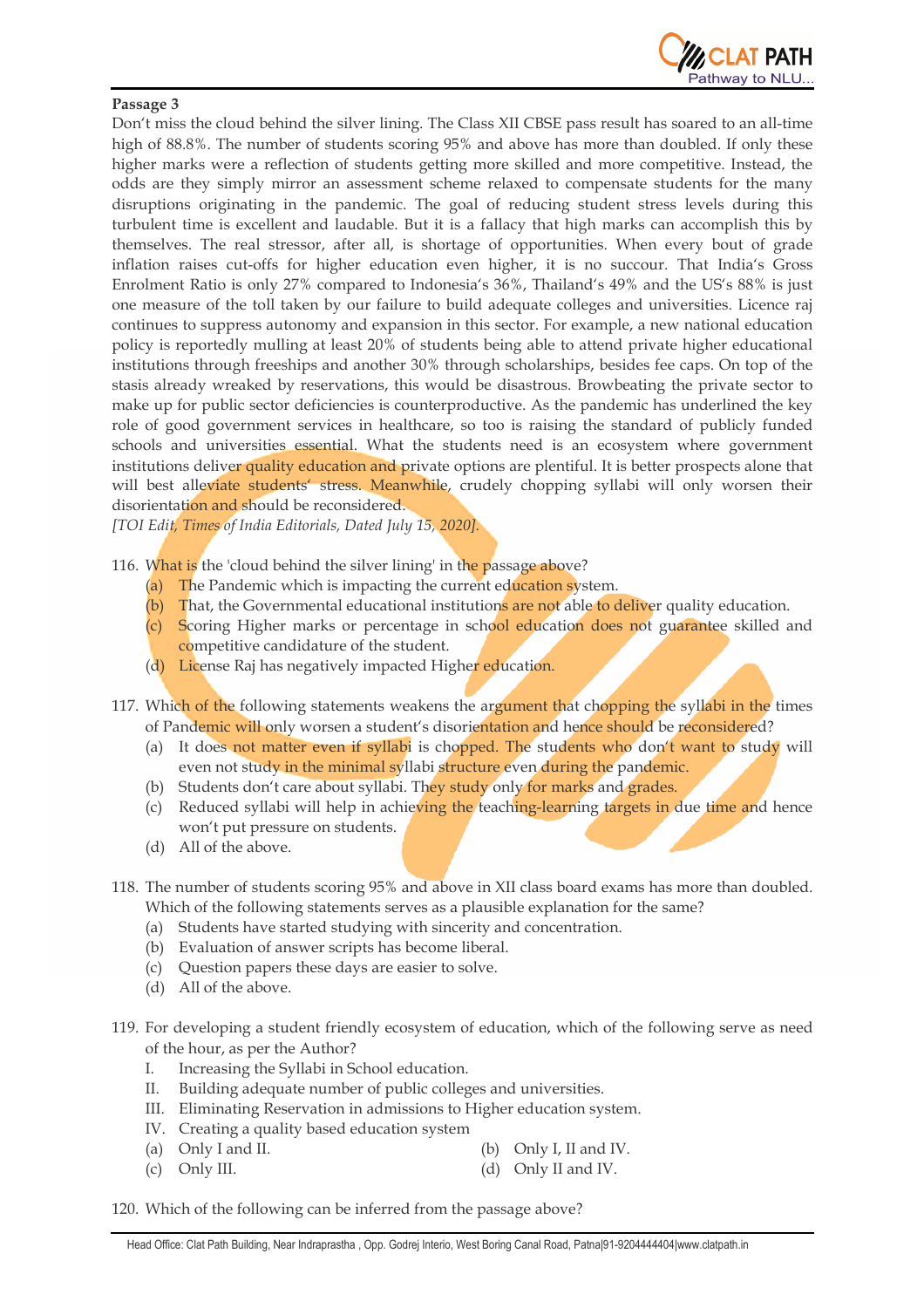

- (a) Scoring High marks in XII class can help in reducing stress amongst students in the times of Pandemic.
- (b) High Cut-off of marks also contribute in reducing opportunities for the students.
- (c) Private institutions should not be regulated.
- (d) License Raj should be done away with.

If anything, the novel coronavirus disease (COVID-19) pandemic has taught us to rethink our lifestyles and question our need to travel to work every day. After all, in the age of internet, zoom meetings and webinars can be virtually conducted and physical distancing is possible. A large nature of work in cities is of tertiary nature, a major part of which can be done from home. This can affect the way offices function and reduce the need for all employees to be physically present every day. Information Technology companies are already contemplating a move of making many of its employees work from home and make this a \_new normal'. If more firms follow suit, the need for huge office buildings and central business districts would change. Apartments cannot get bigger at the same rate, and people may not have the space or atmosphere to work from home. This would mean that more people would opt for co-working spaces close to their homes. This could be a game changer, for it would provide the cities to better distribute their activities throughout the spaces and rid themselves of the idea of zoning. Only a handful of professionals are allowed to function from residential zones, including doctors, lawyers, architects, etc. This needs serious rethinking. Many more professions of similar nature that do not disturb surrounding residence and have no requirements of special services should be added to the list. This new work culture would bring associated demand for food joints, cafés, stationary shops, etc.

*[Excerpt from "Down to Earth*" *Magazine, Blog authored by Sugeet Grover, August 17, 2020]* 

121. Which of the following is the main idea behind the passage?

- (a) Work from home is the new normal.
- (b) Work from home will result in shutting down of big buildings.
- (c) Work from home culture will result in systematization of City planning and development.
- (d) More professionals should be included in the 'work from home' list.

122. Which of the following can be inferred from the passage above?

- (a) The 'work from home' culture is a no-chaos culture.
- (b) There is lack of distribution of activities in the 'work from home' scenario.
- (c) The routine culture as opposed to 'work from home' does not benefit the society in any way.
- (d) All of the above.

123. Which of the following can be associated benefits of the new culture?

- (a) It will save commute time.
- (b) The city's land can be used more efficiently
- (c) Better distribution of activities would be associated with safer streets and public spaces as they would not go unused and hence have less likelihood of being used for unlawful activities.
- (d) All of the above.

124. Consider the following statement: "Work from home culture is a sustainable method of business and should be extended to all professions."

Which of the following weakens the Author's argument?

- (a) Not every type of profession fits in the 'work from home' culture as different professions have different requirements and need different environmental and work space settings.
- (b) 'Work from home' impacts a person's mental health.
- (c) Both (a) and (b)  $(d)$  Neither (a) nor (b)
- 125. Which of the following weakens the author's argument that \_Work from home' culture will enable better city planning?
	- (a) Development of Co-working spaces will further create chaos in terms of land planning.
	- (b) City planning is not only about reducing spaces.
	- (c) Work from home will also reduce the flow of money in the economy.
	- (d) All of the above.

Head Office: Clat Path Building, Near Indraprastha , Opp. Godrej Interio, West Boring Canal Road, Patna|91-9204444404|www.clatpath.in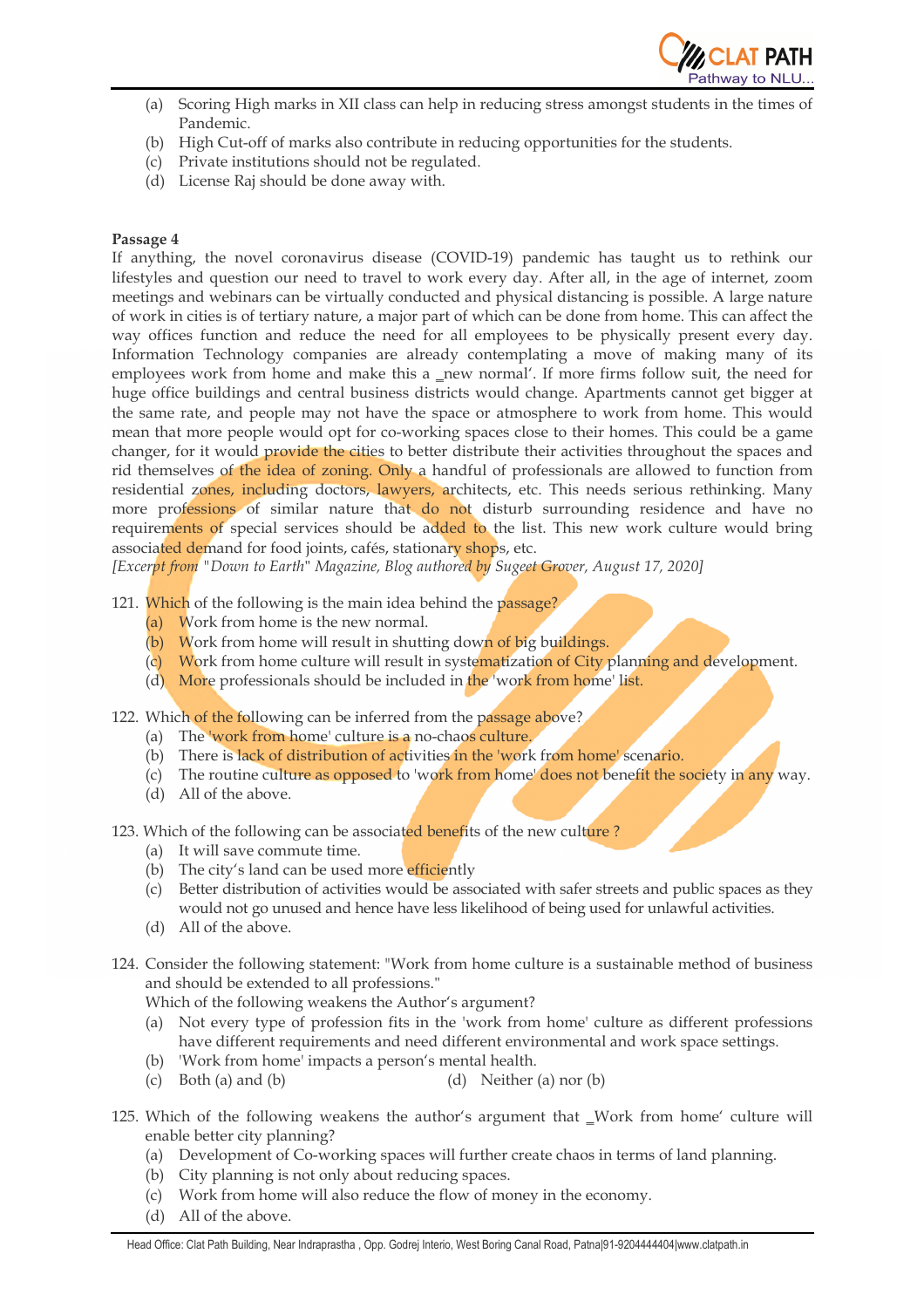

*Following is an array of questions to test your reasoning ability in different situations. Answer each of them according to the question asked in each of them respectively:* 

- 126. If highways were restricted to cars and only those trucks with capacity of less than 8 tons, most of the truck traffic would be forced to run outside highways. Such a reduction in the amount of truck traffic would reduce the risk of collisions on highways. The conclusion drawn in the first sentence depends on which of the following assumptions?
	- (a) The roads outside highway would be as convenient as highway for most drivers of trucks..
	- (b) Most of the roads outside highways are not ready to handle truck traffic.
	- (c) Most trucks that are currently running in highway have a capacity of more than 8 tons.
	- (d) Cars are at greater risk of being involved in collisions than are trucks.
- 127. Read the debate between Harry and Potter and identify the main issue:

Harry: Within democracies, voters are entitled to know the down-side to a candidate and the other side is obviously well placed to voice it. To stifle one's ability to voice negative things about a candidate would be to obstruct democracy and limit free speech.

Potter: Negative advertisements produce the politics of the personal, since an easiest advert is an attack-advert which focuses on the personality or personal qualities of one's opponent. A negative advertisement is one that focuses upon a rival product, in this case, a rival election candidate or party in order to point its flaws and to persuade the public to not vote for it.

- (a) Whether negative advertisement strengthens democratic governance?
- (b) Whether the practice of negative advertisements is good for democracy and politics?
- (c) Whether negative advertising needs to be banned?
- (d) Whether negative advertising produces the politics of the personal?
- 128. Which alternative applies to the following Statement and Assumption? Statement: Go by Aeroplane to reach Delhi from Chennai quickly. Assumptions:
	- I. Chennai and Delhi are connected by Air service.
	- II. There is no other means to commute from Chennai to Delhi.
	- III. The Air distance between Delhi and Chennai is less.
	- (a) Only I is implicit.
	- (b) Only I and II are implicit.
	- (c) Only I and III are implicit.
	- (d) Only II is implicit.
- 129. Ananya and Krishna can speak and follow English. Bulbul can write and speak Hindi as Archana does. Archana talks with Ananya also in Bengali. Krishna cannot follow Bengali. Bulbul talks with Ananya in Hindi. Who can speak and follow English, Hindi and Bengali?
	- (a) Archana (b) Bulbul
	- (c) Krishna (d) Ananya
- 130. If '367' means 'I am happy'; '748' means 'you are sad' and '469' means 'happy and sad' in a given code, then which of the following represents 'and' in the code?
	- (a) 3 (b) 6
	- (c) 9 (d) 4

#### **Passage 5**

One of the biggest casualties of the Covid-19 pandemic and the resultant lockdown has been institutionalised education. Schools have been shut to prevent the spread of the virus and this has given way to online classrooms, a very new concept in India even for the most sophisticated schools. It is commendable how easily some educational institutions have moved to virtual classrooms, all thanks to tools such as Zoom, Google Hangouts and Microsoft Teams. But there are some still struggling to get online. The online classes, whatever the enabling technology, is only as good as the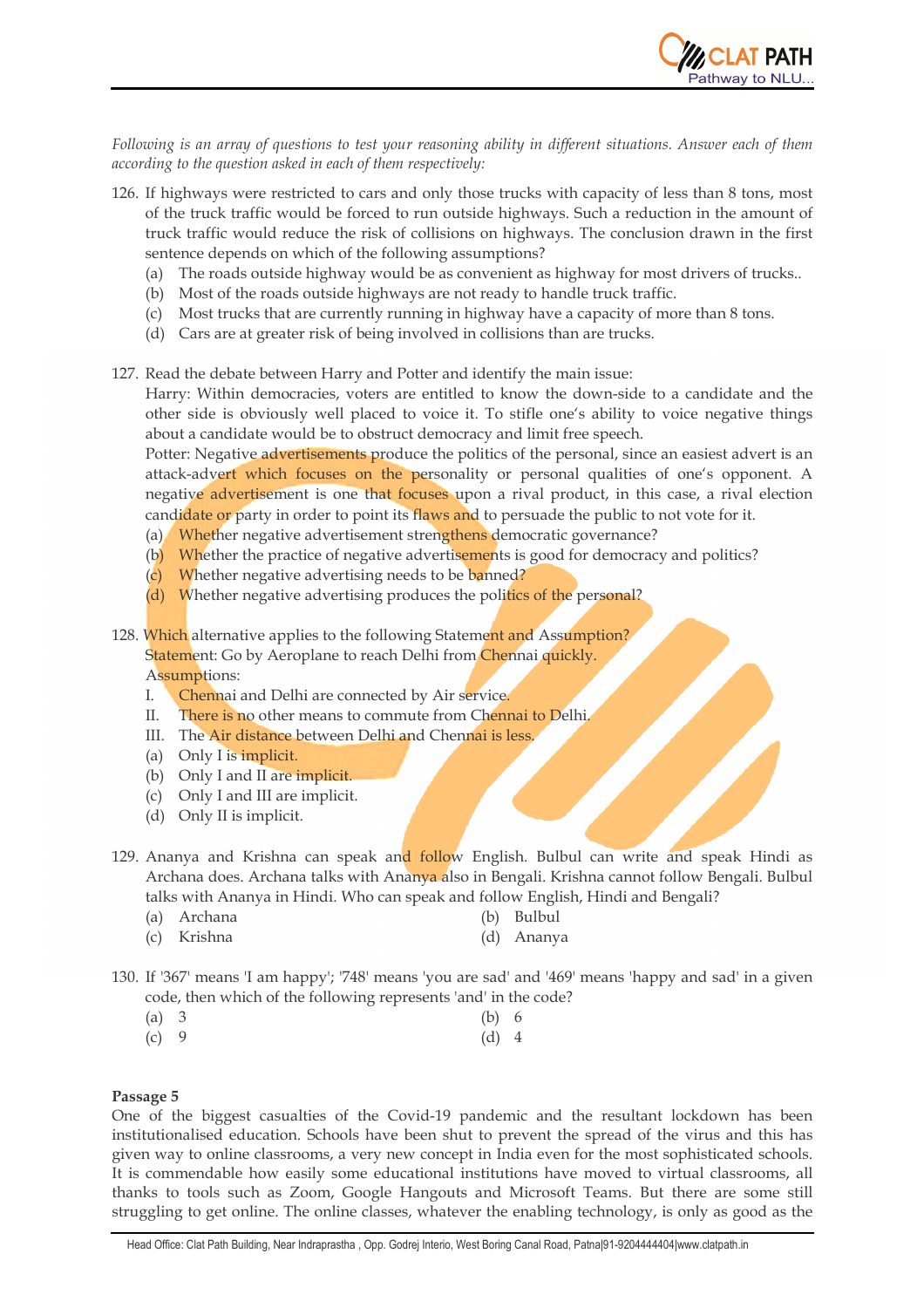

teachers and the ability of the students to grasp the new teaching technique. One of the teachers felt students are actually more responsive and active in online classrooms, compared to when they are in physical ones. "*This could be because this is a new concept and they are excited to explore it with the teachers. They also don"t get distracted by their classmates, which frequently happens in a regular class*." Teachers do find the absence of a blackboard a disadvantage and network connectivity a constant problem. "*We miss the clarity that a blackboard gives us, we are kind of making do with the virtual whiteboard on Zoom*." Shweta Kawatra, a parent who teaches in a New Delhi school, highlights that many students have not been able to take advantage of the virtual platform because they do not have a suitable device at home or lack a good internet connection. "*It has its own share of disadvantages too. Too much screen time can be perilous for health. Prolonged online sessions can be overwhelming and may lead to problems related to vision, body posture and sleep disorder*," Kawatra adds.

*[Excerpt from an Article by Sneha Saha, The Indian Express, dated April 18, 2020]* 

131. What is the Central Idea of the passage above?

- (a) Institutionalised education was much better than the current online education system.
- (b) Institutionalized education cannot be replaced by any other system of education.
- (c) Virtual Classroom teaching is a sustainable approach to education in modern times.
- (d) None of the above.
- 132. Which of the following statements cannot be inferred from the passage above?
	- (a) Virtual Classroom teaching is a sustainable approach to education.
	- (b) Virtual Classroom teaching causes health problems.
	- (c) Institutionalized education system has its advantages.
	- (d) All of the above.
- 133. Which of the following is an implicit assumption in the observation that students are more active and responsive in online classrooms as compared to that in physical ones?
	- I. Students are not serious while studying in physical classrooms.
	- II. Online classrooms inculcate more interest in students towards studies than the physical classrooms.
	- III. Students don't like physical classrooms at all.
	- IV. Students sleep in physical classrooms.
	- (a) Only I and II (b) Only III and IV
	- (c) I and IV (d) I, II, III and IV.
- 134. Which of the following can be inferred from the passage above?
	- (a) There is a divide in opinions of people on the merits and demerits of Online education.
	- (b) Online education system is going to replace the Institutionalized education system.
	- (c) The institutionalized education system is not at all perilous for health of students.
	- (d) All of the above.
- 135. Consider this statement: 'Virtual education provides for various online seminars, opportunities to interact with learned experts, pro-bono education classes etc., for students across India irrespective of their economic status and background.'

Which of the following statements weakens the statement?

- I. Many students in remote areas do not have access to internet facilities.
- II. Many students in rural areas do not have devices to take advantage of the Virtual classrooms.
- III. Online Seminars and pro bono classes are not interesting and do not cater to the needs of students across India.
- IV. The mobile phone data packages to access such heavy online contents are not enough and participation in such events involves costly data packages which is dependent upon the economic status of those students.
- (a) Only I, II, III
- (b) Only III and IV
- (c) Only I, II and IV.
- (d) Only I and II.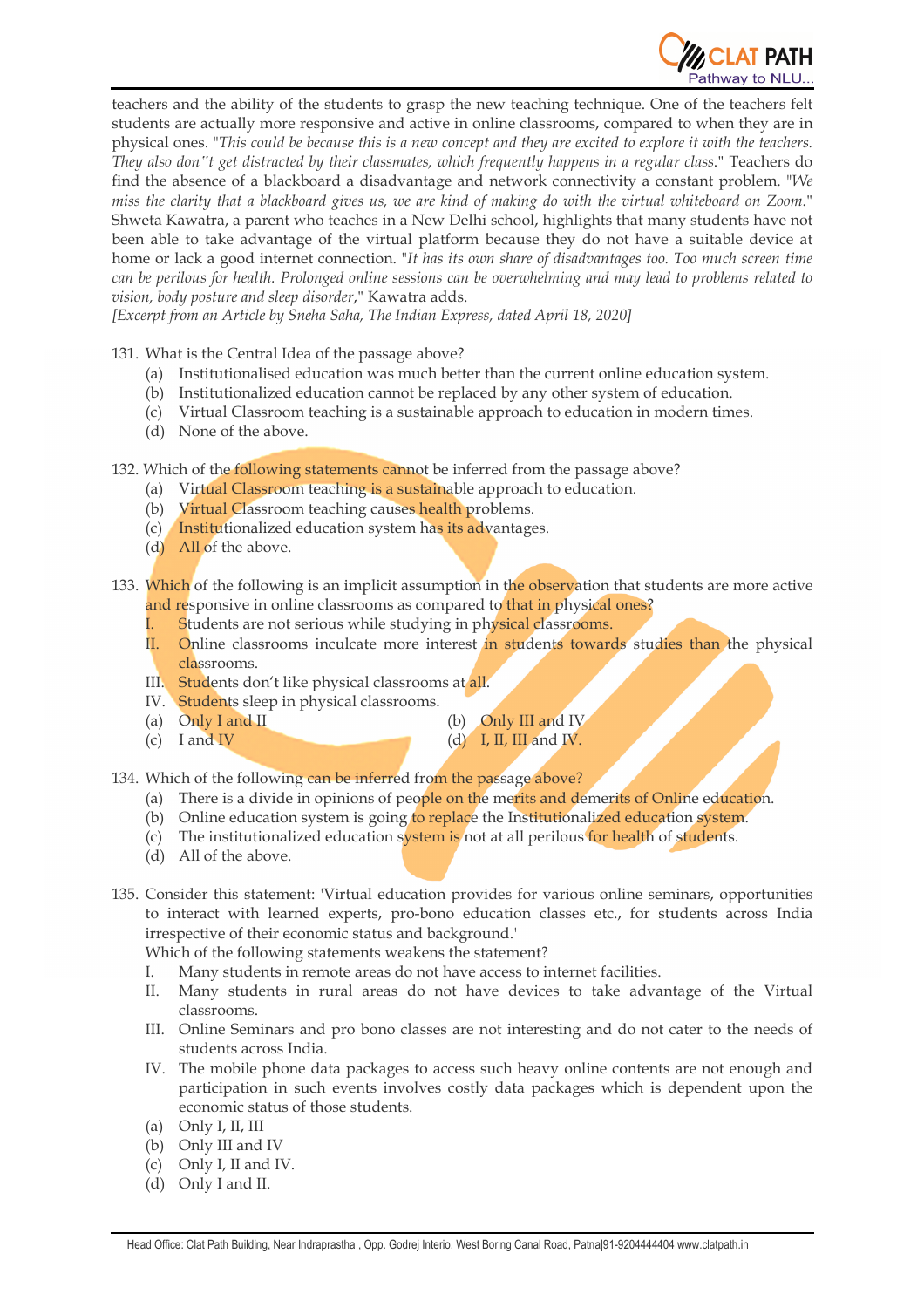## **QUANTITATIVE TECHNIQUES**

**The following data presents the cases of Japanese Encephalitis in five states of India. Number of persons affected by Japanese encephalitis (in thousands)** 



- 136. Number of females affected by Japanese encephalitis in West Bengal are what percentage (up to 1 decimal) more or less than that of females affected in Odisha?
	- (a) 28.6% less
	- (b) 29.7% more
	- (c) 26.8% less
	- (d) 25.8% more

137. What is the average number of males affected by Japanese encephalitis in all the five states?

- (a) 9,000
- (b) 13,500
- (c) 18,400
- (d) 20,600
- 138. If the total number of males affected by Japanese Encephalitis in other states are 87 % more than the average number of males in Odisha, West Bengal, Chhattisgarh and Jharkhand, the total number of males affected in India is:
	- (a) 44,880
	- (b) 1,40,880
	- (c) 1,47,880
	- (d) 68,880
- 139. By what percentage is the average of males in Chhattisgarh, Jharkhand and Andhra Pradesh together more or less than the average of females in West Bengal, Jharkhand and Odisha together who are affected by Japanese encephalitis?
	- (a) 22 (b) 24
	- (c) 26 (d) 28
- 140. What is the percentage (up to 1 decimal) of females affected by Japanese encephalitis' of the total affected population across five states?
	- (a) 25.4
	- (b) 36.7
	- (c) 24.5
	- (d) 37.6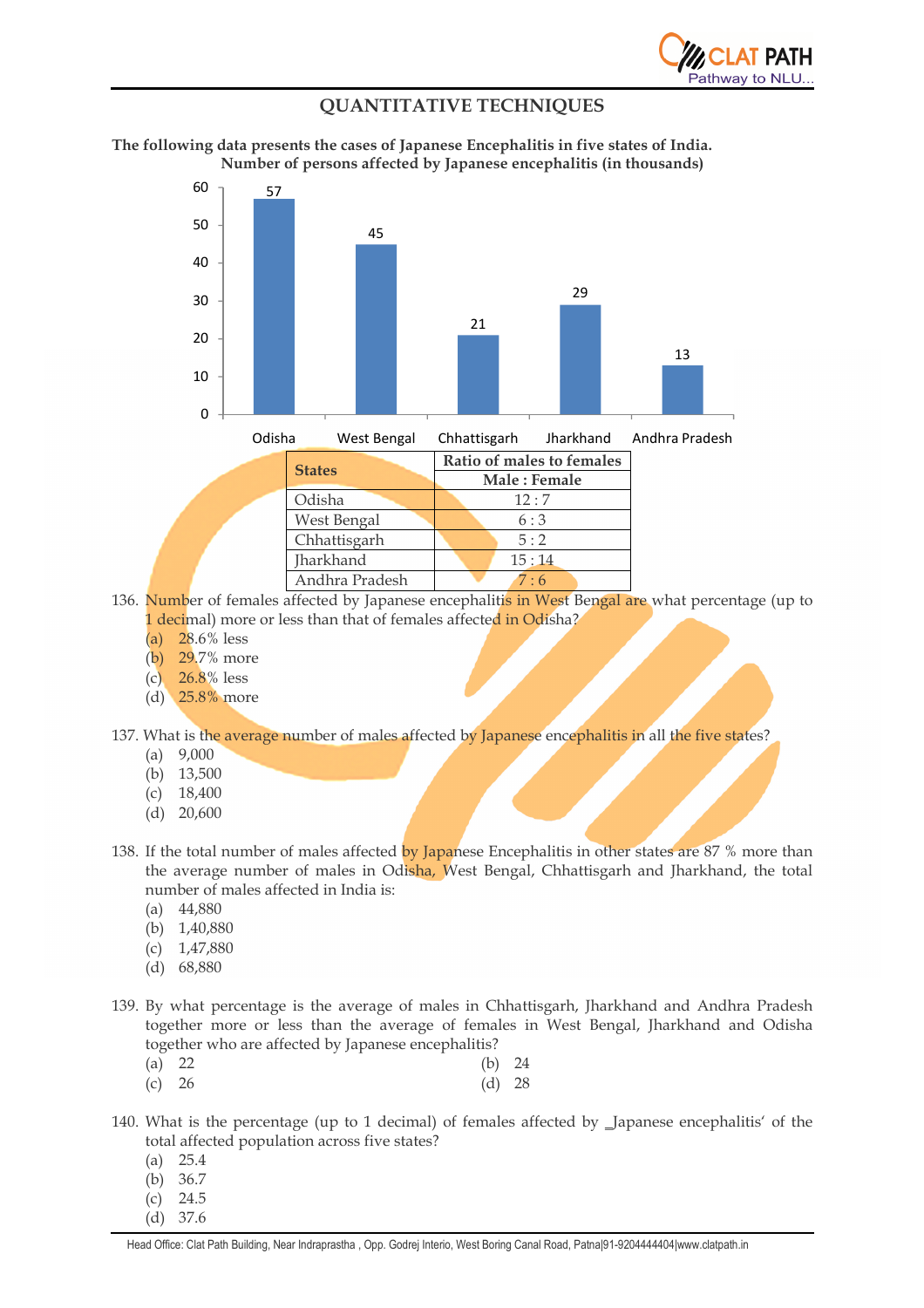

**A room having the dimensions as mentioned in the chart below has a table, a bed and a chair. There are three books kept on the table (side by side) and also a lamp having radius, 3.5 inch. Now, on the basis of information given below answer the following?** 

| Sr. No. | Object       | Length   | <b>Breadth</b> | Height  |  |  |  |  |  |  |  |
|---------|--------------|----------|----------------|---------|--|--|--|--|--|--|--|
|         | Room         | 18 feet  | 12 feet        | 12 feet |  |  |  |  |  |  |  |
|         | Bed          | 3.5 feet | 6 feet         | 3 feet  |  |  |  |  |  |  |  |
| 3.      | Table        | 3 feet   | 4 feet         | 4 feet  |  |  |  |  |  |  |  |
| 4.      | Chair        | 2 feet   | 2.5 feet       | 4 feet  |  |  |  |  |  |  |  |
| 5.      | <b>Books</b> | 12 inch  | 6 inch         | 3 inch  |  |  |  |  |  |  |  |

- 141. What would be the area of the room which is not covered by any object as mentioned above? (a) 176.5 sq. ft.
	- (b) 178 sq. ft.
	- (c) 367 sq. ft.
	- (d) 245.5 sq. ft.

142. What is the area of the table which is uncovered by any of the objects?

- (a) 1656 sq. inch
- (b) 1617.52 sq. inch
- (c) 1473.52 sq. inch
- (d) 1512 sq. inch

143. How many tables are required to cover the floor surface of the room completely?

- $(a) 18$
- (b) 11
- $(c)$  21
- (d) Data inadequate.
- 144. If the entire room is to be filled by books having same dimensions as lying on the table then how many books are required.
	- $(a)$  2,00,736
	- $(b) 20,736$
	- (c) 11,736
	- (d) 17,522

145. How many chairs can be put inside the room so as to cover the entire floor area of the room?  $(a)$  40

- (b) 21
- (c) 43
- (d) 18

**Direction: In the figure given below, a goat is tied to a pole (at point O) which is the center of the semi-circular plot. The area of the plot is equal to its perimeter. BO is the length of the rope**  semi-circular plot. The area of the plot is equal to its perimeter. BO **the indept**<br>through which the goat is tied to the pole. Answer to the closest decimal.



146. The length of the rope is

- (a)  $2 + \pi$
- (b)  $2 + \pi/2$
- (c)  $2 + 2/\pi$
- (d) 2
- Head Office: Clat Path Building, Near Indraprastha , Opp. Godrej Interio, West Boring Canal Road, Patna|91-9204444404|www.clatpath.in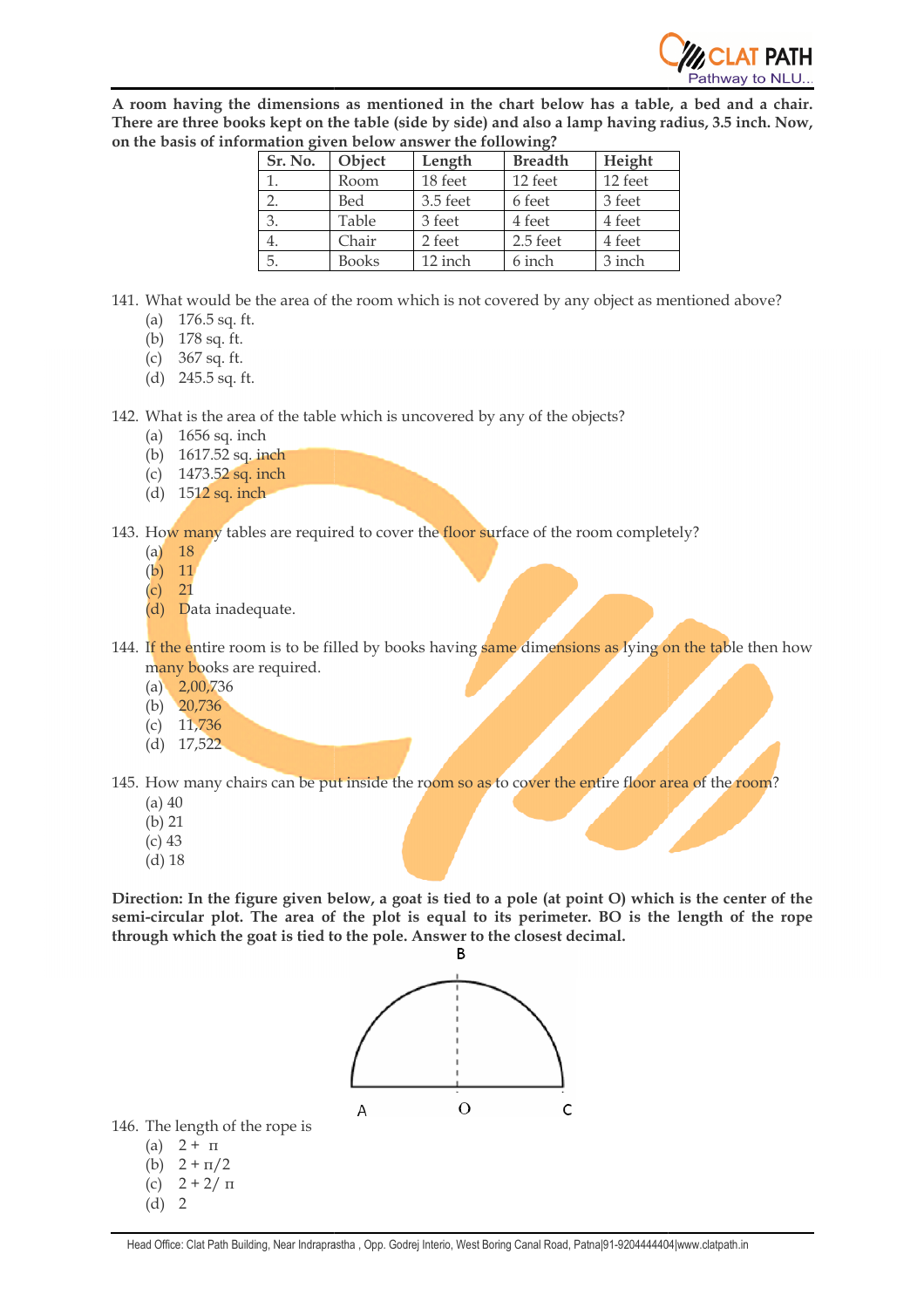

147. The area of the plot is

- (a) 18.13
- (b) 21.83
- (c) 28.13
- (d) 11.83

148. If a triangle is created by joining points A, B, and C. What will be the length of AB?

- (a) 3.73
- (b) 7.33
- (c) 1.86
- (d) Can't be calculated with the given data

## 149. What will be the area of the triangle ABC?

- (a) 6.96
- (b) 9.66
- (c) 3.66
- (d) Can't be calculated with the given data

### 150. What will be the perimeter of the triangle ABC?

 $(a)$  40.4